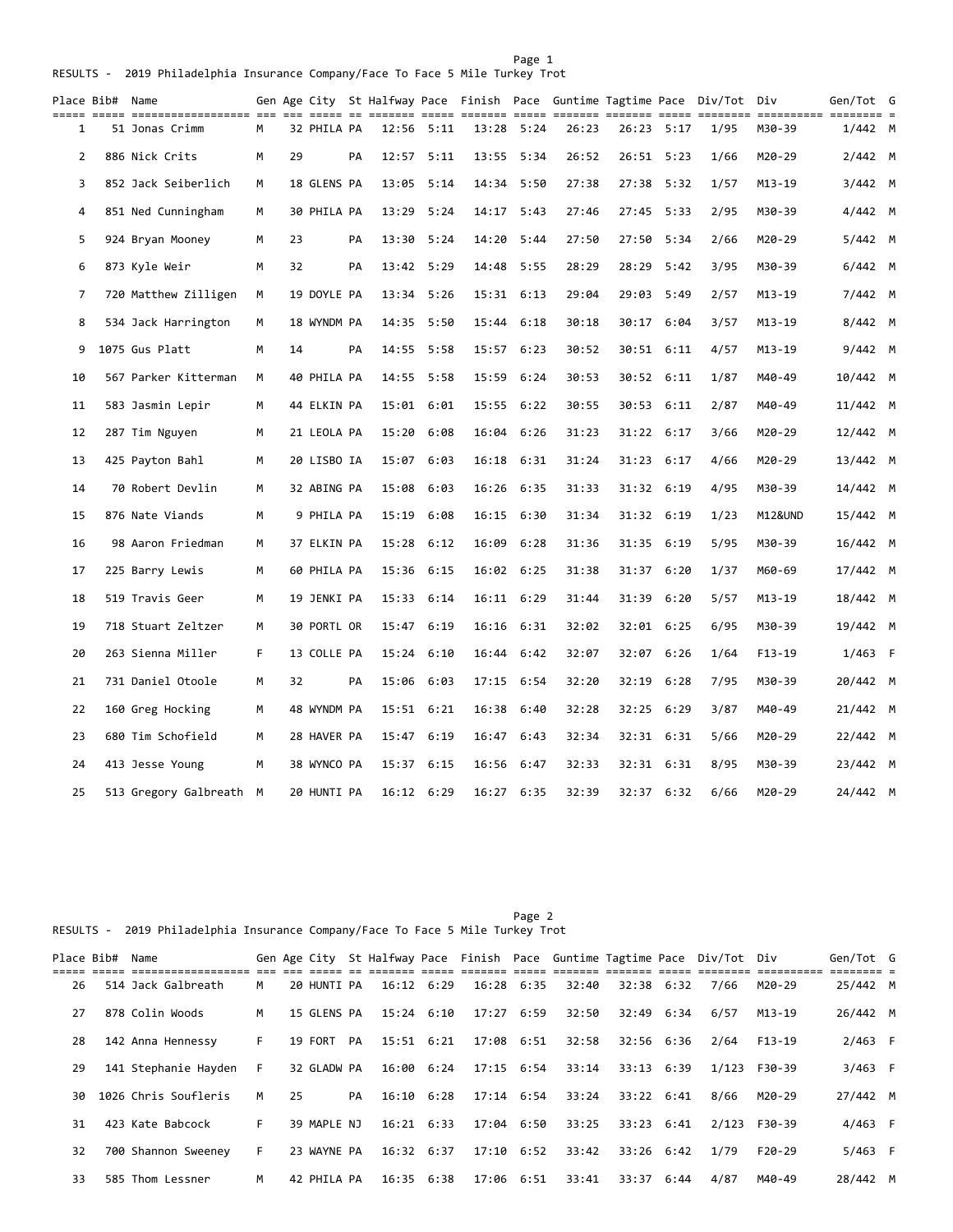| 34 | 573 John Kuyat           | M  | 22 NEWTO PA | 17:02 6:49     | $17:14$ 6:54   |      | 34:15 | 34:07            | 6:50 | 9/66       | M20-29     | 29/442 M  |  |
|----|--------------------------|----|-------------|----------------|----------------|------|-------|------------------|------|------------|------------|-----------|--|
| 35 | 735 Nic Wynia            | M  | 39<br>PA    | 17:12 6:53     | $17:12$ $6:53$ |      | 34:24 | 34:12 6:51       |      | 9/95       | M30-39     | 30/442 M  |  |
| 36 | 233 Christopher, Jr Ma M |    | 21 VILLA PA | 16:39 6:40     | 17:37 7:03     |      | 34:16 | 34:13 6:51 10/66 |      |            | M20-29     | 31/442 M  |  |
| 37 | 81 Louis Esser           | M  | 23 VILLA PA | $17:21$ 6:57   | 17:07          | 6:51 | 34:27 | 34:22 6:53       |      | 11/66      | M20-29     | 32/442 M  |  |
| 38 | 439 Robert Bettencourt M |    | 16 ACTON MA | 16:56 6:47     | 17:34 7:02     |      | 34:30 | 34:26 6:54       |      | 7/57       | $M13 - 19$ | 33/442 M  |  |
| 39 | 126 Nick Gunderson       | M  | 38 PHILA PA | 17:00 6:48     | 17:34 7:02     |      | 34:34 | 34:26 6:54 10/95 |      |            | M30-39     | 34/442 M  |  |
| 40 | 811 Harris Proctor       | M  | 15 PHILA PA | 16:21 6:33     | 18:11 7:17     |      | 34:32 | 34:30            | 6:54 | 8/57       | $M13 - 19$ | 35/442 M  |  |
| 41 | 877 Scott Viands         | M  | 46 PHILA PA | 17:00 6:48     | 17:45 7:06     |      | 34:45 | 34:44 6:57       |      | 5/87       | M40-49     | 36/442 M  |  |
| 42 | 661 Patrick Resch        | M  | 28 FLOUR PA | 17:48 7:07     | $17:17$ 6:55   |      | 35:04 | 34:44 6:57       |      | 12/66      | M20-29     | 37/442 M  |  |
| 43 | 724 Alex Domenick        | M  | 30 NEW Y NY | $16:11$ $6:29$ | 18:46 7:30     |      | 34:56 | 34:54 6:59 11/95 |      |            | M30-39     | 38/442 M  |  |
| 44 | 703 David Teklits        | M  | 39 PHILA PA | 16:38 6:40     | 18:31 7:25     |      | 35:09 | 35:07            |      | 7:02 12/95 | M30-39     | 39/442 M  |  |
| 45 | 696 Brian Sullivan       | M  | 59 MERIO PA | 17:10 6:52     | 18:07 7:15     |      | 35:16 | 35:14 7:03       |      | 1/68       | M50-59     | 40/442 M  |  |
| 46 | 341 Justin Rumsey        | M  | 31 FLOUR PA | 17:01 6:49     | 18:29          | 7:24 | 35:29 | 35:20            |      | 7:04 13/95 | M30-39     | 41/442 M  |  |
| 47 | 734 Matt Griffin         | M  | 30<br>PA    | 20:45 8:18     | 16:56 6:47     |      | 37:40 | 35:23 7:05 14/95 |      |            | M30-39     | 42/442 M  |  |
| 48 | 464 Thomas Clemens       | M  | 41 PHILA PA | 18:11 7:17     | 17:23 6:57     |      | 35:33 | 35:30 7:06       |      | 6/87       | M40-49     | 43/442 M  |  |
| 49 | 1036 Matt Manion         | M  | 49<br>PA    | 17:05 6:50     | 18:42 7:29     |      | 35:46 | 35:44 7:09       |      | 7/87       | M40-49     | 44/442 M  |  |
| 50 | 161 Allison Hopkins      | F. | 38 COATE PA | 17:23 6:57     | $18:37$ 7:27   |      | 35:59 | 35:57 7:12       |      | 3/123      | F30-39     | $6/463$ F |  |

## Page 3 and 2012 and 2012 and 2012 and 2012 and 2012 and 2012 and 2012 and 2012 and 2012 and 2012 and 2012 and RESULTS - 2019 Philadelphia Insurance Company/Face To Face 5 Mile Turkey Trot

| Place Bib# Name |                           |   |    |             |    |                |      |                |            |       |            |      | Gen Age City St Halfway Pace Finish Pace Guntime Tagtime Pace Div/Tot Div |            | Gen/Tot G |  |
|-----------------|---------------------------|---|----|-------------|----|----------------|------|----------------|------------|-------|------------|------|---------------------------------------------------------------------------|------------|-----------|--|
| 51              | 346 Karalyn Schmidt       | F |    | 24 TELFO PA |    | 17:54 7:10     |      | $18:11$ 7:17   |            | 36:04 | 35:59 7:12 |      | 2/79                                                                      | $F20-29$   | $7/463$ F |  |
| 52              | 204 Stephen Kroculick M   |   |    | 36 NEW Y NY |    | 18:57          | 7:35 | 17:21 6:57     |            | 36:18 | 36:00      |      | $7:12$ 15/95                                                              | M30-39     | 45/442 M  |  |
| 53              | 120 Jackson Grasso        | M |    | 24 PHILA PA |    | 18:27          | 7:23 | 17:42 7:05     |            | 36:09 | 36:01      |      | 7:13 13/66                                                                | M20-29     | 46/442 M  |  |
| 54              | 374 Eric Tarring          | M |    | 42 WASHI DC |    | 17:47          | 7:07 | 18:22 7:21     |            | 36:08 | 36:04      | 7:13 | 8/87                                                                      | M40-49     | 47/442 M  |  |
| 55              | 115 Marco Goldberg        | M |    | 18 PHILA PA |    | 16:20 6:32     |      | 19:52 7:57     |            | 36:12 | 36:07      | 7:14 | 9/57                                                                      | $M13 - 19$ | 48/442 M  |  |
| 56              | 117 Zach Goldberg         | M |    | 19 PHILA PA |    | 16:20 6:32     |      | 19:58 8:00     |            | 36:17 | 36:11      | 7:15 | 10/57                                                                     | $M13 - 19$ | 49/442 M  |  |
| 57              | 480 Neil Difranco         | M |    | 39 FLOUR PA |    | 17:25 6:58     |      |                | 18:54 7:34 | 36:19 | 36:13      |      | 7:15 16/95                                                                | M30-39     | 50/442 M  |  |
| 58              | 1093 Jeremiah Goldstein M |   | 62 |             | PA | 17:21 6:57     |      | 19:08          | 7:40       | 36:29 | 36:24 7:17 |      | 2/37                                                                      | M60-69     | 51/442 M  |  |
| 59              | 294 Victor Nordlof        | M |    | 14 PHILA PA |    | 19:21 7:45     |      | $17:13$ $6:53$ |            | 36:34 | 36:25      |      | 7:17 11/57                                                                | $M13 - 19$ | 52/442 M  |  |
| 60              | 490 Liam Duke             | M |    | 25 FORT     | PA | 18:26          | 7:23 |                | 18:25 7:22 | 36:51 | 36:25      | 7:17 | 14/66                                                                     | M20-29     | 53/442 M  |  |
| 61              | 1103 Declan Farley        | M | 17 |             | PA | $17:14$ $6:54$ |      | 19:24 7:46     |            | 36:38 | 36:29      |      | 7:18 12/57                                                                | $M13 - 19$ | 54/442 M  |  |
| 62              | 4 John Armstrong          | M |    | 64 PHILA PA |    | 17:57 7:11     |      | 18:37 7:27     |            | 36:33 | 36:30      | 7:18 | 3/37                                                                      | M60-69     | 55/442 M  |  |
| 63              | 618 Kaitlin McLoughlin F  |   |    | 32 PHILA PA |    | 17:26 6:59     |      | 19:17 7:43     |            | 36:42 | 36:41      | 7:21 | 4/123                                                                     | F30-39     | 8/463 F   |  |
| 64              | 1024 Megan Troy           | F |    | 24 BLUE     | PA | 17:44 7:06     |      | 19:07 7:39     |            | 36:50 | 36:47      | 7:22 | 3/79                                                                      | $F20-29$   | $9/463$ F |  |
| 65              | 721 Lili Domenick         | F |    | 23 WEST     | PA | 18:37          | 7:27 | $18:51$ 7:33   |            | 37:28 | 36:48      | 7:22 | 4/79                                                                      | $F20-29$   | 10/463 F  |  |
| 66              | 1020 Matthew Sudduti      | M | 48 |             | PA | 20:03 8:01     |      | 18:30          | 7:24       | 38:32 | 36:50      | 7:22 | 9/87                                                                      | M40-49     | 56/442 M  |  |
| 67              | 1032 Emily Desabto        | F |    | 27 PHIL     | PA | 19:37          | 7:51 | 17:20          | 6:56       | 36:56 | 36:53      | 7:23 | 5/79                                                                      | $F20-29$   | 11/463 F  |  |
| 68              | 794 Bret Grummert         | м |    | 34 PHILA PA |    | 18:19 7:20     |      |                | 18:46 7:31 | 37:05 |            |      | 36:54 7:23 17/95                                                          | M30-39     | 57/442 M  |  |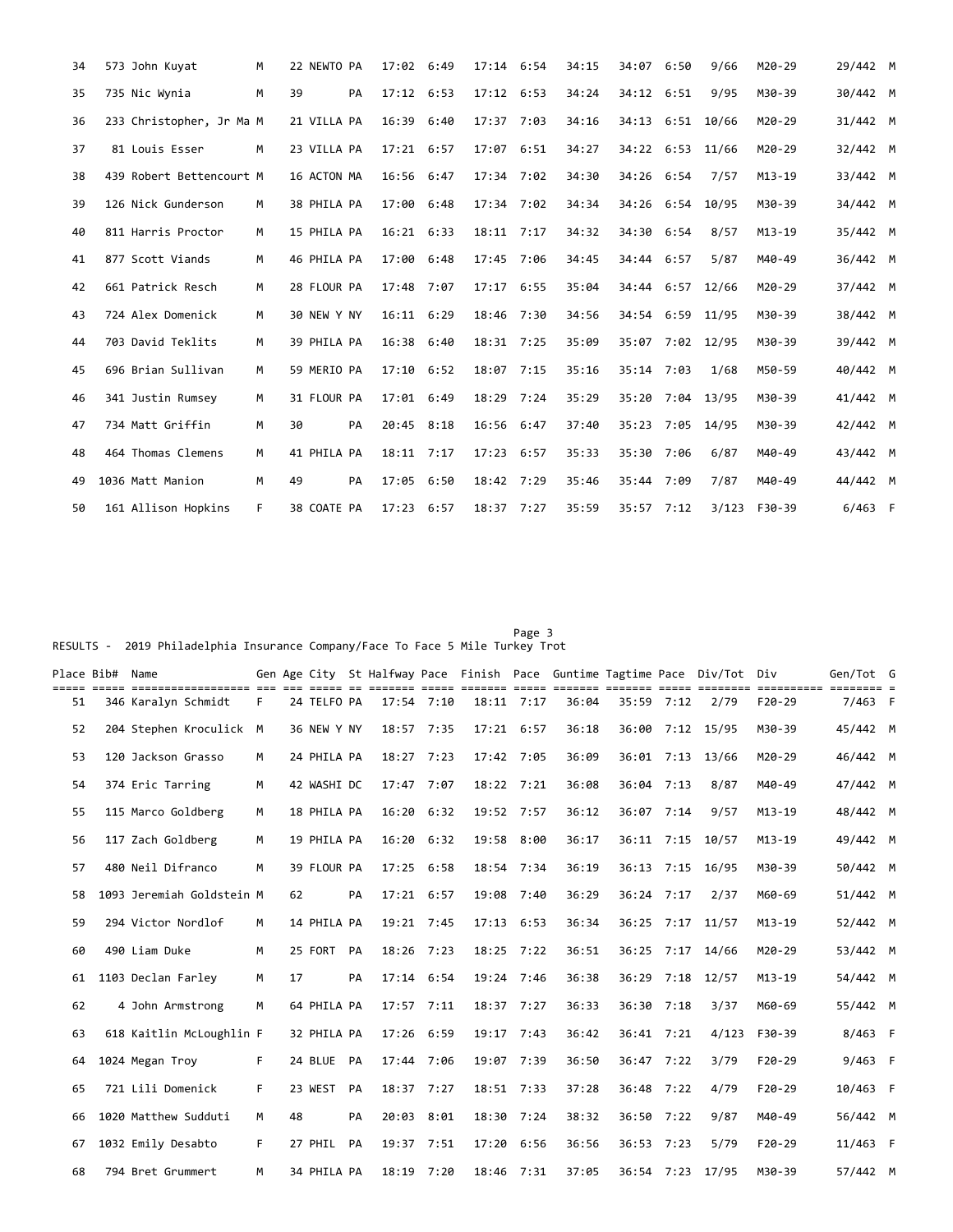| 69 | 1033 Patrick Desabato | M  | 29          | PA | 15:35 6:14 |      | 21:22 8:33 |      | 36:56 | 36:55 7:23       | 15/66 | M20-29 | 58/442 M |  |
|----|-----------------------|----|-------------|----|------------|------|------------|------|-------|------------------|-------|--------|----------|--|
| 70 | 864 George Brock      | M  | 54 PHILA PA |    | 18:13 7:17 |      | 18:49 7:32 |      | 37:02 | 36:57 7:24       | 2/68  | M50-59 | 59/442 M |  |
| 71 | 431 Gregory Bellwoar  | M  | 22 DEVON PA |    | 20:32 8:13 |      | 18:54 7:34 |      | 39:25 | 36:58 7:24       | 16/66 | M20-29 | 60/442 M |  |
| 72 | 454 Tony Canci        | M  | 32 HAVER PA |    | 18:20 7:20 |      | 18:49 7:32 |      | 37:09 | 37:01 7:25 18/95 |       | M30-39 | 61/442 M |  |
| 73 | 829 Sara Vesci        | F. | 36 FLOUR PA |    | 18:31 7:25 |      | 18:47 7:31 |      | 37:18 | $37:15$ $7:27$   | 5/123 | F30-39 | 12/463 F |  |
| 74 | 835 Conor Resch       | M  | 24 FLOUR PA |    | 18:48      | 7:31 | 19:08      | 7:40 | 37:55 | 37:37 7:32 17/66 |       | M20-29 | 62/442 M |  |
| 75 | 189 Kent Keim         | M  | 49 PHILA PA |    | 18:07      | 7:15 | 19:44 7:54 |      | 37:50 | 37:37 7:32       | 10/87 | M40-49 | 63/442 M |  |

RESULTS - 2019 Philadelphia Insurance Company/Face To Face 5 Mile Turkey Trot

| =====<br>76 | Place Bib# Name | 1118 Michael Oliver       | M  | 29 |             | PA | 18:42 7:29 |      |            | 19:01 7:37 | 37:42 |            |            | Gen Age City St Halfway Pace Finish Pace Guntime Tagtime Pace Div/Tot Div<br>37:38 7:32 18/66 | ----------- -------- -<br>M20-29 | Gen/Tot G<br>64/442 M |  |
|-------------|-----------------|---------------------------|----|----|-------------|----|------------|------|------------|------------|-------|------------|------------|-----------------------------------------------------------------------------------------------|----------------------------------|-----------------------|--|
| 77          |                 | 240 Benjamin Martin       | м  |    | 15 FAIRF CT |    | 19:04 7:38 |      | 18:53 7:33 |            | 37:57 |            |            | 37:41 7:33 13/57                                                                              | M13-19                           | 65/442 M              |  |
| 78          |                 | 1063 Kyle Kane            | М  | 42 |             | PA | 18:06 7:15 |      |            | 19:45 7:54 | 37:50 |            |            | 37:41 7:33 11/87                                                                              | M40-49                           | 66/442 M              |  |
|             |                 |                           |    |    |             |    |            |      |            |            |       |            |            |                                                                                               |                                  |                       |  |
| 79          |                 | 272 Dave Moniz            | М  |    | 37 ARDMO PA |    | 17:13 6:54 |      | 20:37 8:15 |            | 37:50 |            |            | 37:41 7:33 19/95                                                                              | M30-39                           | 67/442 M              |  |
| 80          |                 | 215 Jill Leaness          | F  |    | 30 WASHI DC |    | 18:33 7:25 |      |            | 19:17 7:43 | 37:49 | 37:43      | 7:33       | 6/123                                                                                         | F30-39                           | 13/463 F              |  |
| 81          |                 | 300 Brian O'Neill         | F. |    | 41 COLLE PA |    | 18:08      | 7:15 | 19:44 7:54 |            | 37:51 | 37:44      | 7:33       | 1/102                                                                                         | F40-49                           | 14/463 F              |  |
| 82          |                 | 549 Louis Henninger       | м  |    | 34 PHILA PA |    | 18:56      | 7:35 | 19:07      | 7:39       | 38:02 |            | 37:51 7:35 | 20/95                                                                                         | M30-39                           | 68/442 M              |  |
| 83          |                 | 1073 Ben Platt            | М  | 51 |             | PA | 18:02 7:13 |      | 19:52 7:57 |            | 37:53 | 37:51 7:35 |            | 3/68                                                                                          | M50-59                           | 69/442 M              |  |
| 84          |                 | 262 Kelly Miller          | F  |    | 39 COLLE PA |    | 18:43 7:30 |      |            | 19:12 7:41 | 37:55 | 37:54      | 7:35       | 7/123                                                                                         | F30-39                           | 15/463 F              |  |
| 85          |                 | 1067 Natalie Drake        | F  |    | 17 SPRIN PA |    | 18:34 7:26 |      | 19:24 7:46 |            | 37:57 | 37:54      | 7:35       | 3/64                                                                                          | $F13-19$                         | 16/463 F              |  |
| 86          |                 | 1018 Timothy Duncan       | м  |    | 38 PHILA PA |    | 18:25 7:22 |      |            | 19:35 7:50 | 38:00 |            |            | 37:55 7:35 21/95                                                                              | M30-39                           | 70/442 M              |  |
| 87          |                 | 1048 Michael Pasquarell M |    |    | 44 SOUTH MI |    | 18:44 7:30 |      | 19:24 7:46 |            | 38:08 | 37:59      | 7:36       | 12/87                                                                                         | M40-49                           | 71/442 M              |  |
| 88          |                 | 716 Miles Yockus          | м  |    | 9 GLENS PA  |    | 18:25 7:22 |      |            | 19:38 7:51 | 38:02 | 38:00      | 7:36       | 2/23                                                                                          | M12&UND                          | 72/442 M              |  |
| 89          |                 | 1076 Sarah Platt          | F  | 19 |             | PA | 18:09      | 7:16 | 19:53      | 7:58       | 38:01 | 38:00      | 7:36       | 4/64                                                                                          | $F13-19$                         | 17/463 F              |  |
| 90          |                 | 269 Dan Molony            | м  |    | 42 LAFAY PA |    | 21:45      | 8:42 | 19:25      | 7:46       | 41:09 | 38:00      | 7:36       | 13/87                                                                                         | M40-49                           | 73/442 M              |  |
| 91          |                 | 282 Victoria Myers        | F  |    | 47 PHILA PA |    | 18:36 7:27 |      | 19:30      | 7:48       | 38:06 | 38:04      | 7:37       | 2/102                                                                                         | F40-49                           | 18/463 F              |  |
| 92          |                 | 654 Joseph Punzi          | M  |    | 34 CONSH PA |    | 18:54 7:34 |      | 19:15      | 7:42       | 38:09 | 38:05      | 7:37       | 22/95                                                                                         | M30-39                           | 74/442 M              |  |
| 93          |                 | 380 Daniel Timoney        | M  |    | 19 GLENS PA |    | 19:34 7:50 |      |            | 18:51 7:33 | 38:24 | 38:07      |            | 7:38 14/57                                                                                    | M13-19                           | 75/442 M              |  |
| 94          |                 | 274 Andrew Moore          | М  |    | 55 LAFAY PA |    | 19:41 7:53 |      |            | 18:30 7:24 | 38:11 | 38:08      | 7:38       | 4/68                                                                                          | M50-59                           | 76/442 M              |  |
| 95          |                 | 892 Lauren Ehnow          | F  | 18 |             | PA | 18:57 7:35 |      |            | 19:21 7:45 | 38:17 |            | 38:10 7:38 | 5/64                                                                                          | $F13-19$                         | 19/463 F              |  |
| 96          |                 | 1041 Johanna Nasman       | F  | 21 |             | PA | 18:14 7:18 |      | 20:19      | 8:08       | 38:33 | 38:25      | 7:41       | 6/79                                                                                          | $F20-29$                         | 20/463 F              |  |
|             |                 |                           |    |    |             |    |            |      |            |            |       |            |            |                                                                                               |                                  |                       |  |
| 97          |                 | 1110 Amanda Gardiner      | F. | 44 |             | PA | 18:55 7:34 |      | 19:48      | 7:56       | 38:43 |            | 38:26 7:42 | 3/102                                                                                         | F40-49                           | 21/463 F              |  |
| 98          |                 | 1042 Anders Nasman        | М  | 53 |             | PA | 18:15      | 7:18 | 20:20      | 8:08       | 38:34 | 38:27      | 7:42       | 5/68                                                                                          | M50-59                           | 77/442 M              |  |
| 99          |                 | 839 Eliza Savage          | F  |    | 31 NEW Y NY |    | 19:31 7:49 |      | 19:12      | 7:41       | 38:42 | 38:27      | 7:42       | 8/123                                                                                         | F30-39                           | 22/463 F              |  |
| 100         |                 | 652 Aaron Proctor         | M  |    | 31 PHILA PA |    | 19:02 7:37 |      |            | 19:38 7:51 | 38:40 | 38:28      |            | 7:42 23/95                                                                                    | M30-39                           | 78/442 M              |  |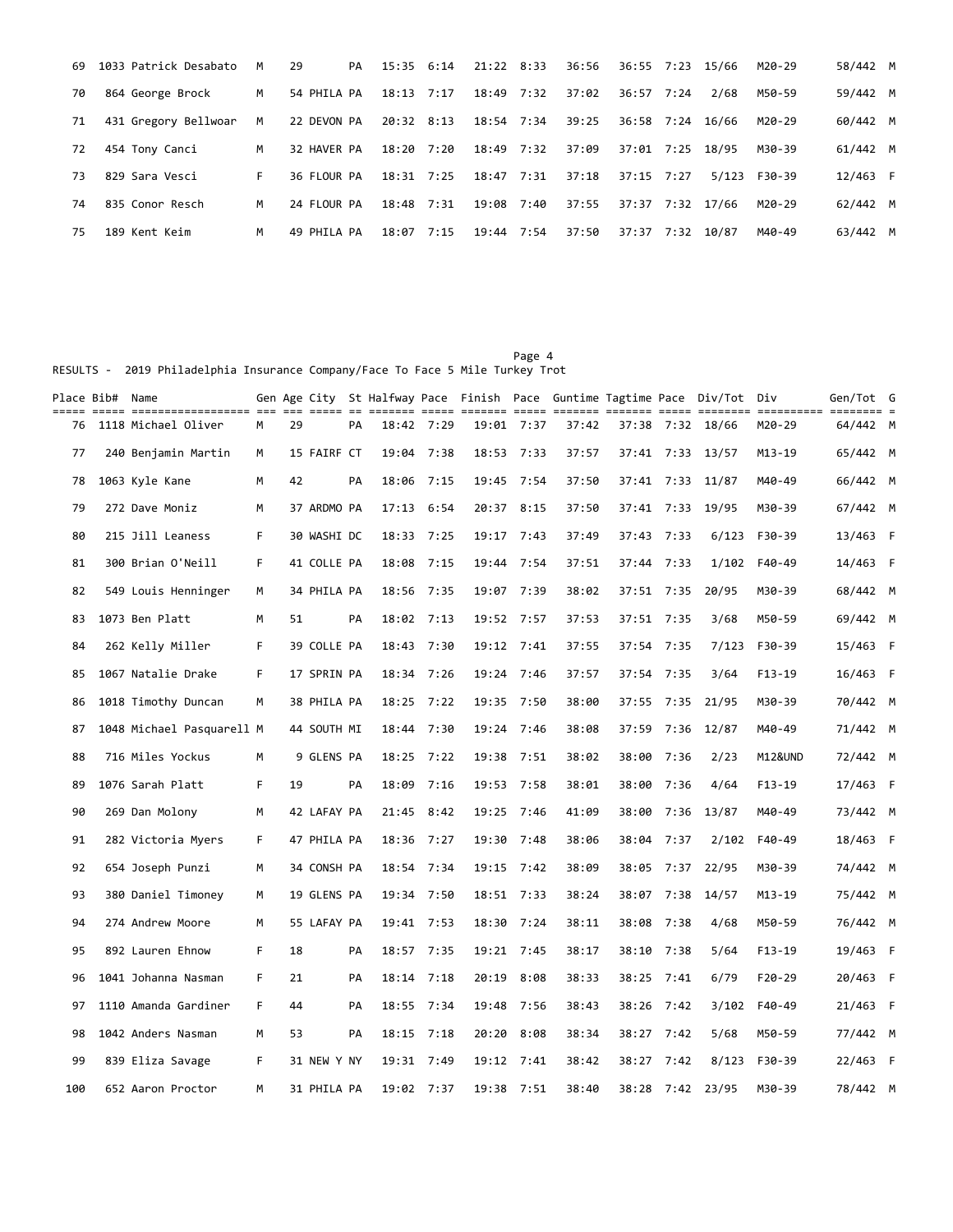| ===== | Place Bib# Name | ----- ------------------ --- --- |    |    |             |    |            |      |            |            |       |            |      | Gen Age City St Halfway Pace Finish Pace Guntime Tagtime Pace Div/Tot Div | ========== ===== | Gen/Tot G | == = |
|-------|-----------------|----------------------------------|----|----|-------------|----|------------|------|------------|------------|-------|------------|------|---------------------------------------------------------------------------|------------------|-----------|------|
| 101   |                 | 249 Kelly McCullough             | F. |    | 38 WAYNE PA |    | 18:48 7:31 |      |            | 19:50 7:56 | 38:38 | 38:29 7:42 |      | 9/123                                                                     | F30-39           | 23/463 F  |      |
| 102   |                 | 350 Kevin Schultz                | M  |    | 19 PHILA PA |    | 18:58 7:36 |      | 19:43 7:53 |            | 38:41 |            |      | 38:30 7:42 15/57                                                          | M13-19           | 79/442 M  |      |
| 103   |                 | 326 Colleen Quinn                | F  |    | 18 ORELA PA |    | 19:03 7:38 |      | 19:52 7:57 |            | 38:55 | 38:31 7:43 |      | 6/64                                                                      | $F13-19$         | 24/463 F  |      |
| 104   |                 | 875 Erik Williams                | M  |    | 55 GLENS PA |    | 18:07 7:15 |      | 20:28 8:11 |            | 38:34 | 38:32 7:43 |      | 6/68                                                                      | M50-59           | 80/442 M  |      |
| 105   |                 | 328 Jen Quinn                    | F. |    | 48 ORELA PA |    | 19:04 7:38 |      | 19:52 7:57 |            | 38:55 | 38:32      | 7:43 | 4/102                                                                     | F40-49           | 25/463 F  |      |
| 106   |                 | 1115 Jack Longstreth             | М  |    | 42 WAYNE PA |    | 20:26      | 8:11 | 19:23      | 7:46       | 39:49 | 38:33      | 7:43 | 14/87                                                                     | M40-49           | 81/442 M  |      |
| 107   |                 | 1045 Kieran Morgan               | М  | 21 |             | PA | 19:15 7:42 |      | 19:24      | 7:46       | 38:38 | 38:34      | 7:43 | 19/66                                                                     | M20-29           | 82/442 M  |      |
| 108   |                 | 99 Axel Galeano                  | M  |    | 34 WYNCO PA |    | 18:39      | 7:28 | 19:59      | 8:00       | 38:37 | 38:35      | 7:43 | 24/95                                                                     | M30-39           | 83/442 M  |      |
| 109   |                 | 730 James Glomb                  | М  | 15 |             | PA | 17:33 7:02 |      |            | 21:18 8:31 | 38:50 | 38:36      | 7:44 | 16/57                                                                     | M13-19           | 84/442 M  |      |
| 110   |                 | 1098 Greg Landry                 | М  | 51 |             | PA | 19:37 7:51 |      | 19:12 7:41 |            | 38:49 | 38:37      | 7:44 | 7/68                                                                      | M50-59           | 85/442 M  |      |
| 111   |                 | 375 Dan Taylor                   | М  |    | 55 PHILA PA |    | 18:30 7:24 |      | 20:12 8:05 |            | 38:41 | 38:38      | 7:44 | 8/68                                                                      | M50-59           | 86/442 M  |      |
| 112   |                 | 377 Will Taylor                  | м  |    | 15 PHILA PA |    | 18:30 7:24 |      | 20:12 8:05 |            | 38:41 | 38:38      | 7:44 | 17/57                                                                     | M13-19           | 87/442 M  |      |
| 113   |                 | 469 Elena Coupas                 | F  |    | 16 PHILA PA |    | 18:10 7:16 |      | 20:34 8:14 |            | 38:43 | 38:40      | 7:44 | 7/64                                                                      | F13-19           | 26/463 F  |      |
| 114   |                 | 1012 Walter Goodwin              | M  | 16 |             | PA | 18:22 7:21 |      | 20:33 8:13 |            | 38:54 | 38:42      | 7:45 | 18/57                                                                     | M13-19           | 88/442 M  |      |
| 115   |                 | 88 Meghan Fay Zahnise F          |    |    | 41 PHILA PA |    | 18:41 7:29 |      | 20:07 8:03 |            | 38:47 | 38:43      | 7:45 | 5/102                                                                     | F40-49           | 27/463 F  |      |
| 116   |                 | 395 Kyle Wagner                  | М  |    | 35 PLYMO PA |    | 19:48      | 7:55 | 19:38      | 7:52       | 39:26 | 38:43      | 7:45 | 25/95                                                                     | M30-39           | 89/442 M  |      |
| 117   |                 | 865 Dwight Anderson              | м  | 64 |             | PA | 18:53 7:33 |      | 19:54      | 7:58       | 38:46 | 38:44      | 7:45 | 4/37                                                                      | M60-69           | 90/442 M  |      |
| 118   |                 | 247 Jennifer McCracken F         |    |    | 33 CONSH PA |    | 19:01 7:37 |      | 19:49      | 7:56       | 38:50 | 38:44      | 7:45 | 10/123                                                                    | F30-39           | 28/463 F  |      |
| 119   |                 | 806 Megan Williams               | F. |    | 50 PHILA PA |    | 19:16 7:43 |      | 19:39      | 7:52       | 38:54 | 38:50      | 7:46 | 1/58                                                                      | F50-59           | 29/463 F  |      |
| 120   |                 | 630 Sean Mulligan                | м  |    | 21 CHELT PA |    | 18:45 7:30 |      | 20:14 8:06 |            | 38:59 | 38:50      | 7:46 | 20/66                                                                     | M20-29           | 91/442 M  |      |
| 121   |                 | 1053 Tim Smith                   | м  | 32 |             | PA | 19:47 7:55 |      | 19:10 7:40 |            | 38:57 |            |      | 38:51 7:47 26/95                                                          | M30-39           | 92/442 M  |      |
| 122   |                 | 1038 Katie Rodger                | F  |    | 35 PHILA PA |    | 19:43 7:53 |      | 19:23 7:45 |            | 39:05 |            |      | 38:52 7:47 11/123                                                         | F30-39           | 30/463 F  |      |
| 123   |                 | 424 Jordan Bahl                  | M  |    | 26 PHILA PA |    | 19:21 7:45 |      | 19:40      | 7:52       | 39:00 | 38:56      | 7:48 | 21/66                                                                     | M20-29           | 93/442 M  |      |
| 124   |                 | 666 Barbara Rockenbach F         |    |    | 39 PLYMO PA |    | 19:05 7:38 |      | 20:08 8:03 |            | 39:12 | 39:05      | 7:49 | 12/123                                                                    | F30-39           | 31/463 F  |      |
| 125   |                 | 1060 Whitmey Saulsbury F         |    | 35 |             | PA | 19:43 7:53 |      |            | 19:38 7:52 | 39:20 |            |      | 39:07 7:50 13/123 F30-39                                                  |                  | 32/463 F  |      |

Page 6 RESULTS - 2019 Philadelphia Insurance Company/Face To Face 5 Mile Turkey Trot

Page 5 and the state of the state of the state of the state of the state of the state of the state of the state of the state of the state of the state of the state of the state of the state of the state of the state of the RESULTS - 2019 Philadelphia Insurance Company/Face To Face 5 Mile Turkey Trot

| Place Bib# | Name                |    |      | Gen Age City |    |            |      |            |       |       |            | St Halfway Pace Finish Pace Guntime Tagtime Pace Div/Tot Div |          | Gen/Tot G |  |
|------------|---------------------|----|------|--------------|----|------------|------|------------|-------|-------|------------|--------------------------------------------------------------|----------|-----------|--|
|            |                     |    |      |              |    |            |      |            |       |       |            |                                                              |          |           |  |
| 126        | 27 Mary Burke       | F. |      | 23 GLADW PA  |    | 19:31 7:49 |      | 19:55 7:58 | 39:26 |       | 39:09 7:50 | 7/79                                                         | $F20-29$ | 33/463 F  |  |
| 127        | 1123 Chase Cook     | F. | - 17 |              | PA | 20:26 8:11 |      | 19:10 7:40 | 39:35 |       | 39:10 7:50 | 8/64                                                         | $F13-19$ | 34/463 F  |  |
| 128        | 925 Rayna Kratchman | F. | 28   |              | PA | 19:48 7:56 |      | 19:37 7:51 | 39:25 |       | 39:12 7:51 | 8/79                                                         | $F20-29$ | 35/463 F  |  |
| 129        | 93 Jessica Forest   | F. |      | 22 WASHI DC  |    | 19:29 7:48 |      | 19:56 7:59 | 39:24 |       | 39:12 7:51 | 9/79                                                         | $F20-29$ | 36/463 F  |  |
| 130        | 871 Hannah Calistri | F. |      | 20 PHILA PA  |    | 19:54 7:58 |      | 19:45 7:54 | 39:38 |       |            | 39:13 7:51 10/79                                             | $F20-29$ | 37/463 F  |  |
| 131        | 901 Rj Fuerst       | M  |      | 38 CONSH PA  |    | 19:46 7:55 |      | 19:53 7:57 | 39:38 |       |            | 39:19 7:52 27/95                                             | M30-39   | 94/442 M  |  |
| 132        | 1112 Alex Talbot    | м  | 21   |              | PA | 21:08      | 8:28 | 20:24 8:10 | 41:32 | 39:19 |            | 7:52 22/66                                                   | M20-29   | 95/442 M  |  |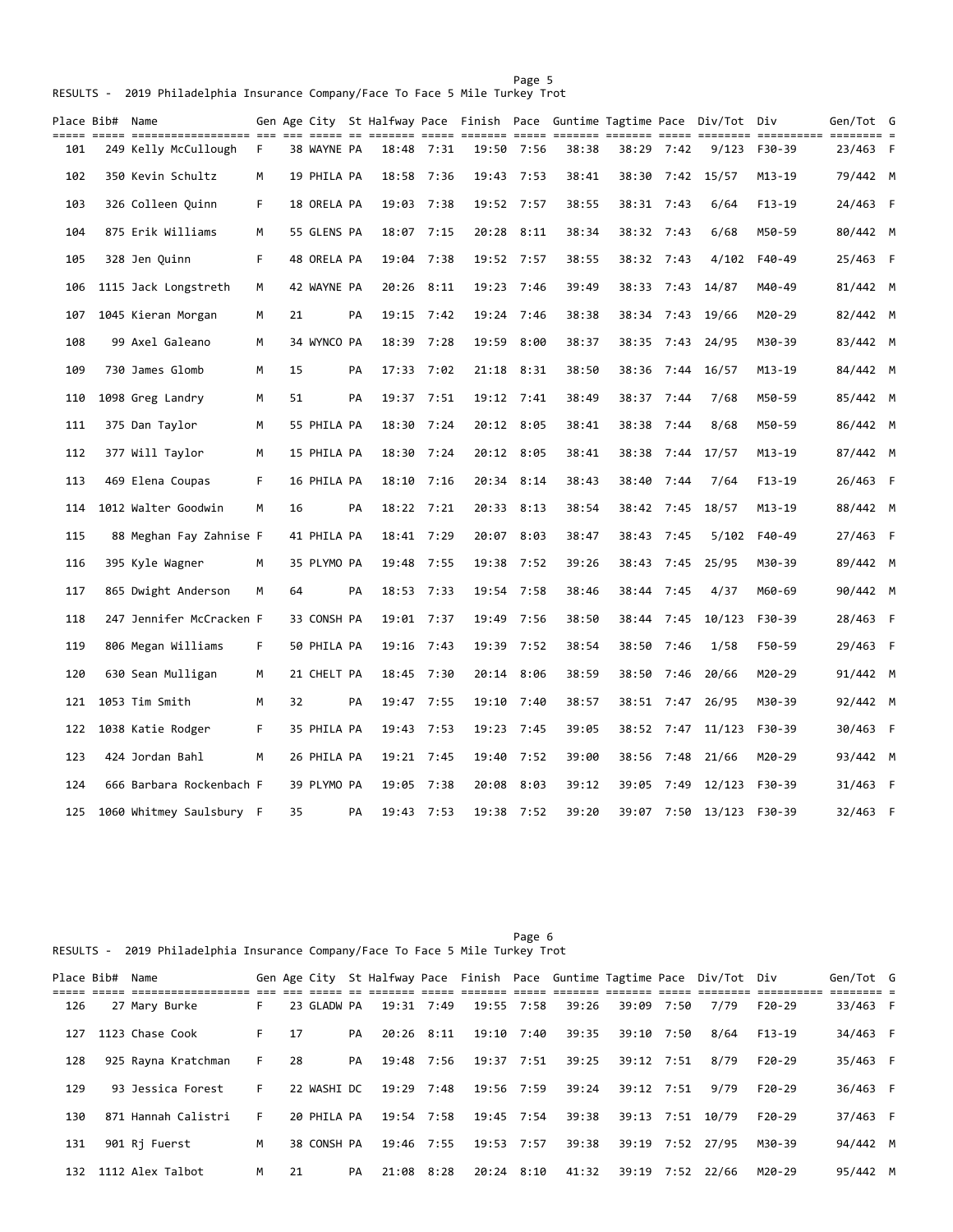| 133 | 1120 George Oliver      | м  | 33 LOWER PA | 18:42 7:29 | 20:54 8:22   |      | 39:35 |            |      | 39:31 7:55 28/95 | M30-39     | 96/442 M  |  |
|-----|-------------------------|----|-------------|------------|--------------|------|-------|------------|------|------------------|------------|-----------|--|
| 134 | 908 Will Joseph         | M  | 33<br>PA    | 20:59 8:24 | 18:48 7:32   |      | 39:47 |            |      | 39:32 7:55 29/95 | M30-39     | 97/442 M  |  |
| 135 | 791 Annie Lee           | F. | 18 PHILA PA | 18:24 7:22 | $21:17$ 8:31 |      | 39:40 | 39:35 7:55 |      | 9/64             | $F13-19$   | 38/463 F  |  |
| 136 | 144 Matthew Hennessy    | M  | 25 FORT PA  | 19:56 7:59 | 19:49        | 7:56 | 39:45 |            |      | 39:37 7:56 23/66 | M20-29     | 98/442 M  |  |
| 137 | 1121 John Culligan      | М  | 37 PITTS PA | 22:57 9:11 | 19:57 7:59   |      | 42:53 | 39:37 7:56 |      | 30/95            | M30-39     | 99/442 M  |  |
| 138 | 568 Donna Klein         | F. | 44 PHILA PA | 19:15 7:42 | 20:28 8:11   |      | 39:42 | 39:39 7:56 |      | 6/102            | F40-49     | 39/463 F  |  |
| 139 | 271 Amanda Monaghan     | F  | 34 LAFAY PA | 19:32 7:49 | 20:15 8:06   |      | 39:46 | 39:40      |      | 7:56 14/123      | F30-39     | 40/463 F  |  |
| 140 | 815 Nicholas Bonasia    | M  | 18 FORT PA  | 20:16 8:07 | 19:57        | 7:59 | 40:13 |            |      | 39:42 7:57 19/57 | $M13 - 19$ | 100/442 M |  |
| 141 | 180 Daniel Kaufmann     | M  | 31 PHILA PA | 19:33 7:50 | 20:33 8:13   |      | 40:06 | 39:43      |      | 7:57 31/95       | M30-39     | 101/442 M |  |
| 142 | 416 Justin Zochowski    | M  | 44 AMBLE PA | 19:30 7:48 | 20:23 8:09   |      | 39:52 |            |      | 39:44 7:57 15/87 | M40-49     | 102/442 M |  |
| 143 | 176 Finnian Kassell     | M  | 17 NEW Y NY | 20:05 8:02 | 19:56 7:59   |      | 40:01 |            |      | 39:45 7:57 20/57 | $M13 - 19$ | 103/442 M |  |
| 144 | 579 Brandon Lauria      | M  | 40 LAFAY PA | 20:33 8:13 | 19:24 7:46   |      | 39:56 |            |      | 39:46 7:58 16/87 | M40-49     | 104/442 M |  |
| 145 | 827 Mike Concannon      | M  | 55 WYNDM PA | 19:50 7:56 | 20:09 8:04   |      | 39:59 | 39:51 7:59 |      | 9/68             | M50-59     | 105/442 M |  |
| 146 | 150 Monica Higgins      | F. | 21 LAFAY PA | 21:25 8:34 | 18:43 7:30   |      | 40:07 |            |      | 39:54 7:59 11/79 | $F20-29$   | 41/463 F  |  |
| 147 | 565 Peter Kelly         | M  | 67 PHILA PA | 19:45 7:54 | 20:26 8:11   |      | 40:10 | 39:54 7:59 |      | 5/37             | M60-69     | 106/442 M |  |
| 148 | 715 Melanie Yockus      | F. | 40 GLENS PA | 19:48 7:56 | 20:14 8:06   |      | 40:02 | 39:57      | 8:00 | 7/102            | F40-49     | 42/463 F  |  |
| 149 | 789 Nancy Newman        | F. | 43 FALMO ME | 19:30 7:48 | 20:34 8:14   |      | 40:03 | 39:58      | 8:00 | 8/102            | F40-49     | 43/463 F  |  |
| 150 | 179 Noah Kassell-Yung M |    | 15 NEW Y NY | 20:07 8:03 | 20:08 8:04   |      | 40:15 | 39:58 8:00 |      | 21/57            | $M13 - 19$ | 107/442 M |  |

## Page 7 and 2012 and 2012 and 2012 and 2012 and 2012 and 2012 and 2012 and 2012 and 2012 and 2012 and 2012 and RESULTS - 2019 Philadelphia Insurance Company/Face To Face 5 Mile Turkey Trot

| Place Bib# Name |                      |    |    |             |    |            |      |              |            |       |       |      | Gen Age City St Halfway Pace Finish Pace Guntime Tagtime Pace Div/Tot Div | =========  | Gen/Tot G |  |
|-----------------|----------------------|----|----|-------------|----|------------|------|--------------|------------|-------|-------|------|---------------------------------------------------------------------------|------------|-----------|--|
| 151             | 408 Jake Woodruff    | М  |    | 21 WILLO PA |    | 20:45 8:18 |      | 20:00 8:00   |            | 40:45 | 39:59 | 8:00 | 24/66                                                                     | M20-29     | 108/442 M |  |
| 152             | 888 Mary Oconell     | F  | 27 |             | PA | 19:52 7:57 |      |              | 20:26 8:11 | 40:18 | 40:03 |      | $8:01$ 12/79                                                              | $F20-29$   | 44/463 F  |  |
| 153             | 138 Rebecca Hannigan | F  |    | 46 PHILA PA |    | 19:03 7:37 |      | 21:05 8:26   |            | 40:07 | 40:05 | 8:01 | 9/102                                                                     | F40-49     | 45/463 F  |  |
| 154             | 479 Gina Deveney     | F  |    | 39 LAFAY PA |    | 19:12 7:41 |      | 21:01 8:25   |            | 40:12 | 40:06 |      | $8:02$ 15/123                                                             | F30-39     | 46/463 F  |  |
| 155             | 948 Great Merge???   | F  | 22 |             | PA | 19:14 7:42 |      | 21:26 8:35   |            | 40:39 | 40:07 |      | $8:02$ 13/79                                                              | $F20-29$   | 47/463 F  |  |
| 156             | 472 Isabel Crawford  | F. |    | 18 BLUE     | PA | 19:32 7:49 |      |              | 20:54 8:22 | 40:25 | 40:10 |      | $8:02$ 10/64                                                              | $F13-19$   | 48/463 F  |  |
| 157             | 75 Tim Dragan        | M  |    | 31 PHILA PA |    | 20:07 8:03 |      | 20:23 8:09   |            | 40:29 |       |      | 40:10 8:02 32/95                                                          | M30-39     | 109/442 M |  |
| 158             | 1061 Bob Pugh        | M  | 56 |             | PA | 19:31 7:49 |      | 20:46 8:19   |            | 40:17 |       |      | 40:12 8:03 10/68                                                          | M50-59     | 110/442 M |  |
| 159             | 521 Andrew Glatz     | M  |    | 45 SWART PA |    | 20:16 8:07 |      |              | 20:15 8:06 | 40:30 |       |      | 40:14 8:03 17/87                                                          | M40-49     | 111/442 M |  |
| 160             | 729 Geroge Glomb     | M  | 15 |             | PA | 20:37 8:15 |      | 19:58 7:59   |            | 40:34 | 40:15 |      | $8:03$ 22/57                                                              | $M13 - 19$ | 112/442 M |  |
| 161             | 253 Chris McKenzie   | M  |    | 37 PHILA PA |    |            |      |              |            | 40:16 | 40:16 |      | 8:04 33/95                                                                | M30-39     | 113/442 M |  |
| 162             | 1099 Michael Ralotti | M  |    | 45 PHILA PA |    |            |      |              |            | 40:16 | 40:16 |      | $8:04$ 18/87                                                              | M40-49     | 114/442 M |  |
| 163             | 711 Patrick Williams | M  |    | 29 PHILA PA |    | 19:36 7:51 |      |              | 20:52 8:21 | 40:27 | 40:16 |      | 8:04 25/66                                                                | M20-29     | 115/442 M |  |
| 164             | 792 Charlie Lee      | M  |    | 22 PHILA PA |    | 19:46      | 7:55 | 20:37 8:15   |            | 40:23 | 40:19 | 8:04 | 26/66                                                                     | M20-29     | 116/442 M |  |
| 165             | 900 Jim Algeo        | M  |    | 29 CONSH PA |    | 19:19      | 7:44 | $21:19$ 8:32 |            | 40:38 | 40:19 | 8:04 | 27/66                                                                     | M20-29     | 117/442 M |  |
| 166             | 580 John Lee         | M  |    | 61 CONSH PA |    | 19:42 7:53 |      | 20:53 8:22   |            | 40:34 | 40:20 | 8:04 | 6/37                                                                      | M60-69     | 118/442 M |  |
| 167             | 930 Trey Stubbs      | M  | 34 |             | PA | 19:44 7:54 |      |              | 20:59 8:24 | 40:43 |       |      | 40:24 8:05 34/95                                                          | M30-39     | 119/442 M |  |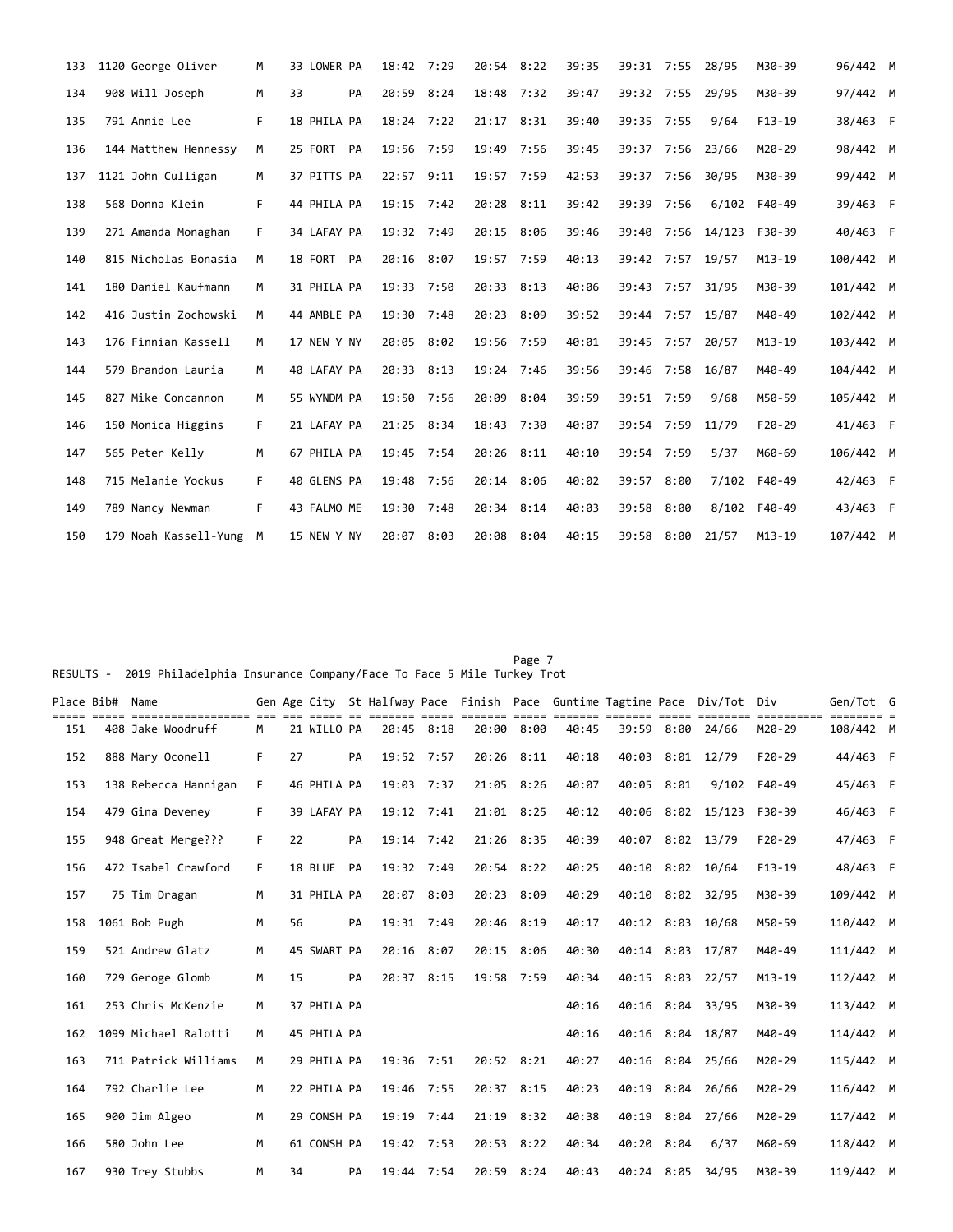| 168 | 313 Heather Polonsky  | F. | 29 PORTL OR | 19:49 7:56 |      | 20:46 8:19 |      | 40:34 | 40:27      |      | 8:06 14/79 | $F20-29$   | 49/463 F  |     |
|-----|-----------------------|----|-------------|------------|------|------------|------|-------|------------|------|------------|------------|-----------|-----|
| 169 | 570 Adrien Knowles    | M  | 48 ERDEN PA | 19:28      | 7:47 | 21:12      | 8:29 | 40:39 | 40:28      | 8:06 | 19/87      | M40-49     | 120/442 M |     |
| 170 | 706 Carlos Valle      | M  | 33 BROOK NY | 21:57      | 8:47 | 20:00      | 8:00 | 41:56 | 40:30      | 8:06 | 35/95      | M30-39     | 121/442 M |     |
| 171 | 586 Joshua Levin      | M  | 16 PLYMO PA | 20:22      | 8:09 | 20:22 8:09 |      | 40:44 | 40:33 8:07 |      | 23/57      | $M13 - 19$ | 122/442 M |     |
| 172 | 562 Jessie Kaplan     | F. | 16 LAFAY PA | 20:22 8:09 |      | 20:22 8:09 |      | 40:44 | 40:33 8:07 |      | 11/64      | $F13-19$   | 50/463 F  |     |
| 173 | 556 Jennifer Jenchura | F. | 38 VOORH NJ | 19:51      | 7:57 | 20:50 8:20 |      | 40:41 | 40:36 8:07 |      | 16/123     | F30-39     | 51/463 F  |     |
| 174 | 511 Sam Fuld          | M  | 38 PHILA PA | 21:56      | 8:47 | 20:06      | 8:03 | 42:01 | 40:36 8:08 |      | 36/95      | M30-39     | 123/442 M |     |
| 175 | 802 Nora Pickens      | F. | 37 ARDMO PA | 21:02      | 8:25 | 20:07      | 8:03 | 41:08 | 40:38      | 8:08 | 17/123     | F30-39     | 52/463    | - F |

Page 8 and the state of the state of the state of the state of the state of the state of the state of the state of the state of the state of the state of the state of the state of the state of the state of the state of the RESULTS - 2019 Philadelphia Insurance Company/Face To Face 5 Mile Turkey Trot

| Place Bib#  Name |                          |    |    |             |    |             |             |            |            |       |       |      | Gen Age City St Halfway Pace Finish Pace Guntime Tagtime Pace Div/Tot Div |          | Gen/Tot G          |  |
|------------------|--------------------------|----|----|-------------|----|-------------|-------------|------------|------------|-------|-------|------|---------------------------------------------------------------------------|----------|--------------------|--|
| 176              | 305 Benjamin Pallant     | м  |    | 25 EAST RI  |    |             | 21:55 8:46  | 19:30      | 7:48       | 41:25 | 40:38 | 8:08 | 28/66                                                                     | M20-29   | === =<br>124/442 M |  |
| 177              | 314 Ian Polonsky         | м  |    | 35 PHILA PA |    | 19:50       | 7:56        | 20:57      | 8:23       | 40:47 | 40:39 | 8:08 | 37/95                                                                     | M30-39   | 125/442 M          |  |
| 178              | 840 Evan Dere            | M  |    | 19 PHILA PA |    | 22:00 8:48  |             | 19:20 7:44 |            | 41:19 | 40:42 | 8:09 | 24/57                                                                     | M13-19   | 126/442 M          |  |
| 179              | 582 Alen Lepir           | м  |    | 42 ELKIN PA |    | 19:34 7:50  |             | 21:24      | 8:34       | 40:57 | 40:42 | 8:09 | 20/87                                                                     | M40-49   | 127/442 M          |  |
| 180              | 656 Caitlin Regan        | F  |    | 34 ELKIN PA |    | 20:01 8:01  |             | 20:56 8:23 |            | 40:57 | 40:43 |      | $8:09$ 18/123                                                             | F30-39   | 53/463 F           |  |
| 181              | 584 Kerima Lepir         | F  |    | 41 ELKIN PA |    | 20:02 8:01  |             | 20:55 8:22 |            | 40:57 | 40:43 |      | $8:09$ 10/102                                                             | F40-49   | 54/463 F           |  |
| 182              | 1124 Dominque Cook       | F  |    |             | PA |             | 20:41 8:17  | 20:31 8:13 |            | 41:11 | 40:44 | 8:09 |                                                                           |          | 55/463 F           |  |
| 183              | 1056 Tom Dymek           | м  | 47 |             | PА | 20:50       | 8:20        | 20:16      | 8:07       | 41:06 | 40:49 | 8:10 | 21/87                                                                     | M40-49   | 128/442 M          |  |
| 184              | 392 Billy Vreeland       | M  |    | 36 BROOK NY |    | 20:23 8:10  |             | 20:47      | 8:19       | 41:10 | 40:50 | 8:10 | 38/95                                                                     | M30-39   | 129/442 M          |  |
| 185              | 695 Heidi Stevenson      | F. |    | 32 SOUDE PA |    | 21:38 8:39  |             | 20:16      | 8:07       | 41:54 | 40:50 |      | $8:10$ 19/123                                                             | F30-39   | 56/463 F           |  |
| 186              | 627 Carlos Montoya       | м  |    | 43 PHILA PA |    | 20:45 8:18  |             | 20:26      | 8:11       | 41:10 |       |      | 40:51 8:11 22/87                                                          | M40-49   | 130/442 M          |  |
| 187              | 803 Barclay Cunningham F |    |    | 48 ERDEN PA |    | 19:55 7:58  |             | 21:01 8:25 |            | 40:56 |       |      | 40:51 8:11 11/102                                                         | F40-49   | 57/463 F           |  |
| 188              | 1043 Julia Angelos       | F. |    | 27 PHILA PA |    | 20:18 8:07  |             | 21:02 8:25 |            | 41:19 | 40:51 |      | 8:11 15/79                                                                | $F20-29$ | 58/463 F           |  |
| 189              | 532 Tara Hank            | F. |    | 25 DOYLE PA |    | 19:58 8:00  |             | 21:04 8:26 |            | 41:02 |       |      | 40:53 8:11 16/79                                                          | F20-29   | 59/463 F           |  |
| 190              | 972 Michael Sanders      | м  | 25 |             | PA |             | 25:26 10:11 | 19:41 7:53 |            | 45:06 | 40:56 |      | $8:12$ 29/66                                                              | M20-29   | 131/442 M          |  |
| 191              | 950 Celia Meyer          | F  | 19 |             | PA | 19:44 7:54  |             | 21:43 8:41 |            | 41:26 |       |      | 40:57 8:12 12/64                                                          | $F13-19$ | 60/463 F           |  |
| 192              | 524 Bailey Greenwald     | M  |    | 18 PHILA PA |    | 22:53 9:09  |             | 19:58 7:59 |            | 42:50 | 40:57 |      | 8:12 25/57                                                                | M13-19   | 132/442 M          |  |
| 193              | 342 Ethan Rupp           | M  |    | 19 PHILA PA |    | 22:45 9:06  |             |            | 20:04 8:02 | 42:48 |       |      | 40:57 8:12 26/57                                                          | M13-19   | 133/442 M          |  |
| 194              | 360 Daniel Simola        | м  |    | 38 PHILA PA |    |             |             |            |            | 41:16 | 40:58 |      | $8:12$ 39/95                                                              | M30-39   | 134/442 M          |  |
| 195              | 1023 Paul Troy           | М  | 54 |             | PA | 19:40 7:52  |             | 21:23 8:34 |            | 41:03 | 40:59 |      | $8:12$ 11/68                                                              | M50-59   | 135/442 M          |  |
| 196              | 968 Irma Fralic          | F  | 57 |             | PA | 25:25 10:10 |             | 19:45      | 7:54       | 45:09 | 41:00 | 8:12 | 2/58                                                                      | F50-59   | 61/463 F           |  |
| 197              | 911 Emily McLaughlin     | F  |    | 30 BROOK NY |    | 21:18 8:32  |             | 20:36      | 8:15       | 41:54 | 41:00 |      | 8:12 20/123                                                               | F30-39   | 62/463 F           |  |
| 198              | 846 Andrew Burt          | м  | 31 |             |    | 21:38       | 8:39        | 19:46      | 7:55       | 41:23 | 41:02 |      | 8:13 40/95                                                                | M30-39   | 136/442 M          |  |
| 199              | 1044 Dave Morgan         | М  |    | 56 WARRI PA |    | 20:27 8:11  |             | 20:44 8:18 |            | 41:11 |       |      | 41:02 8:13 12/68                                                          | M50-59   | 137/442 M          |  |
| 200              | 693 Julian Stebbins-Sh M |    |    | 19 DURHA VA |    |             | 20:32 8:13  | 20:51 8:21 |            | 41:22 |       |      | 41:02 8:13 27/57                                                          | M13-19   | 138/442 M          |  |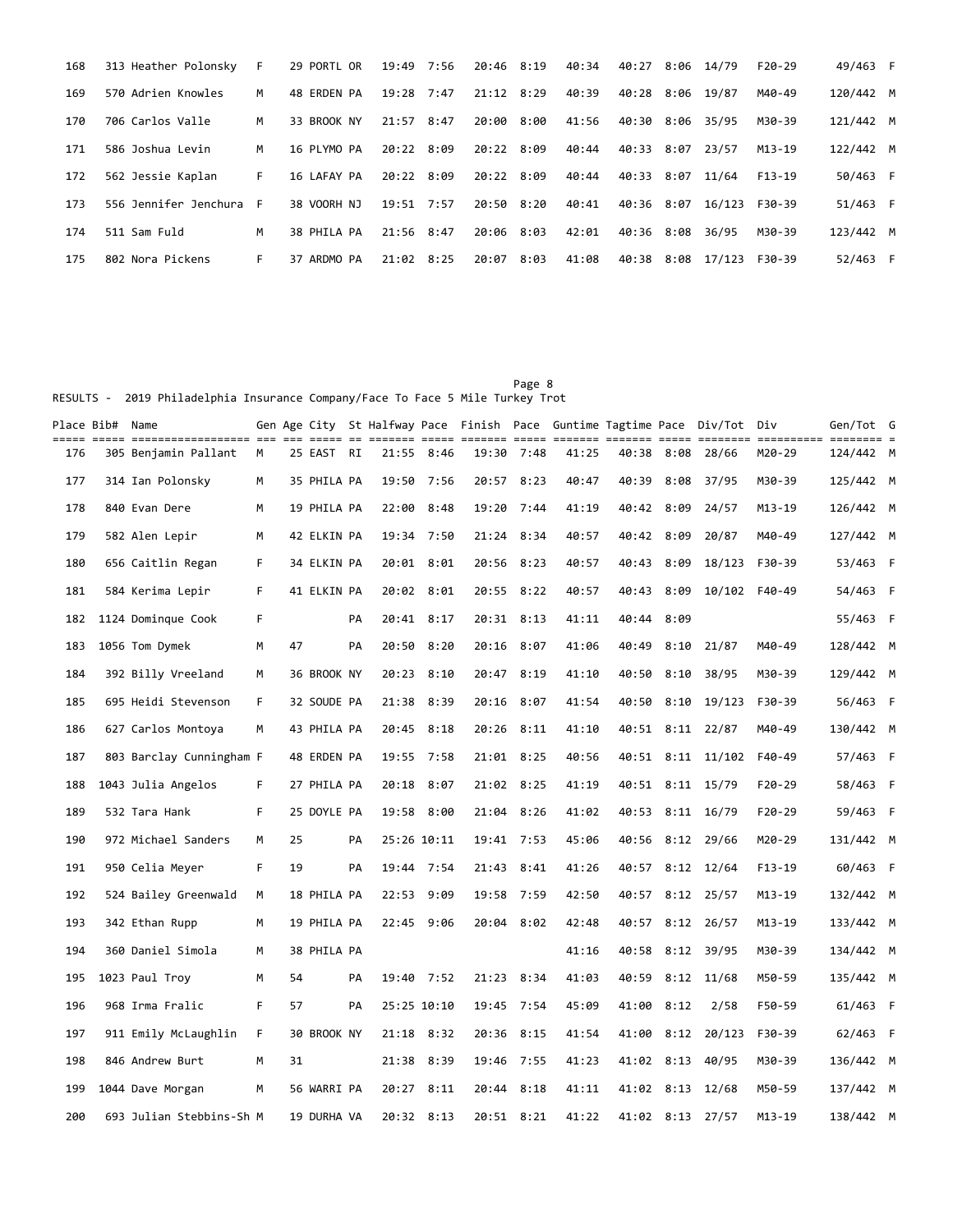|  |                                                                               |  |  |  | Page 9 |  |
|--|-------------------------------------------------------------------------------|--|--|--|--------|--|
|  | RESULTS - 2019 Philadelphia Insurance Company/Face To Face 5 Mile Turkey Trot |  |  |  |        |  |

|     | Place Bib# Name |                          |    |    |             |    |            |            |            |            |       |            |      | Gen Age City  St Halfway Pace  Finish  Pace  Guntime Tagtime Pace  Div/Tot  Div |          | Gen/Tot G |  |
|-----|-----------------|--------------------------|----|----|-------------|----|------------|------------|------------|------------|-------|------------|------|---------------------------------------------------------------------------------|----------|-----------|--|
| 201 |                 | 937 Iam McCullan         | М  | 16 |             | PА | 19:17 7:43 |            |            | 22:13 8:54 | 41:29 |            |      | 41:02 8:13 28/57                                                                | M13-19   | 139/442 M |  |
| 202 |                 | 327 James Quinn          | М  |    | 13 ORELA PA |    | 20:59      | 8:24       | 20:36 8:15 |            | 41:34 |            |      | 41:02 8:13 29/57                                                                | M13-19   | 140/442 M |  |
| 203 |                 | 952 Gordon Gary          | м  | 40 |             | PA | 21:27      | 8:35       | 20:14 8:06 |            | 41:40 | 41:06      |      | $8:14$ 23/87                                                                    | M40-49   | 141/442 M |  |
| 204 |                 | 523 Jennifer Graf        | F. |    | 37 EVERG CO |    | 20:20      | 8:08       | 21:02 8:25 |            | 41:21 | 41:10      |      | $8:14$ 21/123                                                                   | F30-39   | 63/463 F  |  |
| 205 |                 | 206 Philip Kuhl          | M  |    | 49 PHILA PA |    | 22:50      | 9:08       |            | 20:29 8:12 | 43:18 | 41:14      |      | $8:15$ 24/87                                                                    | M40-49   | 142/442 M |  |
| 206 |                 | 379 Caroline Timoney     | F. |    | 19 GLENS PA |    |            | 20:34 8:14 |            | 20:59 8:24 | 41:32 | 41:14      | 8:15 | 13/64                                                                           | F13-19   | 64/463 F  |  |
| 207 |                 | 779 Molly Monihan        | F. |    | 28 GLENS PA |    |            |            |            |            | 46:01 | 41:17      |      | $8:16$ 17/79                                                                    | $F20-29$ | 65/463 F  |  |
| 208 |                 | 232 Christopher Maguir M |    |    | 54 VILLA PA |    | 20:30 8:12 |            | 20:58 8:23 |            | 41:28 | 41:20      |      | $8:16$ 13/68                                                                    | M50-59   | 143/442 M |  |
| 209 | 914             |                          |    |    |             | PA | 21:14 8:30 |            |            | 20:39 8:16 | 41:52 | 41:24 8:17 |      |                                                                                 |          |           |  |
| 210 |                 | 52 Shannon Cronin        | F  |    | 44 PHILA PA |    | 21:23 8:33 |            | 20:29      | 8:12       | 41:51 | 41:24      |      | 8:17 12/102                                                                     | F40-49   | 66/463 F  |  |
| 211 |                 | 915 Liz Frank            | F. | 37 |             | PA | 21:14 8:30 |            | 20:40      | 8:16       | 41:54 | 41:25      |      | $8:17$ 22/123                                                                   | F30-39   | 67/463 F  |  |
| 212 |                 | 906 Emily Carr           | F  | 16 |             | PA | 19:15      | 7:42       | 22:18      | 8:56       | 41:32 | 41:26      |      | $8:18$ 14/64                                                                    | $F13-19$ | 68/463 F  |  |
| 213 |                 | 645 Abigail Perkiss      | F. |    | 38 PHILA PA |    | 20:39      | 8:16       | 21:00      | 8:24       | 41:39 | 41:28      | 8:18 | 23/123                                                                          | F30-39   | 69/463 F  |  |
| 214 |                 | 905 Jeff Himpele         | M  |    | 54 PRINC NJ |    | 20:37 8:15 |            | 21:09      | 8:28       | 41:46 | 41:29      |      | $8:18$ 14/68                                                                    | M50-59   | 144/442 M |  |
| 215 |                 | 571 Matt Kraynyak        | M  |    | 41 NORRI PA |    | 20:40      | 8:16       |            | 21:01 8:25 | 41:41 | 41:29      |      | $8:18$ 25/87                                                                    | M40-49   | 145/442 M |  |
| 216 |                 | 723 Amy Domenic          | F  |    | 53 WEST PA  |    | 21:03 8:26 |            |            | 21:07 8:27 | 42:10 | 41:31 8:19 |      | 3/58                                                                            | F50-59   | 70/463 F  |  |
| 217 |                 | 1105 Gina Boccuti        | F. | 18 |             | PA | 21:16 8:31 |            |            | 20:37 8:15 | 41:52 | 41:33      |      | 8:19 15/64                                                                      | F13-19   | 71/463 F  |  |
| 218 |                 | 506 Bernadette Fox       | F. |    | 55 ERDEN PA |    | 20:37 8:15 |            | 21:09      | 8:28       | 41:45 | 41:33      | 8:19 | 4/58                                                                            | F50-59   | 72/463 F  |  |
| 219 |                 | 816 Kimberly Freeman     | F. |    | 49 PHILA PA |    | 20:30      | 8:12       | 21:09      | 8:28       | 41:39 | 41:34      | 8:19 | 13/102                                                                          | F40-49   | 73/463 F  |  |
| 220 |                 | 352 Samuel Sheppard      | M  |    | 26 PLYMO PA |    | 21:21 8:33 |            | 20:30      | 8:12       | 41:50 | 41:35      | 8:19 | 30/66                                                                           | M20-29   | 146/442 M |  |
| 221 |                 | 114 David Goldberg       | М  |    | 45 PHILA PA |    | 20:40      | 8:16       | 21:13      | 8:29       | 41:52 | 41:35      | 8:19 | 26/87                                                                           | M40-49   | 147/442 M |  |
| 222 |                 | 1002 Maeve Buchanan      | F. |    | 19 ESAST PA |    | 19:41 7:53 |            | 22:02 8:49 |            | 41:43 | 41:36      | 8:20 | 16/64                                                                           | $F13-19$ | 74/463 F  |  |
| 223 |                 | 796 Carl Delacato        | М  |    | 25 LAFAY PA |    | 21:20 8:32 |            |            | 20:34 8:14 | 41:53 | 41:37      | 8:20 | 31/66                                                                           | M20-29   | 148/442 M |  |
| 224 |                 | 600 Libbie Maine         | F. |    | 26 NEW Y NY |    | 21:20      | 8:32       | 20:35      | 8:14       | 41:54 | 41:39      | 8:20 | 18/79                                                                           | $F20-29$ | 75/463 F  |  |
| 225 |                 | 66 Mark Dempsey          | М  |    | 38 PHILA PA |    | 22:55 9:10 |            |            | 20:47 8:19 | 43:42 |            |      | 41:40 8:20 41/95                                                                | M30-39   | 149/442 M |  |

Page 10 RESULTS - 2019 Philadelphia Insurance Company/Face To Face 5 Mile Turkey Trot

|     | Place Bib# Name |                        |    |    |             |    |                        |            |       |            | Gen Age City St Halfway Pace Finish Pace Guntime Tagtime Pace Div/Tot Div |          | Gen/Tot G |  |
|-----|-----------------|------------------------|----|----|-------------|----|------------------------|------------|-------|------------|---------------------------------------------------------------------------|----------|-----------|--|
|     |                 |                        |    |    |             |    |                        |            |       |            |                                                                           |          |           |  |
| 226 |                 | 163 Hallie Huffaker    | F. |    | 24 FORT PA  |    | 19:56 7:59             | 21:53 8:45 | 41:48 |            | 41:40 8:20 19/79                                                          | $F20-29$ | 76/463 F  |  |
| 227 |                 | 698 Ceara Sweeney      | F. |    | 19 WAYNE PA |    | 20:14 8:06             | 21:48 8:43 | 42:01 |            | 41:43 8:21 17/64                                                          | $F13-19$ | 77/463 F  |  |
| 228 |                 | 418 Miriam Agisim      | F. |    | 33 PORTL OR |    | 20:38 8:15             | 21:33 8:38 | 42:11 |            | 41:45 8:21 24/123                                                         | F30-39   | 78/463 F  |  |
| 229 |                 | 447 Kelley Brasfield F |    |    |             |    | 47 MERIO PA 21:02 8:25 | 21:01 8:25 | 42:02 |            | 41:46 8:22 14/102                                                         | F40-49   | 79/463 F  |  |
| 230 |                 | 1055 Thureset Dymik    | F. | 46 |             | PA | 21:02 8:25             | 21:03 8:25 | 42:04 |            | 41:47 8:22 15/102                                                         | F40-49   | 80/463 F  |  |
| 231 |                 | 361 Kyle Simpson       | M  |    | 16 GLENS PA |    | 25:13 10:06            | 17:45 7:06 | 42:57 | 41:50 8:22 | 30/57                                                                     | M13-19   | 150/442 M |  |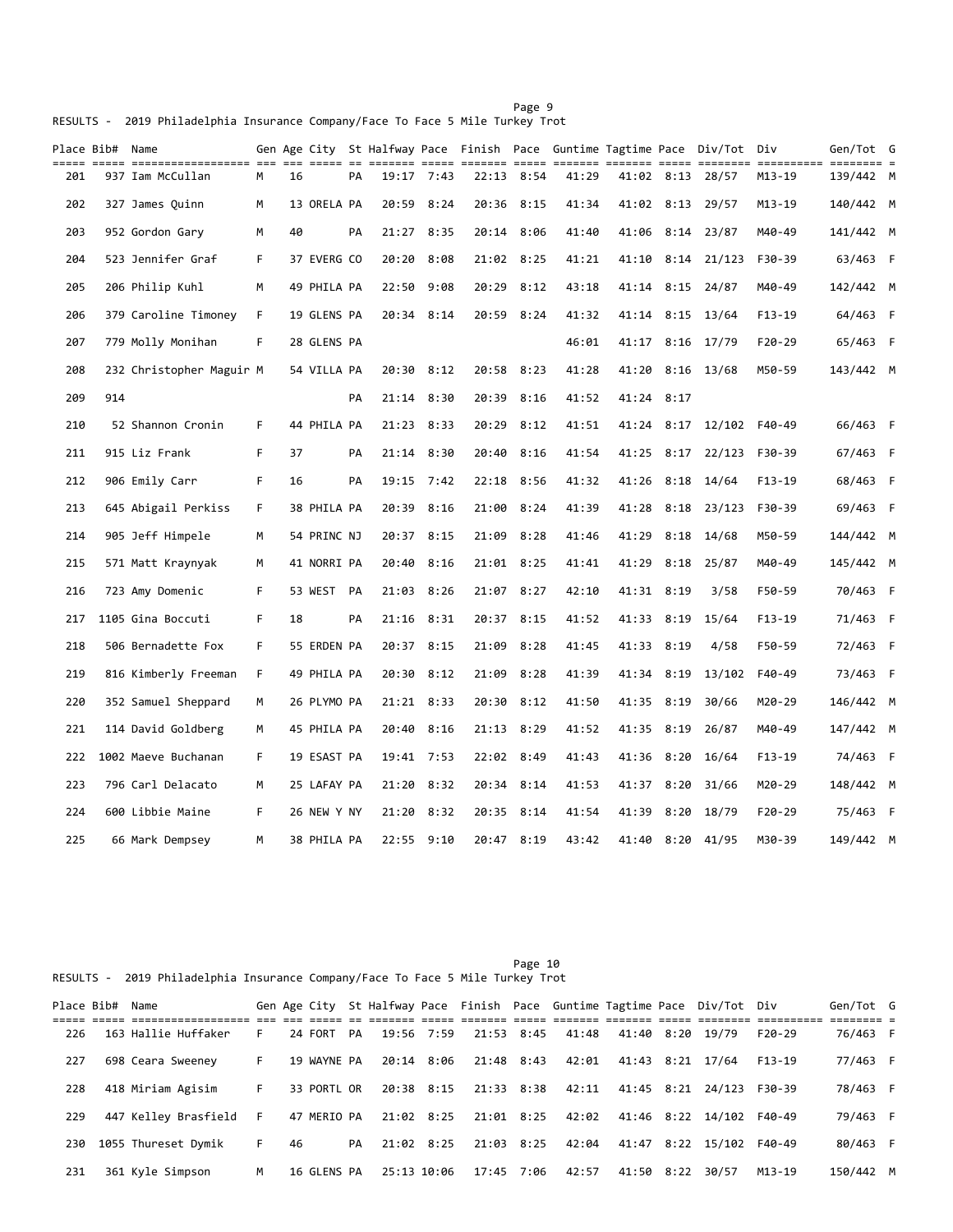| 232 | 36 Matt Chapman          | M  | 38 GLENS PA |    | 21:24 8:34 |      | 20:49      | 8:20 | 42:13 | 41:50            | $8:22$ 42/95   |       | M30-39     | 151/442 M |  |
|-----|--------------------------|----|-------------|----|------------|------|------------|------|-------|------------------|----------------|-------|------------|-----------|--|
| 233 | 159 Adelaide Hocking     | F  | 17 WYNDM PA |    | 20:29      | 8:12 | 21:34 8:38 |      | 42:03 | 41:51            | 8:23           | 18/64 | $F13-19$   | 81/463 F  |  |
| 234 | 1021 Zoe Schaedle        | F. | 16 PHILA PA |    | 21:02 8:25 |      | 21:29      | 8:36 | 42:30 | 41:51 8:23 19/64 |                |       | $F13-19$   | 82/463 F  |  |
| 235 | 837 Luke Wilmerding      | M  | 11 PHILA PA |    | 20:06 8:03 |      | 21:58 8:47 |      | 42:03 | 41:53 8:23       |                | 3/23  | M12&UND    | 152/442 M |  |
| 236 | 857 Madeline Reiche      | F. | 22 DOYLE PA |    | 21:21 8:33 |      | 20:56 8:23 |      | 42:16 | 41:55            | 8:23           | 20/79 | $F20-29$   | 83/463 F  |  |
| 237 | 858 Kellen Reiche        | M  | 19 DOYLE PA |    | 21:21 8:33 |      | 20:56 8:23 |      | 42:17 | 41:55            | $8:23$ $31/57$ |       | $M13 - 19$ | 153/442 M |  |
| 238 | 1046 Jonathan Yakubov    | M  | 25          | PA | 22:10 8:52 |      | 20:43 8:17 |      | 42:53 | 41:57 8:24 32/66 |                |       | M20-29     | 154/442 M |  |
| 239 | 848 Charlton McDevitt M  |    | 12 PHILA PA |    | 20:11 8:05 |      | 21:52 8:45 |      | 42:02 | 41:59 8:24       |                | 4/23  | M12&UND    | 155/442 M |  |
| 240 | 218 Keith Lee            | M  | 24 NEW H PA |    | 21:26 8:35 |      | 21:09 8:28 |      | 42:35 | 42:00            | $8:24$ 33/66   |       | M20-29     | 156/442 M |  |
| 241 | 849 Ed McDevitt          | M  | 45 PHILA PA |    | 20:08 8:03 |      | 22:00 8:48 |      | 42:07 | 42:04 8:25 27/87 |                |       | M40-49     | 157/442 M |  |
| 242 | 838 Reed Wilmerding      | M  | 41 PHILA PA |    | 20:00 8:00 |      | 22:14 8:54 |      | 42:14 | 42:04 8:25 28/87 |                |       | M40-49     | 158/442 M |  |
| 243 | 855 Lucas Hill           | M  | 17 NEWTO MA |    | 22:57 9:11 |      | 19:53 7:57 |      | 42:49 | 42:06 8:26 32/57 |                |       | $M13 - 19$ | 159/442 M |  |
| 244 | 364 Joe Sobeck           | M  | 34 PHILA PA |    | 21:26 8:35 |      | 21:11 8:29 |      | 42:36 | 42:06            | 8:26 43/95     |       | M30-39     | 160/442 M |  |
| 245 | 659 Griffin Reichow      | M  | 17 ARDMO PA |    | 20:14 8:06 |      | 22:14 8:54 |      | 42:27 | 42:12 8:27 33/57 |                |       | $M13 - 19$ | 161/442 M |  |
| 246 | 629 Christopher Mullig M |    | 19 CHELT PA |    | 20:59 8:24 |      | 21:25 8:34 |      | 42:23 | 42:13 8:27 34/57 |                |       | $M13 - 19$ | 162/442 M |  |
| 247 | 1091 Ethan Cohen         | M  | 19          | PA | 20:11 8:05 |      | 22:24 8:58 |      | 42:35 | 42:13 8:27 35/57 |                |       | M13-19     | 163/442 M |  |
| 248 | 919 Chris Smith          | M  | 45          | PA | 20:47 8:19 |      | 21:45 8:42 |      | 42:31 | 42:14 8:27 29/87 |                |       | M40-49     | 164/442 M |  |
| 249 | 121 Joseph Grasso        | M  | 59 PHILA PA |    | 20:50 8:20 |      | 21:32 8:37 |      | 42:22 | 42:14 8:27 15/68 |                |       | M50-59     | 165/442 M |  |
| 250 | 351 Peter Scott          | м  | 54 MAPLE PA |    | 22:53 9:09 |      | 20:42 8:17 |      | 43:34 | 42:14 8:27 16/68 |                |       | M50-59     | 166/442 M |  |

Page 11 RESULTS - 2019 Philadelphia Insurance Company/Face To Face 5 Mile Turkey Trot

|     | Place Bib# Name |                       |    |    |             |    |              |      |                |              |       |            |      | Gen Age City St Halfway Pace Finish Pace Guntime Tagtime Pace Div/Tot Div | .          | Gen/Tot G |  |
|-----|-----------------|-----------------------|----|----|-------------|----|--------------|------|----------------|--------------|-------|------------|------|---------------------------------------------------------------------------|------------|-----------|--|
| 251 |                 | 166 Rosalie Hunter    | F  |    | 55 PHILA PA |    | 20:50 8:20   |      | 21:33 8:38     |              | 42:23 | 42:15 8:27 |      | 5/58                                                                      | F50-59     | 84/463 F  |  |
| 252 |                 | 1050 Trisha McFarlane | F  | 44 |             | PA | 20:19        | 8:08 | 22:01 8:49     |              | 42:20 | 42:15      | 8:27 | 16/102                                                                    | F40-49     | 85/463 F  |  |
| 253 |                 | 140 Chris Hart        | M  |    | 42 PHILA PA |    | 21:19 8:32   |      | $21:18$ $8:31$ |              | 42:36 | 42:16 8:28 |      | 30/87                                                                     | M40-49     | 167/442 M |  |
| 254 |                 | 171 Andrew Johnston   | M  |    | 31 PHILA PA |    | 24:10 9:40   |      | 18:38 7:27     |              | 42:47 |            |      | 42:19 8:28 44/95                                                          | M30-39     | 168/442 M |  |
| 255 |                 | 941 Carolyn Solo      | F  |    | 39 LAYFA PA |    | 22:23 8:57   |      |                | 20:25 8:10   | 42:48 |            |      | 42:21 8:29 25/123                                                         | F30-39     | 86/463 F  |  |
| 256 |                 | 448 Elizabeth Breault | F  |    | 43 WAYNE PA |    | 20:35 8:14   |      | 22:00          | 8:48         | 42:35 | 42:25 8:29 |      | 17/102                                                                    | F40-49     | 87/463 F  |  |
| 257 |                 | 646 Maureen Peters    | F. |    | 43 LAFAY PA |    | 20:21 8:09   |      |                | $22:13$ 8:54 | 42:34 |            |      | 42:26 8:30 18/102                                                         | F40-49     | 88/463 F  |  |
| 258 |                 | 497 Erin Eichenhofer  | F  |    | 43 PHILA PA |    | 20:21 8:09   |      |                | $22:12$ 8:53 | 42:33 |            |      | 42:26 8:30 19/102                                                         | F40-49     | 89/463 F  |  |
| 259 |                 | 884 Nial Doherty      | M  | 44 |             | PA | $22:34$ 9:02 |      |                | 20:32 8:13   | 43:05 | 42:28 8:30 |      | 31/87                                                                     | M40-49     | 169/442 M |  |
| 260 |                 | 1096 Kate McAnery     | F  | 41 |             | PA | $21:24$ 8:34 |      | 21:27 8:35     |              | 42:51 | 42:29      | 8:30 | 20/102                                                                    | F40-49     | 90/463 F  |  |
| 261 |                 | 175 Elias Kassell     | M  |    | 22 NEW Y NY |    | 20:07        | 8:03 | 22:41 9:05     |              | 42:48 |            |      | 42:32 8:31 34/66                                                          | $M20 - 29$ | 170/442 M |  |
| 262 |                 | 540 Brian Hartsell    | M  |    | 31 PLYMO PA |    | 21:31 8:37   |      | 21:22 8:33     |              | 42:52 |            |      | 42:34 8:31 45/95                                                          | M30-39     | 171/442 M |  |
| 263 |                 | 541 Sarah Hartsell    | F. |    | 32 PLYMO PA |    | 21:31 8:37   |      |                | 21:23 8:33   | 42:53 |            |      | 42:35 8:31 26/123                                                         | F30-39     | 91/463 F  |  |
| 264 |                 | 405 Tim Wilkinson     | M  |    | 39 LAFAY PA |    | 20:33 8:13   |      |                | 22:16 8:55   | 42:49 | 42:39      |      | 8:32 46/95                                                                | M30-39     | 172/442 M |  |
| 265 |                 | 1027 Tyler James      | M  | 16 |             | PA | $22:14$ 8:54 |      |                | 20:58 8:24   | 43:12 |            |      | 42:40 8:32 36/57                                                          | $M13 - 19$ | 173/442 M |  |
| 266 |                 | 859 Jamie Lear        | M  |    | 33 LOS A CA |    | 21:25 8:34   |      | 21:40 8:40     |              | 43:05 |            |      | 42:41 8:32 47/95                                                          | M30-39     | 174/442 M |  |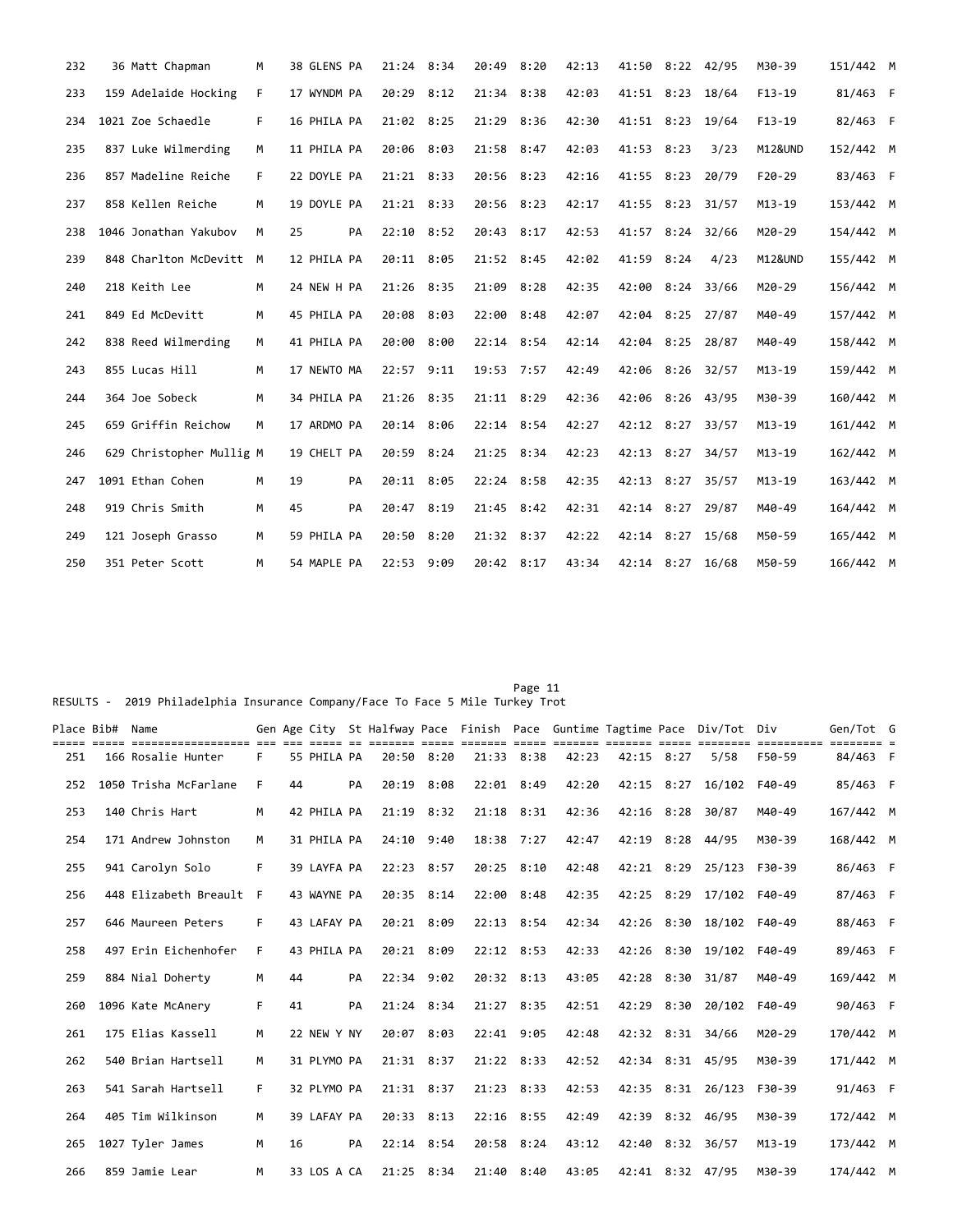| 267 | 1090 Sm Cohn        | M  | 78          | PA | $21:16$ 8:31   |      | 21:50 8:44 | 43:06 | 42:44 8:33       | 1/5               | M70-79   | 175/442 M |  |
|-----|---------------------|----|-------------|----|----------------|------|------------|-------|------------------|-------------------|----------|-----------|--|
| 268 | 471 Kim Craig       | F. | 35 CONSH PA |    | $22:33$ $9:01$ |      | 20:59 8:24 | 43:31 |                  | 42:44 8:33 27/123 | F30-39   | 92/463 F  |  |
| 269 | 979 Clark Peterson  | M  | 48          | PA | 23:27          | 9:23 | 20:38 8:16 | 44:05 | 42:46 8:34       | 32/87             | M40-49   | 176/442 M |  |
| 270 | 883 Michael Welch   | M  | 35 NARBE PA |    | 21:05 8:26     |      | 22:04 8:50 | 43:08 | 42:46 8:34 48/95 |                   | M30-39   | 177/442 M |  |
| 271 | 847 Isabel Mdevitt  | F. | 44 PHILA PA |    | 20:42 8:17     |      | 22:16 8:55 | 42:58 |                  | 42:48 8:34 21/102 | F40-49   | 93/463 F  |  |
| 272 | 292 Kimberly Noonan | F. | 44 ARLIN VA |    | $22:01$ 8:48   |      | 21:11 8:29 | 43:11 |                  | 42:50 8:34 22/102 | F40-49   | 94/463 F  |  |
| 273 | 783 Conor Kelly     | M  | 35 PHILA PA |    | 25:16 10:07    |      | 21:04 8:26 | 46:19 | 42:58 8:36 49/95 |                   | M30-39   | 178/442 M |  |
| 274 | 740 Larry Rodger    | M  | 50 GLENS PA |    | 22:38 9:03     |      | 20:43 8:17 | 43:20 | 42:58 8:36 17/68 |                   | M50-59   | 179/442 M |  |
| 275 | 956 Shaina Carroll  | F. | 25          | PA |                |      |            | 44:08 | 43:00 8:36 21/79 |                   | $F20-29$ | 95/463 F  |  |

Page 12 RESULTS - 2019 Philadelphia Insurance Company/Face To Face 5 Mile Turkey Trot

| Place Bib#  Name |                         |    |    |             |    |            |      |            |            |       |       |            | Gen Age City St Halfway Pace Finish Pace Guntime Tagtime Pace Div/Tot Div |          | Gen/Tot G |  |
|------------------|-------------------------|----|----|-------------|----|------------|------|------------|------------|-------|-------|------------|---------------------------------------------------------------------------|----------|-----------|--|
| 276              | 944 Marry Merverline    | F. | 43 |             | PA | 22:02 8:49 |      |            | 21:31 8:37 | 43:33 |       |            | 43:02 8:37 23/102 F40-49                                                  |          | 96/463 F  |  |
| 277              | 411 Haley Woodward      | F  |    | 36 WASHI DC |    | 21:33 8:37 |      | 22:11 8:53 |            | 43:43 |       | 43:02 8:37 | 28/123                                                                    | F30-39   | 97/463 F  |  |
| 278              | 966 Rachel Metz         | F  | 26 |             | PA |            |      |            |            | 44:09 | 43:03 |            | 8:37 22/79                                                                | $F20-29$ | 98/463 F  |  |
| 279              | 943 Tiffany Fong        | F  | 39 |             | PA | 22:05 8:50 |      | 21:31 8:37 |            | 43:35 | 43:03 | 8:37       | 29/123                                                                    | F30-39   | 99/463 F  |  |
| 280              | 955 Vanessa Carroll     | F  | 22 |             | PA |            |      |            |            | 44:13 | 43:04 |            | 8:37 23/79                                                                | F20-29   | 100/463 F |  |
| 281              | 826 Jon Love            | м  |    | 52 MILL     | CA | 21:37 8:39 |      | 21:40      | 8:40       | 43:16 | 43:05 | 8:37       | 18/68                                                                     | M50-59   | 180/442 M |  |
| 282              | 533 Hugh Harrington     | м  |    | 14 WYNDM PA |    | 22:03 8:50 |      |            | 22:13 8:53 | 44:15 | 43:07 |            | $8:38$ 37/57                                                              | M13-19   | 181/442 M |  |
| 283              | 208 Anita Kurimay       | F  |    | 41 PHILA PA |    | 20:20      | 8:08 | 22:55      | 9:10       | 43:15 | 43:08 | 8:38       | 24/102                                                                    | F40-49   | 101/463 F |  |
| 284              | 127 Jody Gurtler        | F  |    | 59 WHITE IL |    | 20:23 8:09 |      | 22:54 9:10 |            | 43:16 | 43:09 | 8:38       | 6/58                                                                      | F50-59   | 102/463 F |  |
| 285              | 672 Clare Ryan          | F  |    | 37 PHILA PA |    | 23:35 9:26 |      | 21:28      | 8:36       | 45:03 | 43:09 | 8:38       | 30/123                                                                    | F30-39   | 103/463 F |  |
| 286              | 436 Charlie Berk        | M  |    | 11 PHILA PA |    | 21:21 8:33 |      | 21:53 8:46 |            | 43:13 | 43:10 | 8:38       | 5/23                                                                      | M12&UND  | 182/442 M |  |
| 287              | 510 Robert Frieman      | М  |    | 50 PHILA PA |    | 21:23 8:34 |      | 22:12 8:53 |            | 43:35 | 43:10 | 8:38       | 19/68                                                                     | M50-59   | 183/442 M |  |
| 288              | 850 Tommy Hansen        | м  |    | 56 PHILA PA |    | 20:08      | 8:04 | 23:20      | 9:20       | 43:28 | 43:10 | 8:38       | 20/68                                                                     | M50-59   | 184/442 M |  |
| 289              | 728 Jack Glomb          | M  | 16 |             | PA | 20:38 8:16 |      | 22:52 9:09 |            | 43:29 |       | 43:11 8:38 | 38/57                                                                     | M13-19   | 185/442 M |  |
| 290              | 336 Jessica Robbins     | F. |    | 65 PHILA PA |    | 21:13 8:30 |      | 22:10      | 8:52       | 43:22 | 43:12 | 8:39       | 1/19                                                                      | F60-69   | 104/463 F |  |
| 291              | 845 Caryl Burt          | F  | 30 |             |    | 21:39 8:40 |      |            | 21:57 8:47 | 43:36 | 43:13 | 8:39       | 31/123                                                                    | F30-39   | 105/463 F |  |
| 292              | 975 Hadlet Peterson     | М  | 45 |             | PA | 23:27      | 9:23 | 20:42 8:17 |            | 44:09 | 43:16 | 8:40       | 33/87                                                                     | M40-49   | 186/442 M |  |
| 293              | 460 Gaetano Citera      | м  |    | 21 POUGH NY |    | 22:01 8:49 |      | 21:26 8:35 |            | 43:27 |       |            | 43:21 8:41 35/66                                                          | M20-29   | 187/442 M |  |
| 294              | 509 Jonathan Frazee     | м  |    | 56 JENKI PA |    | 21:36 8:39 |      | 22:29      | 9:00       | 44:04 |       |            | 43:21 8:41 21/68                                                          | M50-59   | 188/442 M |  |
| 295              | 378 Kasey Thompson      | F  |    | 43 PHILA PA |    | 22:03 8:49 |      | 22:16 8:55 |            | 44:19 |       |            | 43:22 8:41 25/102                                                         | F40-49   | 106/463 F |  |
| 296              | 708 Karen Wagner        | F  |    | 53 JENKI PA |    | 22:32      | 9:01 | 21:27      | 8:35       | 43:59 | 43:25 | 8:41       | 7/58                                                                      | F50-59   | 107/463 F |  |
| 297              | 238 Stephanie Malatin F |    |    | 31 WARMI PA |    | 22:10      | 8:52 | 22:07      | 8:51       | 44:17 | 43:28 |            | $8:42$ $32/123$                                                           | F30-39   | 108/463 F |  |
| 298              | 784 Shanae Moody        | F  |    | 36 PHILA PA |    | 21:28      | 8:36 | 22:05      | 8:50       | 43:32 | 43:29 |            | $8:42$ $33/123$                                                           | F30-39   | 109/463 F |  |
| 299              | 949 Clare Merg????      | F  | 15 |             | PA | 20:59 8:24 |      | 23:00      | 9:12       | 43:59 | 43:30 |            | $8:42$ 20/64                                                              | $F13-19$ | 110/463 F |  |
| 300              | 22 Xander Bowen         | M  |    | 11 PHILA PA |    | 20:56 8:23 |      | 22:52 9:09 |            | 43:47 |       | 43:33 8:43 | 6/23                                                                      | M12&UND  | 189/442 M |  |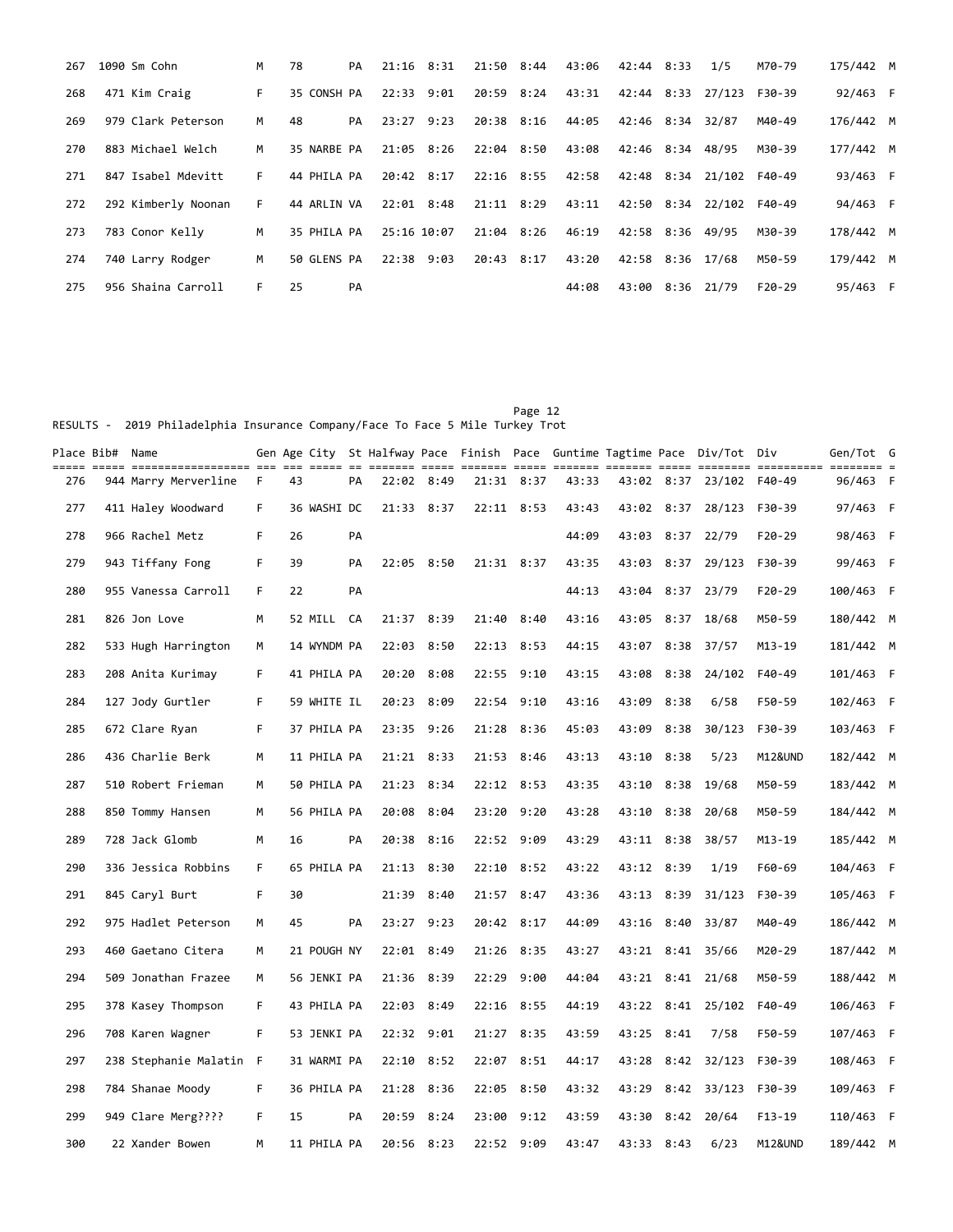Page 13 RESULTS - 2019 Philadelphia Insurance Company/Face To Face 5 Mile Turkey Trot

| $=$ $=$ $=$ $=$ | Place Bib# Name | ----- ------------------ --- |    |    |             |    |             |      |            |      |       |            |      | Gen Age City St Halfway Pace Finish Pace Guntime Tagtime Pace Div/Tot Div |                       | Gen/Tot G                            |  |
|-----------------|-----------------|------------------------------|----|----|-------------|----|-------------|------|------------|------|-------|------------|------|---------------------------------------------------------------------------|-----------------------|--------------------------------------|--|
| 301             |                 | 136 Emma Hannigan            | F. |    | 11 PHILA PA |    | 20:55 8:22  |      | 22:41 9:05 |      | 43:36 | 43:33 8:43 |      | 1/15                                                                      | ==========<br>F12&UND | $=$ $=$ $=$ $=$ $=$ $=$<br>111/463 F |  |
| 302             |                 | 137 Grace Hannigan           | F. |    | 14 PHILA PA |    | 20:56 8:23  |      | 22:41 9:05 |      | 43:36 | 43:33      | 8:43 | 21/64                                                                     | F13-19                | 112/463 F                            |  |
| 303             |                 | 281 Sara Murphy              | F. |    | 31 PHILA PA |    | 22:36       | 9:03 | 21:31 8:37 |      | 44:07 | 43:42      | 8:45 | 34/123                                                                    | F30-39                | 113/463 F                            |  |
| 304             |                 | 771 Meghan Smith             | F. |    | 41 BLUE PA  |    | 20:44 8:18  |      | 23:04 9:14 |      | 43:47 |            |      | 43:42 8:45 26/102                                                         | F40-49                | 114/463 F                            |  |
| 305             |                 | 581 Katie Lee                | F. |    | 23 CONSH PA |    | 21:41 8:41  |      | 22:22 8:57 |      | 44:02 | 43:46      | 8:46 | 24/79                                                                     | $F20-29$              | 115/463 F                            |  |
| 306             |                 | 834 Brandon Blum             | M  |    | 27 FLOUR PA |    | 22:37 9:03  |      | 21:30      | 8:36 | 44:06 | 43:52 8:47 |      | 36/66                                                                     | M20-29                | 190/442 M                            |  |
| 307             |                 | 13 Nina-Simone Beaver F      |    |    | 22 JERSE NJ |    | 23:26 9:23  |      | 21:30      | 8:36 | 44:55 | 43:53      |      | 8:47 25/79                                                                | $F20-29$              | 116/463 F                            |  |
| 308             |                 | 945 Jennifer Swift           | F. | 55 |             | PA | 21:30       | 8:36 | 22:44      | 9:06 | 44:14 | 43:53 8:47 |      | 8/58                                                                      | F50-59                | 117/463 F                            |  |
| 309             |                 | 833 Jonathan Blum            | M  |    | 23 FLOUR PA |    | 22:37 9:03  |      | 21:31 8:37 |      | 44:07 |            |      | 43:54 8:47 37/66                                                          | M20-29                | 191/442 M                            |  |
| 310             |                 | 1006 Larry Wargo             | М  |    |             | PA | 21:52 8:45  |      | 22:11 8:53 |      | 44:02 | 43:54      | 8:47 |                                                                           |                       | 192/442 M                            |  |
| 311             |                 | 554 Jeffrey Isaacson         | М  |    | 34 PHILA PA |    | 26:51 10:45 |      | 21:04      | 8:26 | 47:54 | 43:55      | 8:47 | 50/95                                                                     | M30-39                | 193/442 M                            |  |
| 312             |                 | 529 Gigi Guida               | F. |    | 18 PHILA PA |    | 23:14 9:18  |      | 21:25      | 8:34 | 44:38 | 43:56      | 8:48 | 22/64                                                                     | $F13-19$              | 118/463 F                            |  |
| 313             |                 | 817 Madison Freeman          | F. |    | 15 PHILA PA |    | 20:32 8:13  |      | 23:31 9:25 |      | 44:02 | 43:57 8:48 |      | 23/64                                                                     | $F13-19$              | 119/463 F                            |  |
| 314             |                 | 157 Dave Hilton              | М  |    | 30 PHILA PA |    | 22:36       | 9:03 | 21:32 8:37 |      | 44:07 | 43:58      | 8:48 | 51/95                                                                     | M30-39                | 194/442 M                            |  |
| 315             |                 | 530 Erin Hank                | F. |    | 22 DOYLE PA |    | 21:19 8:32  |      | 22:55      | 9:10 | 44:13 | 43:58      | 8:48 | 26/79                                                                     | $F20-29$              | 120/463 F                            |  |
| 316             |                 | 381 Eva Timoney              | F. |    | 19 GLENS PA |    | 22:09 8:52  |      | 22:09      | 8:52 | 44:18 | 43:58      |      | 8:48 24/64                                                                | $F13-19$              | 121/463 F                            |  |
| 317             |                 | 330 Tristan Rabuck           | M  |    | 15 GLENS PA |    | 21:00       | 8:24 | 23:14 9:18 |      | 44:13 | 44:01 8:49 |      | 39/57                                                                     | M13-19                | 195/442 M                            |  |
| 318             |                 | 427 Ian Bamberger            | M  |    | 26 PHILA PA |    | 22:49       | 9:08 | 22:09      | 8:52 | 44:58 | 44:02 8:49 |      | 38/66                                                                     | M20-29                | 196/442 M                            |  |
| 319             |                 | 920 Brett Lavalley           | м  | 42 |             | PA | 22:39       | 9:04 | 21:50      | 8:44 | 44:29 | 44:02      | 8:49 | 34/87                                                                     | M40-49                | 197/442 M                            |  |
| 320             |                 | 368 Ryan Still               | м  |    | 35 NORWA CT |    |             |      |            |      | 47:39 | 44:03      | 8:49 | 52/95                                                                     | M30-39                | 198/442 M                            |  |
| 321             |                 | 24 Kristin M. Bresser F      |    |    | 37 PHILA PA |    | 22:57 9:11  |      | 21:23 8:33 |      | 44:19 | 44:03      | 8:49 | 35/123                                                                    | F30-39                | 122/463 F                            |  |
| 322             |                 | 216 Terry Leaness            | м  |    | 64 PLYMO PA |    | 21:16 8:31  |      | 23:04      | 9:14 | 44:19 | 44:05      | 8:49 | 7/37                                                                      | M60-69                | 199/442 M                            |  |
| 323             |                 | 653 Ken Prue                 | М  |    | 52 LANSD PA |    | 22:25 8:58  |      | 21:55 8:46 |      | 44:19 | 44:06      |      | 8:50 22/68                                                                | M50-59                | 200/442 M                            |  |
| 324             |                 | 1051 Chris Dow?????          | м  | 38 |             | PA | 22:12 8:53  |      | 22:17 8:55 |      | 44:28 | 44:07      | 8:50 | 53/95                                                                     | M30-39                | 201/442 M                            |  |
| 325             |                 | 620 Desmond McPeak           | M  |    | 8 NARBE PA  |    | 23:30 9:24  |      | 21:18 8:31 |      | 44:48 | 44:09 8:50 |      | 7/23                                                                      | M12&UND               | 202/442 M                            |  |

Page 14 RESULTS - 2019 Philadelphia Insurance Company/Face To Face 5 Mile Turkey Trot

|     | Place Bib# | Name               |    |      |             |    |                          |                       |                             |            | Gen Age City St Halfway Pace Finish Pace Guntime Tagtime Pace Div/Tot Div |        | Gen/Tot G |  |
|-----|------------|--------------------|----|------|-------------|----|--------------------------|-----------------------|-----------------------------|------------|---------------------------------------------------------------------------|--------|-----------|--|
|     |            |                    |    |      |             |    |                          |                       |                             |            |                                                                           |        |           |  |
| 326 |            | 393 Sarah Vreeland | F. |      | 34 BROOK NY |    |                          |                       | 22:10 8:52 22:24 8:58 44:33 |            | 44:13 8:51 36/123 F30-39                                                  |        | 123/463 F |  |
| 327 |            | 1068 Paul Racette  | M  | - 61 |             |    | PA 21:15 8:30 23:24 9:22 |                       | 44:38                       | 44:13 8:51 | 8/37                                                                      | M60-69 | 203/442 M |  |
| 328 |            | 270 Dawn Molony    | F. |      | 40 LAFAY PA |    |                          | 22:10 8:52 22:36 9:03 | 44:45                       |            | 44:14 8:51 27/102                                                         | F40-49 | 124/463 F |  |
|     | 329 1122   |                    |    |      |             | PA | 22:51 9:09               | 21:55 8:46            | 44:45                       | 44:20 8:52 |                                                                           |        |           |  |
| 330 |            | 807 August Deluca  | м  |      | 50 PHILA PA |    | 20:58 8:23               | 23:29 9:24            | 44:26                       |            | 44:20 8:52 23/68                                                          | M50-59 | 204/442 M |  |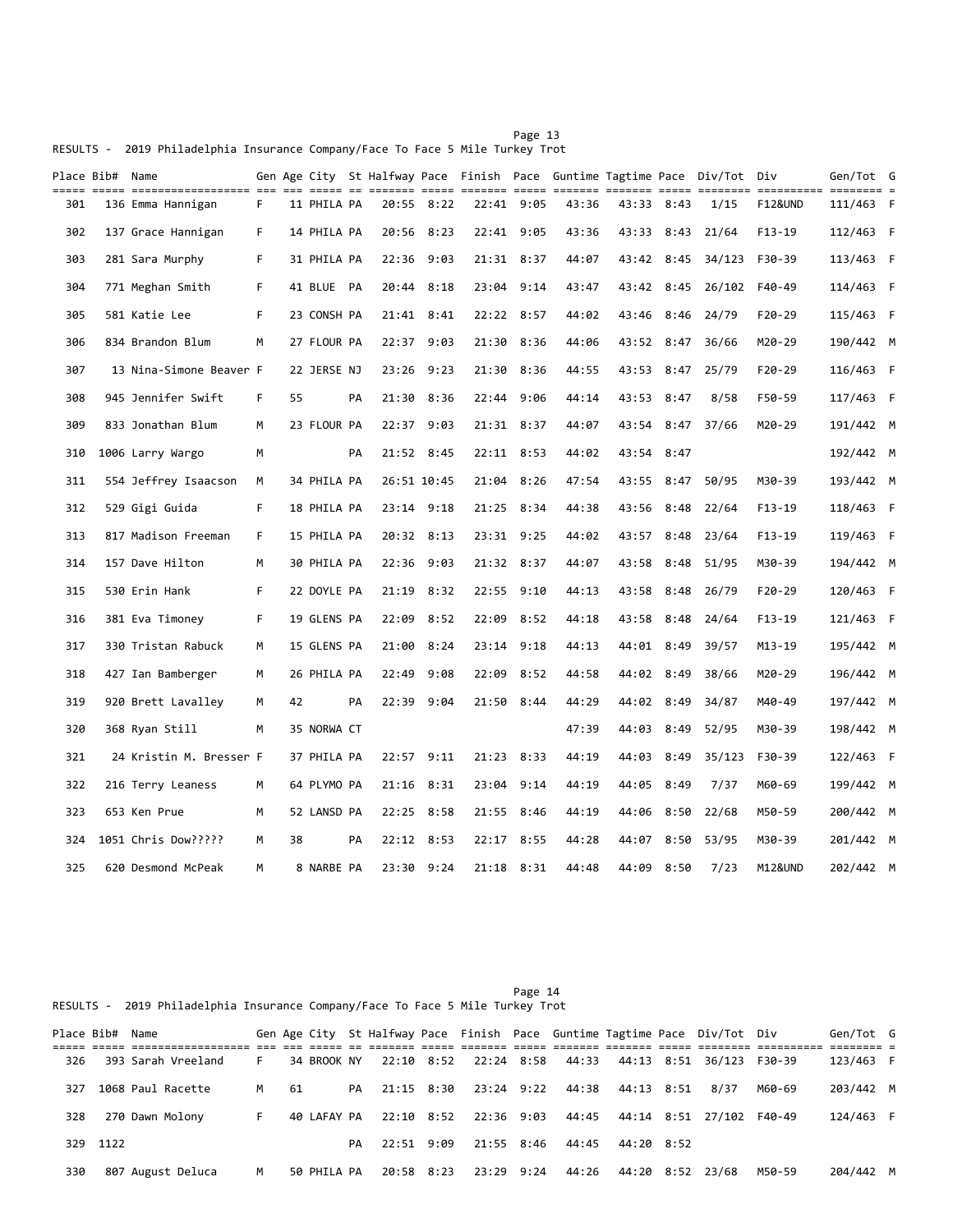| 331 | 917 Andrew Gross         | M  | 50          | PA | 22:27       | 8:59 | 22:25 8:58 |      | 44:52 | 44:21 8:53 24/68 |      |                   | M50-59     | 205/442 M |  |
|-----|--------------------------|----|-------------|----|-------------|------|------------|------|-------|------------------|------|-------------------|------------|-----------|--|
| 332 | 195 Steve King           | M  | 59 BRYN     | PA | 22:51       | 9:09 | 22:17      | 8:55 | 45:08 | 44:22 8:53       |      | 25/68             | M50-59     | 206/442 M |  |
| 333 | 890 Michael Brown        | M  | 26          | PA | 21:27       | 8:35 | 23:12      | 9:17 | 44:39 | 44:24 8:53       |      | 39/66             | M20-29     | 207/442 M |  |
| 334 | 414 Steven Yung          | M  | 46 NEW Y NY |    | 22:19 8:56  |      | 22:25 8:58 |      | 44:44 | 44:26 8:54 35/87 |      |                   | M40-49     | 208/442 M |  |
| 335 | 617 John McLaughlin      | M  | 51 VIRGI VA |    | 21:18 8:31  |      | 23:57 9:35 |      | 45:14 | 44:26 8:54 26/68 |      |                   | M50-59     | 209/442 M |  |
| 336 | 1003 Morgan Cinneny      | F. | 25          | PA | 21:47 8:43  |      | 23:04 9:14 |      | 44:50 | 44:28            |      | 8:54 27/79        | $F20-29$   | 125/463 F |  |
| 337 | 1004 William Reynolds    | M  | 24 PHILA PA |    | 21:48 8:44  |      | 23:03 9:13 |      | 44:51 | 44:28 8:54 40/66 |      |                   | M20-29     | 210/442 M |  |
| 338 | 332 Vincent Reilly       | M  | 64 HAVER PA |    | 24:19 9:44  |      | 22:13 8:53 |      | 46:31 | 44:35 8:55       |      | 9/37              | M60-69     | 211/442 M |  |
| 339 | 662 Sarah Riley          | F. | 35 PHILA PA |    | 22:11 8:53  |      | 22:40 9:04 |      | 44:50 |                  |      | 44:35 8:55 37/123 | F30-39     | 126/463 F |  |
| 340 | 95 Christine Francisc F  |    | 44 PHILA PA |    | 20:57 8:23  |      | 23:50 9:32 |      | 44:47 | 44:36            |      | 8:56 28/102       | F40-49     | 127/463 F |  |
| 341 | 334 Alli Rhodes          | F  | 17 CONSH PA |    | 22:44 9:06  |      | 22:20 8:56 |      | 45:03 | 44:36            |      | $8:56$ 25/64      | $F13-19$   | 128/463 F |  |
| 342 | 248 Claire McCreavy      | F  | 22 LAFAY PA |    | 21:45 8:42  |      | 23:06      | 9:15 | 44:50 | 44:36 8:56       |      | 28/79             | $F20 - 29$ | 129/463 F |  |
| 343 | 349 Emma Schultz         | F. | 17 PHILA PA |    | 20:58 8:23  |      | 23:50 9:32 |      | 44:47 | 44:36            | 8:56 | 26/64             | $F13-19$   | 130/463 F |  |
| 344 | 555 Jim Jamison          | M  | 42 PLYMO PA |    | 22:08 8:52  |      | 23:05 9:14 |      | 45:13 | 44:38 8:56       |      | 36/87             | M40-49     | 212/442 M |  |
| 345 | 894 Paul Wagner          | M  | 48 PERKI PA |    | 23:20       | 9:20 | 21:56 8:47 |      | 45:16 | 44:40            | 8:56 | 37/87             | M40-49     | 213/442 M |  |
| 346 | 1062 Lauren Hughes       | F  | 39          | PA | 22:05 8:50  |      | 22:45 9:06 |      | 44:50 | 44:41 8:57       |      | 38/123            | F30-39     | 131/463 F |  |
| 347 | 589 Rose Luardo          | F. | 46 PHILA PA |    | 22:24 8:58  |      | 22:50 9:08 |      | 45:13 | 44:48            | 8:58 | 29/102            | F40-49     | 132/463 F |  |
| 348 | 1104 Nira Fued           | F. | 20          | PA | 24:09 9:40  |      | 21:26 8:35 |      | 45:35 | 44:52 8:59       |      | 29/79             | $F20-29$   | 133/463 F |  |
| 349 | 273 Jill Moniz           | F. | 36 ARDMO PA |    | 21:58 8:47  |      | 23:04 9:14 |      | 45:02 | 44:52 8:59       |      | 39/123            | F30-39     | 134/463 F |  |
| 350 | 288 Francesca Nicolett F |    | 23 CONSH PA |    | 25:08 10:04 |      | 21:40 8:40 |      | 46:48 | 44:56 9:00       |      | 30/79             | $F20-29$   | 135/463 F |  |

RESULTS - 2019 Philadelphia Insurance Company/Face To Face 5 Mile Turkey Trot

| Place Bib# | Name                 |    |   |             |    |                |                |                | Gen Age City St Halfway Pace Finish Pace Guntime Tagtime Pace |            |      | Div/Tot Div      |                    | Gen/Tot G |  |
|------------|----------------------|----|---|-------------|----|----------------|----------------|----------------|---------------------------------------------------------------|------------|------|------------------|--------------------|-----------|--|
| 351        | 14 Olivia Bell       | F. |   | 17 GLENS PA |    | 25:12 10:05    |                | 20:53 8:22     | 46:05                                                         | 44:58      | 9:00 | 27/64            | $F13-19$           | 136/463 F |  |
| 352        | 156 Anne Hilton      | F. |   | 55 PHILA PA |    | 22:35 9:02     | 22:51 9:09     |                | 45:26                                                         | 45:00      | 9:00 | 9/58             | F50-59             | 137/463 F |  |
| 353        | 697 Quinn Sullivan   | M  |   | 12 MERIO PA |    | $21:14$ 8:30   | 23:51 9:33     |                | 45:04                                                         | 45:02 9:01 |      | 8/23             | <b>M12&amp;UND</b> | 214/442 M |  |
| 354        | 818 David Hilton     | M  |   | 60 PHILA PA |    | $22:35$ 9:02   |                | $22:53$ $9:10$ | 45:28                                                         | 45:03      |      | $9:01$ $10/37$   | M60-69             | 215/442 M |  |
| 355        | 594 Katie Maguire    | F. |   | 18 BALA PA  |    |                |                |                | 47:13                                                         | 45:08      |      | $9:02$ 28/64     | $F13-19$           | 138/463 F |  |
| 356        | 62 Nick Deangelis    | M  |   | 20 NORWA CT |    | 25:32 10:13    | 23:03 9:13     |                | 48:34                                                         | 45:11      | 9:03 | 41/66            | M20-29             | 216/442 M |  |
| 357        | 429 Catherine Baney  | F  |   | 33 PHILA PA |    | 22:27 8:59     |                | 23:20 9:20     | 45:47                                                         | 45:16      |      | $9:04$ $40/123$  | F30-39             | 139/463 F |  |
| 358        | 212 Conlan Larouche  | M  |   | 26 PHILA PA |    | 23:18 9:19     | 22:36 9:03     |                | 45:53                                                         | 45:18      | 9:04 | 42/66            | M20-29             | 217/442 M |  |
| 359        | 28 Kandace Burton    | F. |   | 29 WASHI DC |    | 24:58 10:00    | $22:21$ 8:57   |                | 47:18                                                         | 45:27      | 9:06 | 31/79            | $F20-29$           | 140/463 F |  |
| 360        | 344 Elizabeth Sawyer | F  |   | 54 FORT PA  |    | 22:56 9:11     |                | 22:46 9:07     | 45:41                                                         |            |      | 45:27 9:06 10/58 | F50-59             | 141/463 F |  |
| 361        | 29 Michael Burton    | M  |   | 36 WASHI DC |    | 24:58 9:59     | 22:21 8:57     |                | 47:18                                                         | 45:28      | 9:06 | 54/95            | M30-39             | 218/442 M |  |
| 362        | 564 John Kaufmann    | M  |   | 29 BROOK NY |    | $23:24$ $9:22$ | $22:31$ $9:01$ |                | 45:54                                                         | 45:29      | 9:06 | 43/66            | M20-29             | 219/442 M |  |
| 363        | 304 Sophia Ortega    | F. |   | 17 PHILA PA |    | 22:46 9:07     |                | 24:35 9:50     | 47:20                                                         | 45:30 9:06 |      | 29/64            | $F13-19$           | 142/463 F |  |
| 364        | 466 Chris Convery    | M  |   | 45 NARBE PA |    | 23:31 9:25     |                | 22:38 9:04     | 46:09                                                         | 45:31      | 9:07 | 38/87            | M40-49             | 220/442 M |  |
| 365        | 1074 George Platt    | M  | 8 |             | PA | 21:33 8:38     |                | 24:00 9:36     | 45:33                                                         | 45:32 9:07 |      | 9/23             | <b>M12&amp;UND</b> | 221/442 M |  |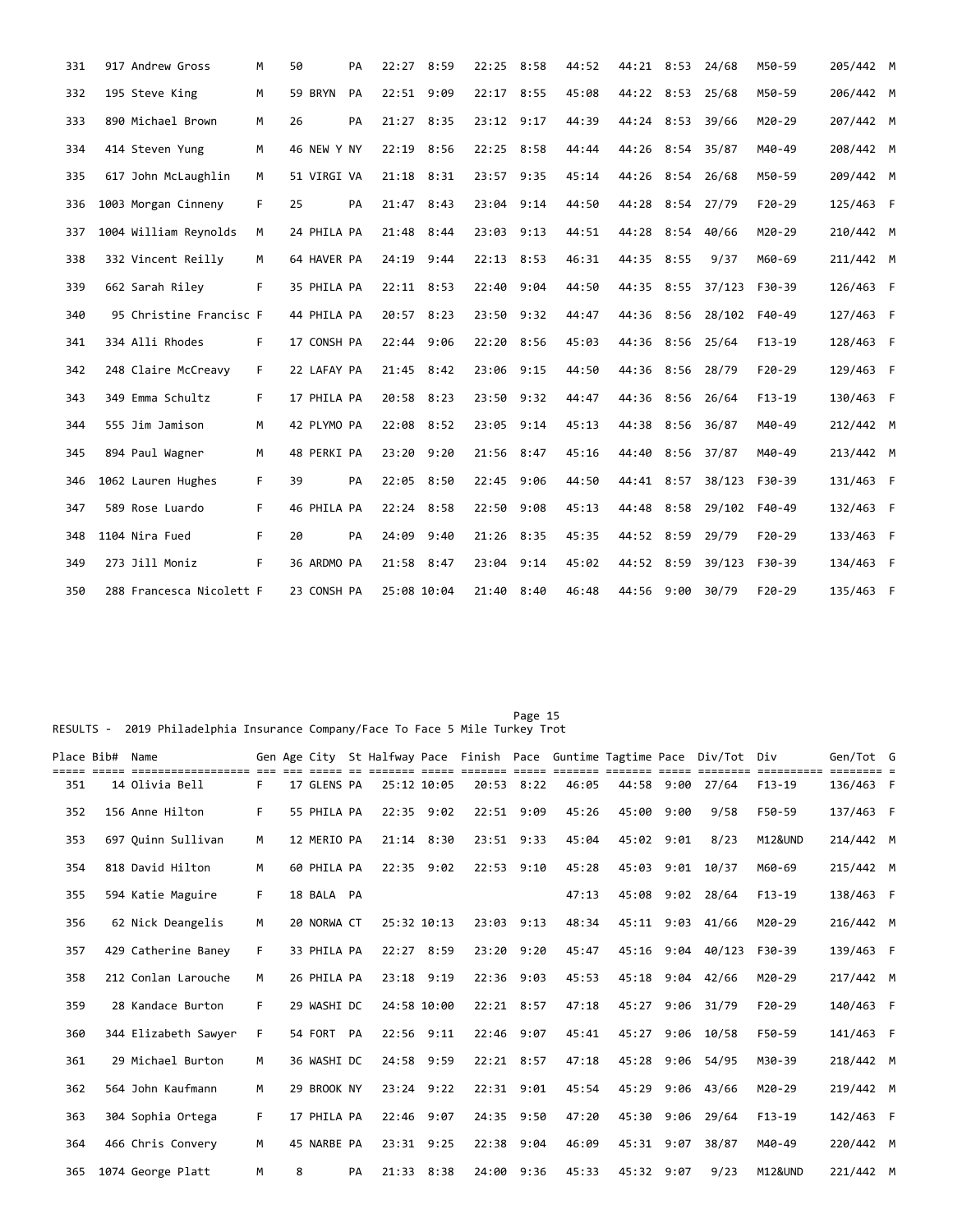|     | 366 1077 Will Platt  | м  | 22          | PA | 21:35 8:38  |      | 24:00 9:36 | 45:35 | 45:33 9:07       | 44/66  | M20-29             | 222/442 M |  |
|-----|----------------------|----|-------------|----|-------------|------|------------|-------|------------------|--------|--------------------|-----------|--|
| 367 | 143 Jean Hennessy    | F. | 57 FORT     | PA | 22:56 9:11  |      | 22:55 9:10 | 45:50 | 45:35 9:07 11/58 |        | F50-59             | 143/463 F |  |
| 368 | 102 Abraham Genkin   | M  | 10 LAFAY PA |    | 24:10 9:40  |      | 21:57 8:47 | 46:06 | 45:35 9:07 10/23 |        | M12&UND            | 223/442 M |  |
| 369 | 1117 Kara Johnson    | F. | 29          | PA | 22:50 9:08  |      | 23:29 9:24 | 46:18 | 45:37 9:08 32/79 |        | $F20-29$           | 144/463 F |  |
| 370 | 836 Anthony Resch    | M  | 56 FLOUR PA |    | 22:45 9:06  |      | 23:13 9:17 | 45:57 | 45:37 9:08       | 27/68  | M50-59             | 224/442 M |  |
| 371 | 896                  |    |             | PA | 22:03 8:49  |      | 23:42 9:29 | 45:44 | 45:37 9:08       |        |                    |           |  |
| 372 | 957 Hosh Benn        | M  | 34          | PA | 25:19 10:08 |      | 21:40 8:40 | 46:59 | 45:40 9:08       | 55/95  | M30-39             | 225/442 M |  |
| 373 | 256 Courtney McNulty | F. | 32 ELKIN PA |    | 24:28 9:47  |      | 21:41 8:41 | 46:08 | 45:40 9:08       | 41/123 | F30-39             | 145/463 F |  |
| 374 | 1107 Kate Gardiner   | F. | 10          | PA | 23:24 9:22  |      | 23:00 9:12 | 46:24 | 45:41 9:09       | 2/15   | <b>F12&amp;UND</b> | 146/463 F |  |
| 375 | 536 Autumn Harris    | F. | 39 PITTS PA |    | 22:33       | 9:02 | 23:24 9:22 | 45:57 | 45:42 9:09       | 42/123 | F30-39             | 147/463 F |  |

Page 16 RESULTS - 2019 Philadelphia Insurance Company/Face To Face 5 Mile Turkey Trot

|     | Place Bib#  Name |                          |    |    |             |    |                |      |             |            |       |       |            | Gen Age City St Halfway Pace Finish Pace Guntime Tagtime Pace Div/Tot Div |          | Gen/Tot G |  |
|-----|------------------|--------------------------|----|----|-------------|----|----------------|------|-------------|------------|-------|-------|------------|---------------------------------------------------------------------------|----------|-----------|--|
| 376 |                  | 628 Georgeann Moore      | F. |    | 37 PHILA PA |    | 22:55 9:10     |      | 23:17 9:19  |            | 46:12 |       |            | 45:43 9:09 43/123                                                         | F30-39   | 148/463 F |  |
| 377 |                  | 976 Anna Peterson        | F  | 17 |             | PA | 23:24          | 9:22 | 23:04       | 9:14       | 46:28 | 45:45 | 9:09       | 30/64                                                                     | $F13-19$ | 149/463 F |  |
| 378 | 1084             |                          |    |    |             | PA | 22:52 9:09     |      | 23:18 9:20  |            | 46:10 |       | 45:45 9:09 |                                                                           |          |           |  |
| 379 |                  | 83 Maryeileen Fagan      | F  |    | 30 BROOK NY |    | 22:00          | 8:48 | 24:17       | 9:43       | 46:17 | 45:45 | 9:09       | 44/123                                                                    | F30-39   | 150/463 F |  |
| 380 |                  | 481 Theresa Difranco     | F  |    | 37 FLOUR PA |    | 22:49 9:08     |      |             | 23:36 9:27 | 46:25 | 45:47 |            | $9:10$ $45/123$                                                           | F30-39   | 151/463 F |  |
| 381 |                  | 515 William Galbreath M  |    |    | 54 HUNTI PA |    | 22:35          | 9:02 | 23:44       | 9:30       | 46:18 | 45:49 | 9:10       | 28/68                                                                     | M50-59   | 226/442 M |  |
| 382 |                  | 587 Ryan Long            | м  |    | 45 PHILA PA |    | 22:30          | 9:00 | 23:42 9:29  |            | 46:12 |       |            | 45:49 9:10 39/87                                                          | M40-49   | 227/442 M |  |
| 383 |                  | 230 Erik Lynch           | м  |    | 24 PHILA PA |    | 22:48          | 9:07 |             | 23:25 9:22 | 46:12 |       |            | 45:51 9:11 45/66                                                          | M20-29   | 228/442 M |  |
| 384 |                  | 603 Ben Mark             | м  |    | 28 NARBE PA |    | 23:23 9:21     |      |             | 23:05 9:14 | 46:27 |       |            | 45:51 9:11 46/66                                                          | M20-29   | 229/442 M |  |
| 385 |                  | 822 Ricki Eisenstein     | F. |    | 46 PHILA PA |    | 22:32 9:01     |      | 23:45 9:30  |            | 46:17 |       |            | 45:52 9:11 30/102                                                         | F40-49   | 152/463 F |  |
| 386 |                  | 318 Jason Purcell        | м  |    | 37 PHILA PA |    | 21:35 8:38     |      | 25:00 10:00 |            | 46:34 |       |            | 45:52 9:11 56/95                                                          | M30-39   | 230/442 M |  |
| 387 |                  | 512 Sarah Fuld           | F  |    | 36 PHILA PA |    | 24:45          | 9:54 | 22:35       | 9:02       | 47:20 | 45:53 |            | $9:11$ $46/123$                                                           | F30-39   | 153/463 F |  |
| 388 |                  | 67 Walt Detreux          | M  |    | 58 PHILA PA |    | 22:52 9:09     |      | 23:26       | 9:23       | 46:17 | 45:55 |            | $9:11$ 29/68                                                              | M50-59   | 231/442 M |  |
| 389 |                  | 202 Jennifer Kroculick F |    |    | 35 PHILA PA |    | 22:18          | 8:55 | 23:57       | 9:35       | 46:15 | 45:57 |            | $9:12$ $47/123$                                                           | F30-39   | 154/463 F |  |
| 390 |                  | 604 David Mark           | м  |    | 64 NARBE PA |    | 23:22 9:21     |      | 23:11 9:17  |            | 46:33 | 45:57 |            | $9:12$ $11/37$                                                            | M60-69   | 232/442 M |  |
| 391 |                  | 576 Michelle Landman     | F. |    | 40 ORELA PA |    | 21:13 8:29     |      |             | 24:51 9:57 | 46:04 |       |            | 45:57 9:12 31/102                                                         | F40-49   | 155/463 F |  |
| 392 |                  | 690 Mary Stanton         | F. |    | 46 PLYMO PA |    | 21:36 8:39     |      | 24:28       | 9:47       | 46:04 | 45:57 |            | $9:12$ $32/102$                                                           | F40-49   | 156/463 F |  |
| 393 |                  | 59 Jerome Darga          | м  |    | 50 WYNDM PA |    | 23:35 9:26     |      |             | 23:21 9:21 | 46:55 |       |            | 46:03 9:13 30/68                                                          | M50-59   | 233/442 M |  |
| 394 |                  | 820 Katie Burrows-Ston F |    |    | 30 PHILA PA |    | 22:59          | 9:12 | 23:27 9:23  |            | 46:26 | 46:10 |            | $9:14$ $48/123$                                                           | F30-39   | 157/463 F |  |
| 395 |                  | 198 Emily Kolodner       | F  |    | 33 BROOK NY |    | 24:46 9:55     |      | 22:51 9:09  |            | 47:36 | 46:10 |            | $9:14$ $49/123$                                                           | F30-39   | 158/463 F |  |
| 396 |                  | 821 Eric Burrows-Stone M |    |    | 35 PHILA PA |    | 22:59 9:12     |      | 23:28       | 9:23       | 46:26 | 46:10 |            | $9:14$ 57/95                                                              | M30-39   | 234/442 M |  |
| 397 |                  | 167 Andrew Hutchison     | M  |    | 40 LAFAY PA |    | 26:29 10:36    |      |             | 22:43 9:06 | 49:11 |       |            | 46:15 9:15 40/87                                                          | M40-49   | 235/442 M |  |
| 398 |                  | 483 Seamus Doherty       | м  |    | 46 LAFAY PA |    | 22:34 9:02     |      | 24:20       | 9:44       | 46:53 | 46:16 |            | $9:16$ $41/87$                                                            | M40-49   | 236/442 M |  |
| 399 |                  | 168 Stephanie Hutchiso F |    |    | 41 LAFAY PA |    | 26:30 10:36    |      | 22:43 9:05  |            | 49:12 | 46:17 |            | $9:16$ $33/102$                                                           | F40-49   | 159/463 F |  |
| 400 |                  | 710 Courtney Wells       | F. |    | 56 PHILA PA |    | $23:13$ $9:17$ |      | 23:27 9:23  |            | 46:39 |       |            | 46:20 9:16 12/58                                                          | F50-59   | 160/463 F |  |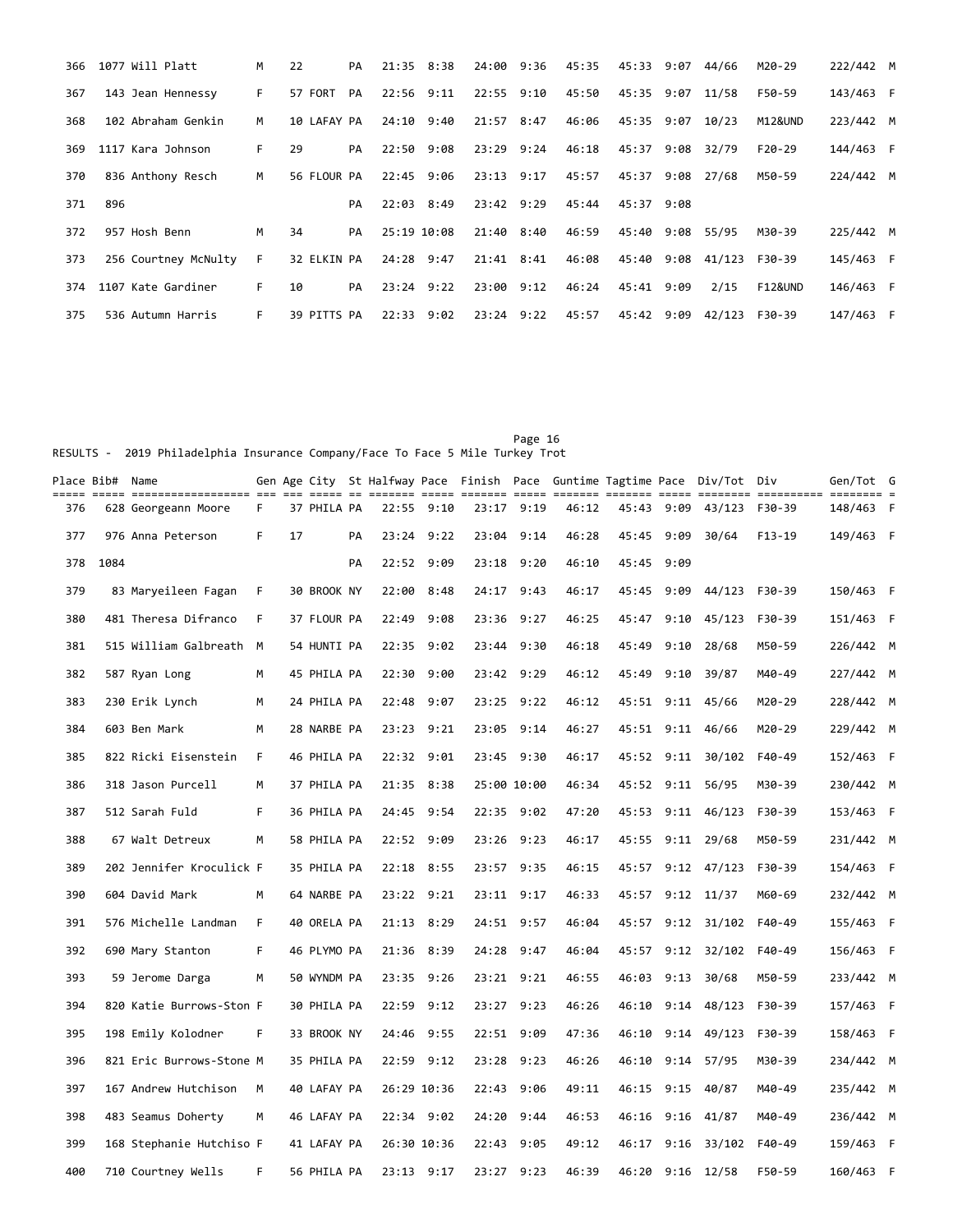Page 17 RESULTS - 2019 Philadelphia Insurance Company/Face To Face 5 Mile Turkey Trot

RESULTS - 2019 Philadelphia Insurance Company/Face To Face 5 Mile Turkey Trot

| Place Bib# Name |                         |    |    |             |    |             |            |                |            |       |       |      | Gen Age City St Halfway Pace Finish Pace Guntime Tagtime Pace Div/Tot Div |          | Gen/Tot G |  |
|-----------------|-------------------------|----|----|-------------|----|-------------|------------|----------------|------------|-------|-------|------|---------------------------------------------------------------------------|----------|-----------|--|
| 401             | 345 Harvey Schmidt      | М  |    | 66 JENKI PA |    |             | 22:30 9:00 | 23:57 9:35     |            | 46:26 |       |      | 46:20 9:16 12/37                                                          | M60-69   | 237/442 M |  |
| 402             | 891 Tim Oconnell        | M  | 61 |             | PA | 22:43       | 9:05       | 23:55          | 9:34       | 46:37 |       |      | 46:22 9:17 13/37                                                          | M60-69   | 238/442 M |  |
| 403             | 194 Andrew Kilman       | M  |    | 26 NEW Y NY |    | 24:31 9:49  |            | 22:38          | 9:04       | 47:09 | 46:26 |      | $9:18$ 47/66                                                              | M20-29   | 239/442 M |  |
| 404             | 190 Megan Keim          | F. |    | 49 PHILA PA |    |             | 22:23 8:57 | 24:20          | 9:44       | 46:43 | 46:29 | 9:18 | 34/102                                                                    | F40-49   | 161/463 F |  |
| 405             | 778 Richie Diliberto    | M  |    | 30 PHILA PA |    |             |            |                |            | 51:15 | 46:30 | 9:18 | 58/95                                                                     | M30-39   | 240/442 M |  |
| 406             | 777 Kevin McGonigle     | M  |    | 30 GLENS PA |    |             |            |                |            | 51:15 | 46:30 | 9:18 | 59/95                                                                     | M30-39   | 241/442 M |  |
| 407             | 640 Jackson Overcash    | M  |    | 8 GLENS PA  |    |             |            |                |            | 46:31 |       |      | 46:31 9:19 11/23                                                          | M12&UND  | 242/442 M |  |
| 408             | 243 Robert Martin       | M  |    | 54 FAIRF CT |    |             | 24:19 9:44 | $23:15$ $9:18$ |            | 47:33 | 46:34 | 9:19 | 31/68                                                                     | M50-59   | 243/442 M |  |
| 409             | 170 Rhiannon Jerch      | F  |    | 32 PHILA PA |    | 28:12 11:17 |            | 20:21 8:09     |            | 48:33 | 46:34 | 9:19 | 50/123                                                                    | F30-39   | 162/463 F |  |
| 410             | 797 Sharon Miller       | F  |    | 41 RESTO VA |    |             | 24:39 9:52 | 23:05 9:14     |            | 47:43 | 46:35 | 9:19 | 35/102                                                                    | F40-49   | 163/463 F |  |
| 411             | 1059 James Giveni       | M  | 17 |             | PA |             |            |                |            | 48:55 | 46:36 | 9:20 | 40/57                                                                     | M13-19   | 244/442 M |  |
| 412             | 192 Jonathan Keller     | M  |    | 34 PHILA PA |    |             | 23:20 9:20 | 23:47 9:31     |            | 47:07 | 46:36 | 9:20 | 60/95                                                                     | M30-39   | 245/442 M |  |
| 413             | 3 Mohsin Ali            | M  |    | 34 WASHI DC |    | 22:05       | 8:50       | 24:37          | 9:51       | 46:42 | 46:38 | 9:20 | 61/95                                                                     | M30-39   | 246/442 M |  |
| 414             | 874 Rachel Bambrick     | F  |    | 27 PHIL PA  |    | 24:19 9:44  |            | 22:58          | 9:12       | 47:16 | 46:40 |      | $9:20$ $33/79$                                                            | $F20-29$ | 164/463 F |  |
| 415             | 33 Ellen Casey          | F  |    | 42 PHILA PA |    | 22:52 9:09  |            | 24:08          | 9:40       | 47:00 | 46:40 | 9:20 | 36/102                                                                    | F40-49   | 165/463 F |  |
| 416             | 76 Steve Druggan        | M  |    | 50 PHILA PA |    | 24:33 9:49  |            | 22:53 9:09     |            | 47:25 |       |      | 46:42 9:21 32/68                                                          | M50-59   | 247/442 M |  |
| 417             | 887 Jennifer Coulter    | F  |    | 42 PHILA PA |    | 24:26 9:47  |            | 22:59          | 9:12       | 47:24 | 46:45 |      | $9:21$ $37/102$                                                           | F40-49   | 166/463 F |  |
| 418             | 744 Dean Schoenorfer    | M  | 34 |             | PA | 25:16 10:07 |            | 23:29          | 9:24       | 48:45 | 46:45 |      | $9:21$ 62/95                                                              | M30-39   | 248/442 M |  |
| 419             | 224 Josh Levandoski     | M  |    | 43 JENKI PA |    |             | 23:22 9:21 | 24:07          | 9:39       | 47:29 | 46:54 |      | $9:23$ 42/87                                                              | M40-49   | 249/442 M |  |
| 420             | 725 Lindsay Boyer       | м  |    | 29 NEW Y NY |    |             | 24:01 9:37 | 23:33          | 9:26       | 47:34 | 46:54 |      | 9:23 48/66                                                                | M20-29   | 250/442 M |  |
| 421             | 691 Amanda Stebbins     | F  |    | 52 FREDE VA |    | 23:01 9:13  |            | 24:14          | 9:42       | 47:14 | 46:55 |      | 9:23 13/58                                                                | F50-59   | 167/463 F |  |
| 422             | 685 Charlie Sharpless M |    |    | 52 DURHA VA |    | 23:01 9:13  |            | 24:13          | 9:41       | 47:14 | 46:55 |      | 9:23 33/68                                                                | M50-59   | 251/442 M |  |
| 423             | 412 Brittany Young      | F  |    | 33 PHILA PA |    |             | 23:13 9:18 |                | 24:14 9:42 | 47:26 |       |      | 46:56 9:24 51/123                                                         | F30-39   | 168/463 F |  |
| 424             | 931 Smantha Stubbs      | F  | 34 |             | PA |             | 22:32 9:01 | 24:46 9:55     |            | 47:17 | 46:57 |      | $9:24$ $52/123$                                                           | F30-39   | 169/463 F |  |
| 425             | 298 Ed Olsen            | M  |    | 65 NORWA CT |    |             |            |                |            | 50:28 |       |      | 46:58 9:24 14/37                                                          | M60-69   | 252/442 M |  |

## Page 18

|     | Place Bib# Name |                          |    |    |             |  |                       |                                         |                  | Gen Age City St Halfway Pace Finish Pace Guntime Tagtime Pace Div/Tot Div |        | Gen/Tot G |  |
|-----|-----------------|--------------------------|----|----|-------------|--|-----------------------|-----------------------------------------|------------------|---------------------------------------------------------------------------|--------|-----------|--|
| 426 |                 | 872 Jennifer Lippincot F |    | 42 |             |  |                       | PA 23:16 9:19 24:04 9:38 47:19          |                  | 46:58 9:24 38/102                                                         | F40-49 | 170/463 F |  |
| 427 |                 | 903 Sheila Regan         |    |    |             |  |                       | 49 GLENS PA 23:16 9:19 24:04 9:38 47:19 |                  | 46:59 9:24 39/102                                                         | F40-49 | 171/463 F |  |
| 428 |                 | 866 Will Alexandra       | м  |    | 13 AMBLE PA |  |                       | 23:10 9:16 24:30 9:48 47:39             | 47:00 9:24 41/57 |                                                                           | M13-19 | 253/442 M |  |
| 429 |                 | 841 Nadine Stevenson     | F. |    | 46 PHILA PA |  | 23:56 9:35 23:46 9:31 | 47:41                                   |                  | 47:04 9:25 40/102                                                         | F40-49 | 172/463 F |  |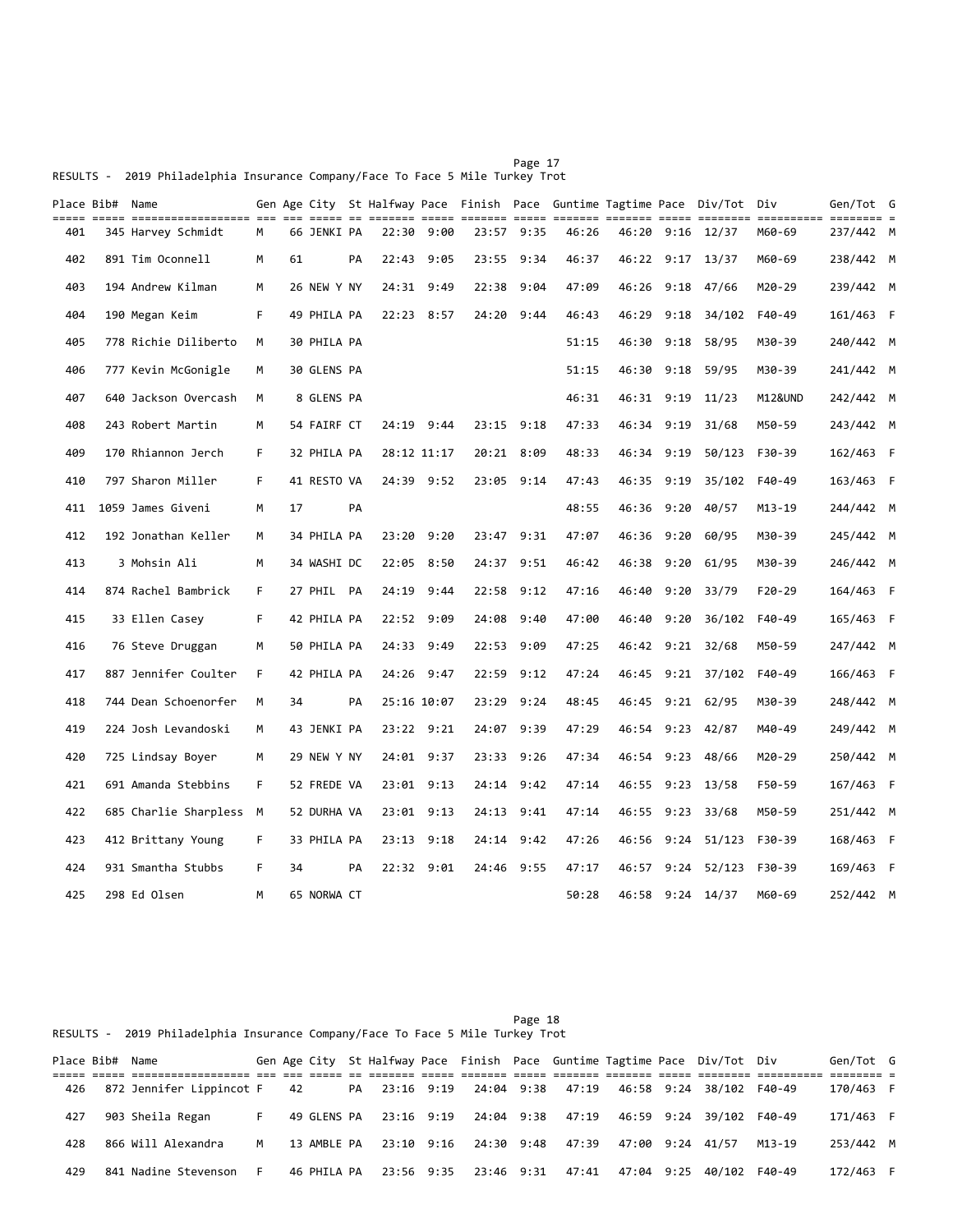| 430 | 260 Christopher Mesure M |    | 43 KING PA  |    | 22:23 8:58  | 25:23 10:10 | 47:46 | 47:05            |      | $9:25$ 43/87             | M40-49     | 254/442 M |  |
|-----|--------------------------|----|-------------|----|-------------|-------------|-------|------------------|------|--------------------------|------------|-----------|--|
| 431 | 477 Kristine Davidson F  |    | 34 NORRI PA |    | 23:48 9:32  | 23:49 9:32  | 47:36 | 47:06            | 9:26 | 53/123                   | F30-39     | 173/463 F |  |
| 432 | 207 Sandi Kuhl           | F. | 48 PHILA PA |    | 26:28 10:35 | 23:20 9:20  | 49:47 |                  |      | 47:08 9:26 41/102        | F40-49     | 174/463 F |  |
| 433 | 664 Heather Roach        | F. | 29 CONSH PA |    | 21:51 8:45  | 25:34 10:14 | 47:25 | 47:10 9:26 34/79 |      |                          | $F20-29$   | 175/463 F |  |
| 434 | 553 Christie Hussa       | F. | 43 AMBLE PA |    | 23:52 9:33  | 24:00 9:36  | 47:52 |                  |      | 47:10 9:26 42/102        | F40-49     | 176/463 F |  |
| 435 | 1151 Greg Osborne        | M  | 20          | PA | 25:45 10:18 | 22:37 9:03  | 48:22 | 47:12 9:27 49/66 |      |                          | M20-29     | 255/442 M |  |
| 436 | 1152 Samantha Osborne    | F. | 13          | PA | 25:45 10:18 | 22:37 9:03  | 48:22 | 47:12 9:27 31/64 |      |                          | $F13-19$   | 177/463 F |  |
| 437 | 1001 Michael Borton      | M  | 44          | PA | 23:18 9:19  | 24:34 9:50  | 47:51 | 47:18 9:28 44/87 |      |                          | M40-49     | 256/442 M |  |
| 438 | 337 Amanda Roberts       | F. | 26 PHILA PA |    | 24:12 9:41  | 23:33 9:26  | 47:44 | 47:19 9:28 35/79 |      |                          | $F20-29$   | 178/463 F |  |
| 439 | 32 Brian Canter          | M  | 30 JERSE NJ |    | 25:02 10:01 | 22:43 9:06  | 47:45 | 47:21 9:29 63/95 |      |                          | M30-39     | 257/442 M |  |
| 440 | 31 Bette Canter          | F. | 30 JERSE NJ |    | 25:01 10:01 | 22:44 9:06  | 47:45 |                  |      | 47:21 9:29 54/123        | F30-39     | 179/463 F |  |
| 441 | 597 Sean Mahon           | M  | 24 PHILA PA |    | 25:41 10:17 | 22:55 9:10  | 48:35 | 47:21 9:29       |      | 50/66                    | M20-29     | 258/442 M |  |
| 442 | 74 Dana Dortone          | F. | 60 VILLA PA |    | 23:46 9:31  | 23:52 9:33  | 47:38 | 47:22 9:29       |      | 2/19                     | F60-69     | 180/463 F |  |
| 443 | 396 Jim Walker           | M  | 55 PLYMO PA |    | 23:54 9:34  | 24:16 9:43  | 48:10 | 47:23 9:29       |      | 34/68                    | M50-59     | 259/442 M |  |
| 444 | 1108 Ian Gardener III    | M  | 13          | PA | 23:26 9:23  | 24:40 9:52  | 48:06 | 47:23 9:29 42/57 |      |                          | $M13 - 19$ | 260/442 M |  |
| 445 | 493 Emilee Ehret         | F. | 24 PHILA PA |    | 25:43 10:17 | 22:53 9:10  | 48:35 | 47:23 9:29 36/79 |      |                          | $F20-29$   | 181/463 F |  |
| 446 | 843 Cornelius Stevenso M |    | 10 PHILA PA |    | 22:00 8:48  | 26:02 10:25 | 48:01 | 47:24 9:29 12/23 |      |                          | M12&UND    | 261/442 M |  |
| 447 | 977 Courtney Peterson F  |    | 15          | PA | 23:25 9:22  | 25:19 10:08 | 48:43 | 47:25 9:29 32/64 |      |                          | $F13-19$   | 182/463 F |  |
| 448 | 893 Lauren Maher         | F  | 16          | PA | 23:34 9:26  | 24:04 9:38  | 47:38 | 47:28 9:30       |      | 33/64                    | $F13-19$   | 183/463 F |  |
| 449 | 488 John Paul Duffey     | M  | 58 PHILA PA |    | 26:12 10:29 | 23:36 9:27  | 49:47 | 47:29            |      | $9:30$ $35/68$           | M50-59     | 262/442 M |  |
| 450 | 623 Liz Meli             | F. | 44 BROOK NY |    | 23:12 9:17  | 24:50 9:56  | 48:02 |                  |      | 47:31 9:31 43/102 F40-49 |            | 184/463 F |  |

RESULTS - 2019 Philadelphia Insurance Company/Face To Face 5 Mile Turkey Trot

| Place Bib# | Name                     |    |    |             |    |                |             |                |       |       | Gen Age City St Halfway Pace Finish Pace Guntime Tagtime Pace Div/Tot Div |                    | Gen/Tot G |  |
|------------|--------------------------|----|----|-------------|----|----------------|-------------|----------------|-------|-------|---------------------------------------------------------------------------|--------------------|-----------|--|
| 451        | 907 Michael Carr         | M  | 50 |             | PA | 23:49 9:32     |             | $24:10$ 9:40   | 47:59 |       | 47:31 9:31 36/68                                                          | M50-59             | 263/442 M |  |
| 452        | 946 Brianna Diegel       | F  | 28 |             | PA | 24:42 9:53     |             | $23:22$ $9:21$ | 48:03 |       | 47:33 9:31 37/79                                                          | $F20-29$           | 185/463 F |  |
| 453        | 528 Libby Gregg          | F  |    | 46 HORSH PA |    | 24:42 9:53     |             | 23:37 9:27     | 48:19 |       | 47:33 9:31 44/102                                                         | F40-49             | 186/463 F |  |
| 454        | 104 Eric Gershman        | M  |    | 48 MAPLE PA |    | 22:54 9:10     |             | 25:10 10:04    | 48:04 |       | 47:34 9:31 45/87                                                          | M40-49             | 264/442 M |  |
| 455        | 1064 Christopher Lopez M |    | 37 |             | PA | 23:20 9:20     | 25:07 10:03 |                | 48:27 |       | 47:34 9:31 64/95                                                          | M30-39             | 265/442 M |  |
| 456        | 842 Cecelia Stevenson F  |    |    | 13 PHILA PA |    | 23:57 9:35     |             | 24:20 9:44     | 48:17 |       | 47:39 9:32 34/64                                                          | $F13-19$           | 187/463 F |  |
| 457        | 537 Natalie Harrity      | F  |    | 18 PHILA PA |    | $23:14$ $9:18$ |             | 25:08 10:04    | 48:22 |       | 47:40 9:32 35/64                                                          | $F13-19$           | 188/463 F |  |
| 458        | 1034 Joe Sullivan        | M  | 65 |             | PA | 23:08 9:15     |             | 25:03 10:01    | 48:10 |       | 47:40 9:32 15/37                                                          | M60-69             | 266/442 M |  |
| 459        | 7 Chima Auguste          | M  |    | 11 PHILA PA |    | 20:55 8:22     |             | 26:59 10:48    | 47:54 |       | 47:41 9:33 13/23                                                          | <b>M12&amp;UND</b> | 267/442 M |  |
| 460        | 518 Kathleen Geer        | F. |    | 54 JENKI PA |    | 24:33 9:50     |             | 23:53 9:34     | 48:26 |       | 47:46 9:34 14/58                                                          | F50-59             | 189/463 F |  |
| 461        | 473 Rich Crawford        | M  |    | 60 BLUE     | PA | 24:36 9:51     |             | 23:55 9:34     | 48:30 |       | 47:46 9:34 16/37                                                          | M60-69             | 268/442 M |  |
| 462        | 20 Frank Bowen           | M  |    | 50 PHILA PA |    | 23:39 9:28     |             | $24:18$ 9:43   | 47:57 | 47:47 | $9:34$ 37/68                                                              | M50-59             | 269/442 M |  |
| 463        | 21 Jack Bowen            | M  |    | 13 PHILA PA |    | 23:40 9:28     |             | $24:18$ 9:43   | 47:57 | 47:48 | $9:34$ 43/57                                                              | $M13 - 19$         | 270/442 M |  |
| 464        | 406 Daniel Wissman       | м  |    | 30 PHILA PA |    |                |             |                | 47:48 |       | 47:48 9:34 65/95                                                          | M30-39             | 271/442 M |  |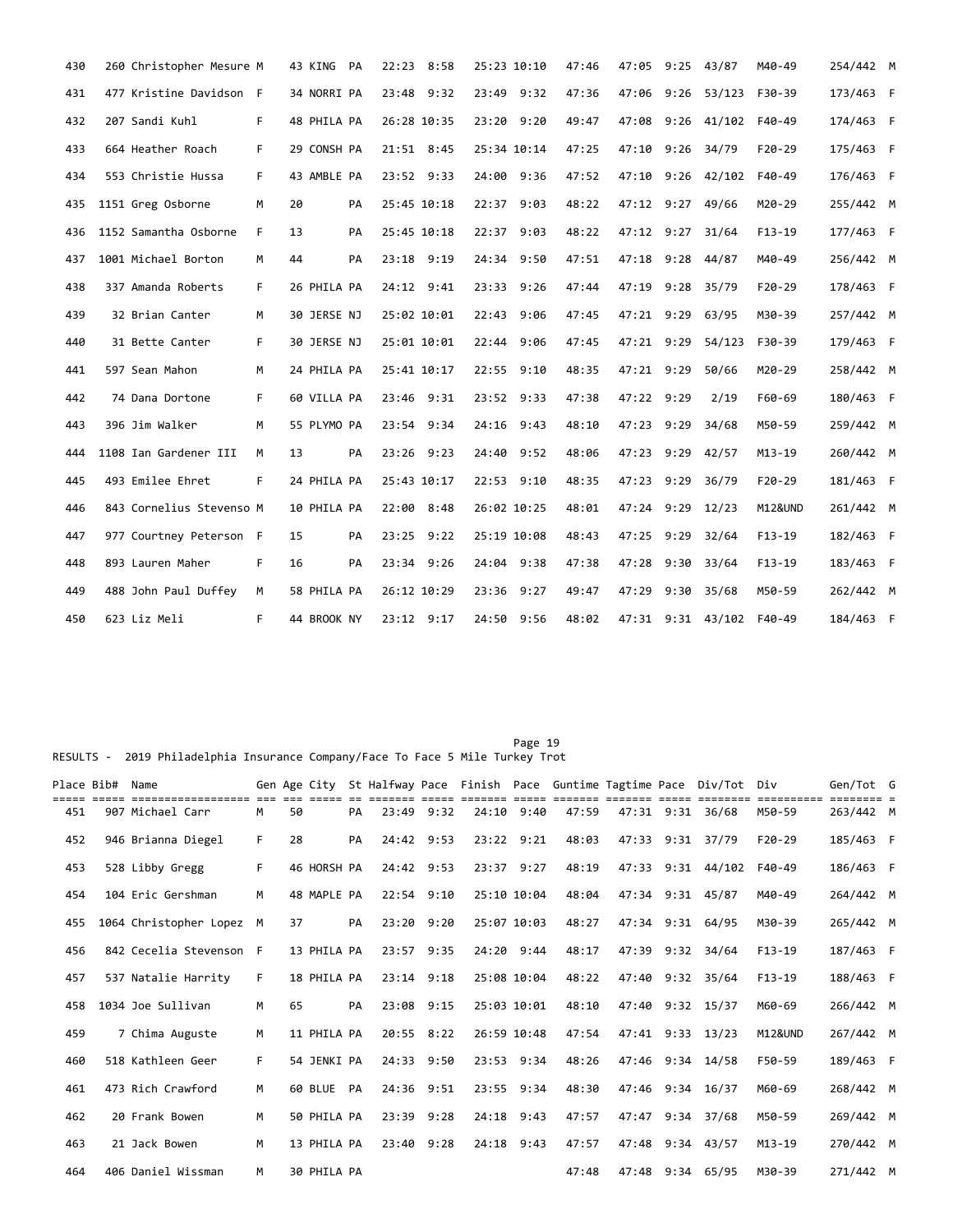| 465 | 23 Rachel Bradburd  | F  | 32 WYNCO PA |    | 23:03          | 9:13 | 25:18 10:07 | 48:20 | 47:48            | 9:34 | 55/123 | F30-39   | 190/463 F |  |
|-----|---------------------|----|-------------|----|----------------|------|-------------|-------|------------------|------|--------|----------|-----------|--|
| 466 | 57 Rich D'Angelo    | M  | 43 PHILA PA |    | 23:56 9:35     |      | 24:12 9:41  | 48:07 | 47:49            | 9:34 | 46/87  | M40-49   | 272/442 M |  |
| 467 | 1030 Walker Ball    | M  | 15          | PA | 25:39 10:16    |      | 22:30 9:00  | 48:08 | 47:49            | 9:34 | 44/57  | M13-19   | 273/442 M |  |
| 468 | 111 Jen Godfrey     | F. | 34 PHILA PA |    |                |      |             | 47:51 | 47:51 9:35       |      | 56/123 | F30-39   | 191/463 F |  |
| 469 | 407 Teddy Wissman   | M  | 7 PHILA PA  |    |                |      |             | 47:51 | 47:51 9:35 14/23 |      |        | M12&UND  | 274/442 M |  |
| 470 | 89 Matthew Fink     | M  | 28 BALA     | PA | 23:43          | 9:30 | 24:41 9:53  | 48:24 | 47:53 9:35       |      | 51/66  | M20-29   | 275/442 M |  |
| 471 | 655 Bob Rapine      | M  | 58 AMBLE PA |    |                |      |             | 48:06 | 47:53 9:35 38/68 |      |        | M50-59   | 276/442 M |  |
| 472 | 1 Tim Abrams        | M  | 41 PHILA PA |    | $24:21$ 9:44   |      | 24:25 9:46  | 48:45 | 47:55 9:35       |      | 47/87  | M40-49   | 277/442 M |  |
| 473 | 679 Genna Schofield | F. | 27 HAVER PA |    | 24:52 9:57     |      | 24:00 9:36  | 48:51 | 47:56 9:36 38/79 |      |        | $F20-29$ | 192/463 F |  |
| 474 | 183 Brendan Keenan  | M  | 23 LAFAY PA |    | $23:18$ $9:20$ |      | 25:25 10:10 | 48:43 | 47:56 9:36       |      | 52/66  | M20-29   | 278/442 M |  |
| 475 | 733 John Griffin    | M  | 63          | PA | 26:13 10:29    |      | 24:03 9:38  | 50:16 | 47:56 9:36 17/37 |      |        | M60-69   | 279/442 M |  |

Page 20 RESULTS - 2019 Philadelphia Insurance Company/Face To Face 5 Mile Turkey Trot

| Place Bib#  Name |    |                         |    |    |             |    |              |      |                |              |       |            |      | Gen Age City St Halfway Pace Finish Pace Guntime Tagtime Pace Div/Tot Div |          | Gen/Tot G |  |
|------------------|----|-------------------------|----|----|-------------|----|--------------|------|----------------|--------------|-------|------------|------|---------------------------------------------------------------------------|----------|-----------|--|
| 476              |    | 814 Robert Bonasia      | м  |    | 51 FORT PA  |    | 24:03        | 9:37 | 24:27          | 9:47         | 48:29 | 47:57 9:36 |      | 39/68                                                                     | M50-59   | 280/442 M |  |
| 477              |    | 660 Michele Reichow     | F. |    | 54 ARDMO PA |    | 24:06 9:39   |      | 24:12 9:41     |              | 48:17 | 47:57      |      | $9:36$ 15/58                                                              | F50-59   | 193/463 F |  |
| 478              |    | 1013 Emma Goodwin       | F  | 13 |             | PA | 23:27 9:23   |      | 25:15 10:06    |              | 48:41 | 47:59      | 9:36 | 36/64                                                                     | $F13-19$ | 194/463 F |  |
| 479              |    | 12 Susan Bear           | F. |    | 57 WABAN MA |    | 24:43 9:53   |      | 24:04 9:38     |              | 48:46 |            |      | 48:01 9:36 16/58                                                          | F50-59   | 195/463 F |  |
| 480              |    | 155 Wyatt Hill          | M  |    | 21 WABAN MA |    | 24:42 9:53   |      | 24:05 9:38     |              | 48:47 | 48:03      | 9:37 | 53/66                                                                     | M20-29   | 281/442 M |  |
| 481              |    | 951 Nora Gary           | F  | 40 |             | PA | 23:33 9:26   |      | 25:06 10:03    |              | 48:39 | 48:05      |      | $9:37$ $45/102$                                                           | F40-49   | 196/463 F |  |
| 482              |    | 53 Mollie Cusack        | F  |    | 29 PHILA PA |    | 25:57 10:23  |      |                | 23:03 9:14   | 49:00 | 48:08      | 9:38 | 39/79                                                                     | $F20-29$ | 197/463 F |  |
| 483              |    | 625 Patrick Melvin      | M  |    | 52 NORTH PA |    | 22:51 9:09   |      | 25:41 10:17    |              | 48:32 | 48:10      | 9:38 | 40/68                                                                     | M50-59   | 282/442 M |  |
| 484              |    | 1097 Sadie Hammlead     | F. | 15 |             | PA | 24:22 9:45   |      | 24:36          | 9:51         | 48:58 | 48:18      | 9:40 | 37/64                                                                     | $F13-19$ | 198/463 F |  |
| 485              |    | 191 Owen Keim           | M  |    | 18 PHILA PA |    | 26:23 10:34  |      |                | $24:14$ 9:42 | 50:37 | 48:22      |      | $9:41$ $45/57$                                                            | M13-19   | 283/442 M |  |
| 486              |    | 325 Chris Quinn         | M  |    | 49 ORELA PA |    | 24:08 9:40   |      | 24:48          | 9:55         | 48:56 | 48:23      |      | $9:41$ $48/87$                                                            | M40-49   | 284/442 M |  |
| 487              |    | 324 Charlie Quinn       | M  |    | 8 ORELA PA  |    | 24:10        | 9:40 | 24:47          | 9:55         | 48:56 | 48:23      |      | $9:41$ $15/23$                                                            | M12&UND  | 285/442 M |  |
| 488              |    | 363 Kevin Snyder        | M  |    | 43 PHILA PA |    | $24:15$ 9:42 |      | 24:38          | 9:52         | 48:53 | 48:25      |      | $9:41$ 49/87                                                              | M40-49   | 286/442 M |  |
| 489              |    | 980 Isabel Mehta        | F  | 17 |             | PA | 26:23 10:34  |      | 24:22 9:45     |              | 50:45 | 48:26      |      | $9:42$ 38/64                                                              | $F13-19$ | 199/463 F |  |
| 490              |    | 1052 Ally Dougherty     | F  | 33 |             | PA | 23:26        | 9:23 | 25:23 10:09    |              | 48:48 | 48:27      |      | $9:42$ 57/123                                                             | F30-39   | 200/463 F |  |
| 491              |    | 73 Sam Devon            | M  |    | 9 PHILA PA  |    | 23:29        | 9:24 | 25:23 10:10    |              | 48:52 | 48:28      |      | $9:42$ $16/23$                                                            | M12&UND  | 287/442 M |  |
| 492              |    | 385 Anne Trumbore       | F. |    | 53 PRINC PA |    | 24:00        | 9:36 | 24:54 9:58     |              | 48:54 | 48:28      |      | $9:42$ 17/58                                                              | F50-59   | 201/463 F |  |
| 493              |    | 1049 John Pasquarella   | M  |    | 44 LAYFA PA |    | 24:20        | 9:44 | 24:49          | 9:56         | 49:08 | 48:30      |      | $9:42$ 50/87                                                              | M40-49   | 288/442 M |  |
| 494              | 78 |                         |    |    |             | PA | 24:57        | 9:59 | 23:56 9:35     |              | 48:52 | 48:31 9:43 |      |                                                                           |          |           |  |
| 495              |    | 918 Stephanie Walters F |    | 28 |             | PA | 23:38 9:27   |      | 25:27 10:11    |              | 49:04 | 48:35      | 9:43 | 40/79                                                                     | $F20-29$ | 202/463 F |  |
| 496              |    | 923 Aimee Lynn Curry    | F  | 47 |             | PA | 26:14 10:30  |      | $23:15$ $9:18$ |              | 49:28 | 48:35      |      | 9:43 46/102                                                               | F40-49   | 203/463 F |  |
| 497              |    | 916 Jess Goldberg       | F  | 26 |             | PA | 23:38 9:28   |      | 25:27 10:11    |              | 49:04 | 48:35      |      | $9:43$ $41/79$                                                            | $F20-29$ | 204/463 F |  |
| 498              |    | 365 Hannah Spiegel      | F. |    | 28 NEW Y NY |    | 24:05 9:38   |      | 24:57 9:59     |              | 49:02 | 48:35      |      | 9:43 42/79                                                                | $F20-29$ | 205/463 F |  |
| 499              |    | 732 Mark Hourican       | м  | 51 |             | PA | 25:34 10:14  |      | 24:05 9:38     |              | 49:38 |            |      | 48:36 9:44 41/68                                                          | M50-59   | 289/442 M |  |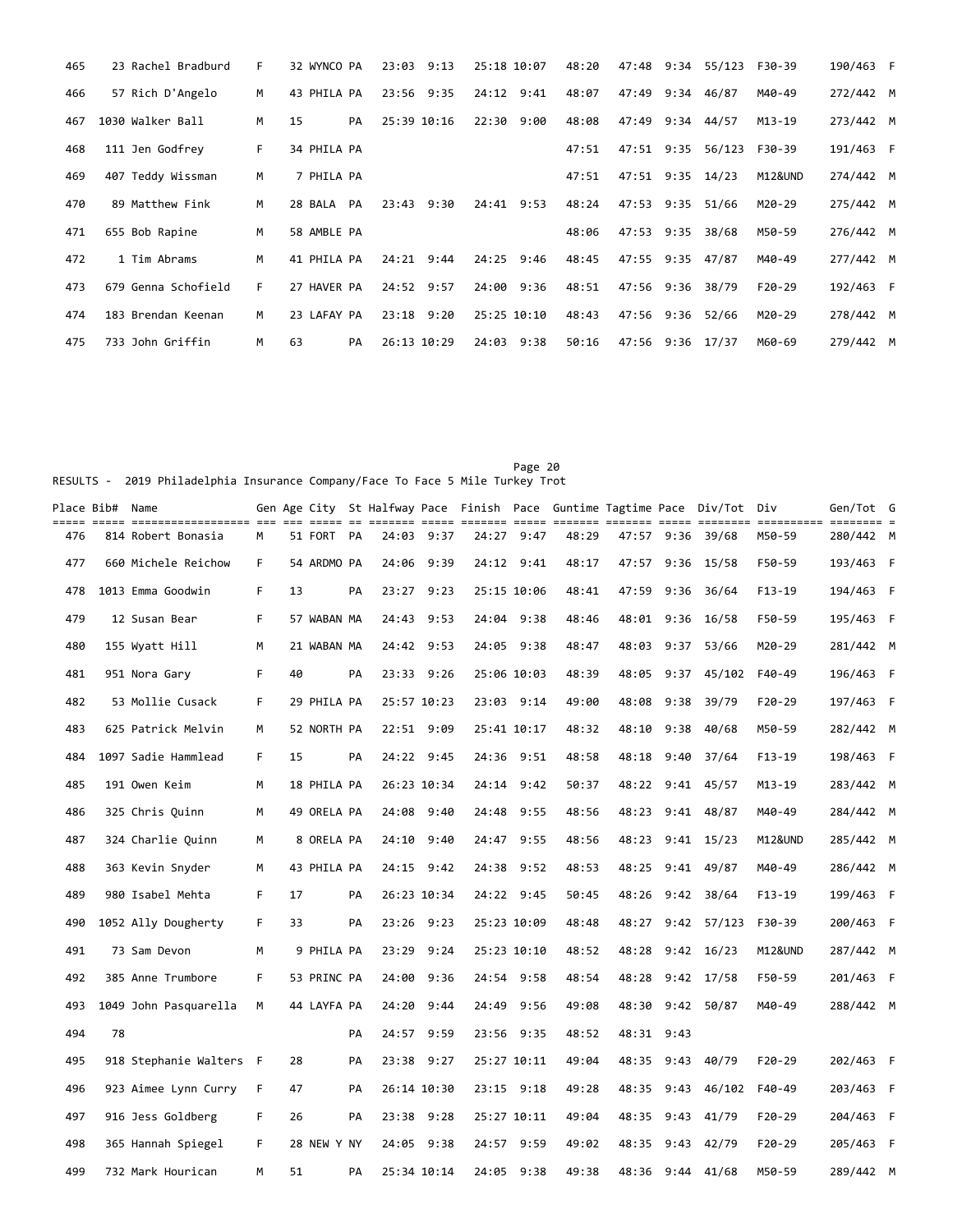Page 21 RESULTS - 2019 Philadelphia Insurance Company/Face To Face 5 Mile Turkey Trot

| ===== | Place Bib# Name |                          |     |    |             |    |             |             |             |             |       |       |            | Gen Age City  St Halfway Pace  Finish  Pace  Guntime Tagtime Pace  Div/Tot  Div | ========== ======== = | Gen/Tot G |  |
|-------|-----------------|--------------------------|-----|----|-------------|----|-------------|-------------|-------------|-------------|-------|-------|------------|---------------------------------------------------------------------------------|-----------------------|-----------|--|
| 501   |                 | 79 Tema Esberg           | F.  |    | 50 PHILA PA |    | 24:57 9:59  |             |             | 24:03 9:38  | 49:00 |       | 48:39 9:44 | 18/58                                                                           | F50-59                | 207/463 F |  |
| 502   |                 | 234 Ellen Maguire        | F.  |    | 54 VILLA PA |    |             |             |             |             | 50:11 | 48:40 | 9:44       | 19/58                                                                           | F50-59                | 208/463 F |  |
| 503   |                 | 449 Jeffrey Breault      | M   |    | 13 WAYNE PA |    | 21:12 8:29  |             |             | 27:37 11:03 | 48:49 | 48:40 |            | $9:44$ 46/57                                                                    | M13-19                | 290/442 M |  |
| 504   |                 | 1119 Alison Oliver       | м   | 32 |             | PA | 25:00 10:00 |             |             | 24:23 9:45  | 49:23 | 48:40 | 9:44       | 66/95                                                                           | M30-39                | 291/442 M |  |
| 505   |                 | 485 Brendan Duffey       | M   |    | 33 PHILA PA |    | 25:35 10:14 |             |             | 25:50 10:20 | 51:24 |       |            | 48:46 9:46 67/95                                                                | M30-39                | 292/442 M |  |
| 506   |                 | 1147 Emily Wins          |     |    |             | PA | 27:23 10:57 |             |             | 24:53 9:58  | 52:16 |       | 48:49 9:46 |                                                                                 |                       |           |  |
| 507   | 1154            |                          |     |    |             | PA | 27:39 11:04 |             |             | 24:43 9:54  | 52:22 |       | 48:55 9:47 |                                                                                 |                       |           |  |
| 508   |                 | 250 Tom McDonough        | М   |    | 30 PHILA PA |    | 25:23 10:09 |             | 24:13 9:41  |             | 49:35 | 48:56 | 9:48       | 68/95                                                                           | M30-39                | 293/442 M |  |
| 509   |                 | 221 Fernanda Lemos       | F.  |    | 51 GLENS PA |    | 26:31 10:37 |             |             | 23:34 9:26  | 50:05 | 48:58 | 9:48       | 20/58                                                                           | F50-59                | 209/463 F |  |
| 510   |                 | 214 Dawn Leaness         | F.  |    | 35 BOSTO MA |    | 24:17 9:43  |             |             | 25:26 10:11 | 49:43 |       | 49:01 9:49 | 58/123                                                                          | F30-39                | 210/463 F |  |
| 511   |                 | 1153 Savannah Sweitzer   | - F | 18 |             | PA | 27:40 11:04 |             |             | 24:50 9:56  | 52:29 |       | 49:02 9:49 | 40/64                                                                           | $F13-19$              | 211/463 F |  |
| 512   |                 | 322 Amy Quigley          | F.  |    | 47 ELKIN PA |    | 24:49 9:56  |             |             | 24:44 9:54  | 49:33 | 49:04 |            | $9:49$ $47/102$                                                                 | F40-49                | 212/463 F |  |
| 513   |                 | 677 Elizabeth Sarshik F  |     |    | 31 PHILA PA |    | 24:10       | 9:40        | 25:23 10:09 |             | 49:32 | 49:04 | 9:49       | 59/123                                                                          | F30-39                | 213/463 F |  |
| 514   |                 | 940 David McCullan       | M   | 48 |             | PA | 23:47 9:31  |             |             | 25:46 10:19 | 49:33 |       | 49:05 9:49 | 51/87                                                                           | M40-49                | 294/442 M |  |
| 515   |                 | 134 Lauren Hallenbeck F  |     |    | 32 ELKIN PA |    | 23:52 9:33  |             | 25:50 10:20 |             | 49:42 | 49:05 | 9:49       | 60/123                                                                          | F30-39                | 214/463 F |  |
| 516   |                 | 359 Heather Silver       | F.  |    | 27 PHILA PA |    | 24:32 9:49  |             |             | 25:16 10:06 | 49:47 |       |            | 49:05 9:49 43/79                                                                | $F20-29$              | 215/463 F |  |
| 517   |                 | 19 Cherie Blanzola       | F.  |    | 52 PHILA PA |    |             | 25:30 10:12 |             | 24:19 9:44  | 49:49 | 49:06 |            | $9:50$ 21/58                                                                    | F50-59                | 216/463 F |  |
| 518   |                 | 319 Parker Purcell       | М   |    | 9 PHILA PA  |    |             |             |             |             | 49:53 | 49:07 |            | $9:50$ $17/23$                                                                  | M12&UND               | 295/442 M |  |
| 519   |                 | 457 Lauren Caskey        | F.  |    | 33 PHILA PA |    | 26:25 10:34 |             |             | 23:35 9:26  | 49:59 | 49:09 | 9:50       | 61/123                                                                          | F30-39                | 217/463 F |  |
| 520   |                 | 880 Jb Harrington        | М   | 52 |             | PA | 25:22 10:09 |             |             | 24:36 9:51  | 49:57 | 49:10 |            | $9:50$ $42/68$                                                                  | M50-59                | 296/442 M |  |
| 521   |                 | 40 Rachel Chase          | F.  |    | 43 NARBE PA |    | 24:50 9:56  |             |             | 25:04 10:02 | 49:53 | 49:10 |            | $9:50$ $48/102$                                                                 | F40-49                | 218/463 F |  |
| 522   |                 | 520 Trish Giangiulio     | F.  |    | 45 LAFAY PA |    | 24:41 9:53  |             |             | 25:12 10:05 | 49:52 | 49:12 |            | 9:51 49/102                                                                     | F40-49                | 219/463 F |  |
| 523   |                 | 687 Karen Shull-Archer F |     |    | 46 SWART PA |    | 23:57 9:35  |             |             | 25:49 10:20 | 49:46 |       |            | 49:12 9:51 50/102                                                               | F40-49                | 220/463 F |  |
| 524   |                 | 154 Mike Hill            | м   |    | 59 WABAN MA |    | 25:09 10:04 |             |             | 24:52 9:57  | 50:01 | 49:16 |            | 9:52 43/68                                                                      | M50-59                | 297/442 M |  |
| 525   |                 | 1022 Dylan Ragas         | F   | 16 |             | PA |             | 22:22 8:57  |             | 27:35 11:02 | 49:56 |       |            | 49:17 9:52 41/64                                                                | $F13-19$              | 221/463 F |  |

|                                                                               |  |  | Page 22 |  |
|-------------------------------------------------------------------------------|--|--|---------|--|
| RESULTS - 2019 Philadelphia Insurance Company/Face To Face 5 Mile Turkey Trot |  |  |         |  |

| Place Bib# Name |                         |    |     |  |  |  |  | Gen Age City St Halfway Pace Finish Pace Guntime Tagtime Pace Div/Tot Div             |          | Gen/Tot G |  |
|-----------------|-------------------------|----|-----|--|--|--|--|---------------------------------------------------------------------------------------|----------|-----------|--|
|                 |                         |    |     |  |  |  |  |                                                                                       |          |           |  |
| 526             | 108 Colleen Giarrocco F |    |     |  |  |  |  | 41 PHILA PA    25:00 10:00    24:47   9:55    49:46    49:20   9:52   51/102   F40-49 |          | 222/463 F |  |
| 527             | 642 Miriam Pallant      | E. |     |  |  |  |  |                                                                                       | $F20-29$ | 223/463 F |  |
|                 | 528 1019 Anne Sudduth   | F. | -48 |  |  |  |  | PA 25:55 10:22 25:12 10:05 51:06 49:23 9:53 52/102 F40-49                             |          | 224/463 F |  |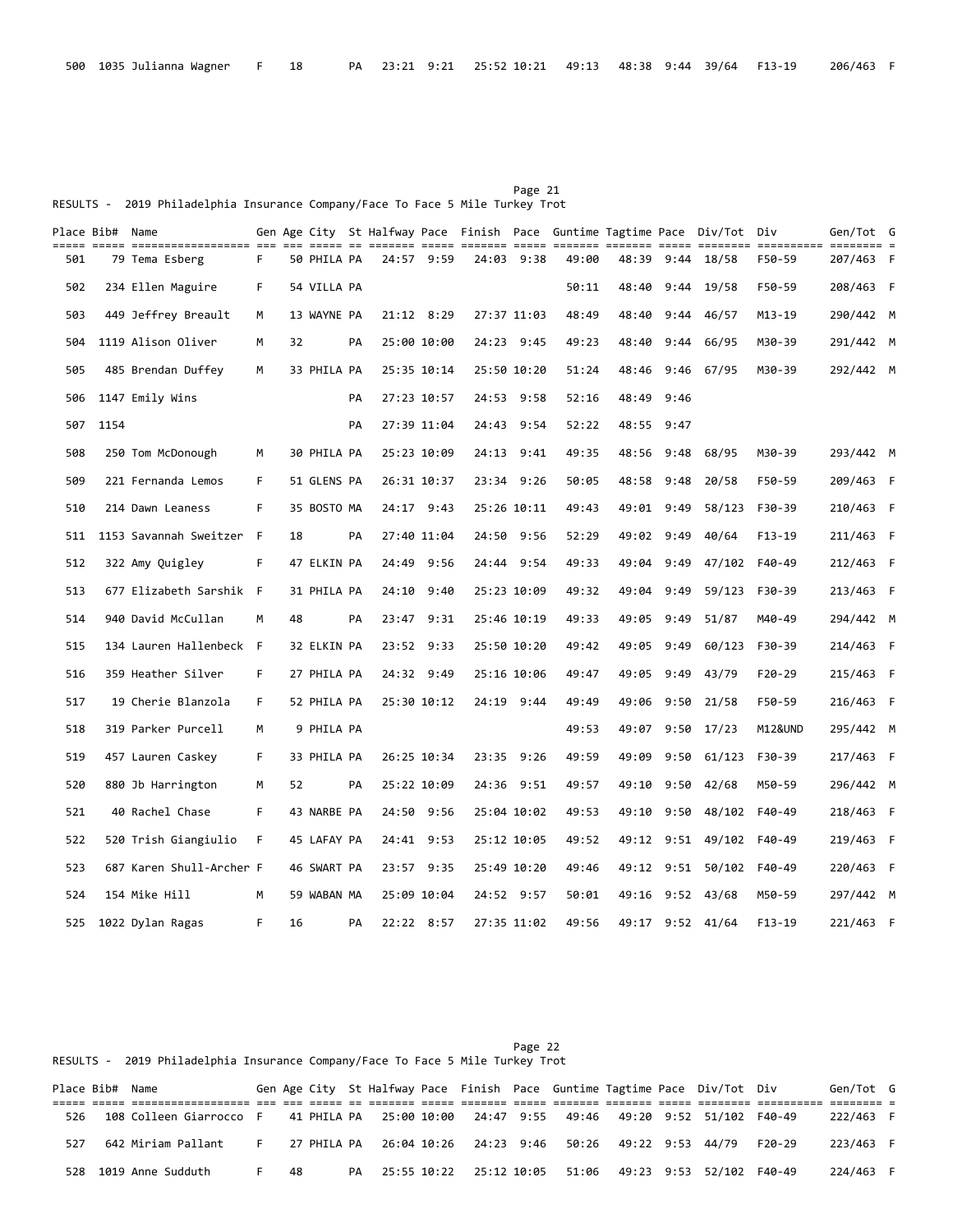| 529 | 1087 Sarah Alouse        | F  | 53          | PA | 24:49 9:56  | 25:17 10:07 | 50:06 | 49:24 9:53 22/58  |      |                   | F50-59   | 225/463 F |  |
|-----|--------------------------|----|-------------|----|-------------|-------------|-------|-------------------|------|-------------------|----------|-----------|--|
| 530 | 1086 Paige Aloise        | F  | 19          | PA | 24:50 9:56  | 25:18 10:07 | 50:07 | 49:25 9:53 42/64  |      |                   | $F13-19$ | 226/463 F |  |
| 531 | 885 Claudia Huot         | F. | 62 PHILA PA |    | 25:13 10:05 | 24:42 9:53  | 49:54 | 49:25 9:53        |      | 3/19              | F60-69   | 227/463 F |  |
| 532 | 947 Martina Kiewek       | F. | 13          | PA | 21:26 8:35  | 28:31 11:25 | 49:57 | 49:27 9:54 43/64  |      |                   | $F13-19$ | 228/463 F |  |
| 533 | 615 Anna McHugh          | F. | 25 BURLI VT |    | 30:11 12:05 | 25:07 10:03 | 55:18 | 49:27 9:54 45/79  |      |                   | F20-29   | 229/463 F |  |
| 534 | 657 Ainsleigh Reichow F  |    | 17 ARDMO PA |    | 23:28 9:23  | 26:22 10:33 | 49:49 | 49:29             |      | $9:54$ 44/64      | $F13-19$ | 230/463 F |  |
| 535 | 278 Daniel Muenzberg     | M  | 66 PHILA PA |    | 25:12 10:05 | 24:58 10:00 | 50:10 | 49:34 9:55 18/37  |      |                   | M60-69   | 298/442 M |  |
| 536 | 622 Rebecca McWilliams F |    | 43 PHILA PA |    | 25:28 10:11 | 25:04 10:02 | 50:31 |                   |      | 49:34 9:55 53/102 | F40-49   | 231/463 F |  |
| 537 | 353 Scott Shinn          | м  | 44 SOUDE PA |    | 24:49 9:56  | 25:41 10:17 | 50:29 | 49:34 9:55 52/87  |      |                   | M40-49   | 299/442 M |  |
| 538 | 277 Alexandra Muenzber F |    | 35 BROOK NY |    | 25:11 10:05 | 25:02 10:01 | 50:12 |                   |      | 49:38 9:56 62/123 | F30-39   | 232/463 F |  |
| 539 | 450 Erica Brown          | F  | 30 EAST NY  |    | 25:29 10:12 | 24:44 9:54  | 50:12 |                   |      | 49:38 9:56 63/123 | F30-39   | 233/463 F |  |
| 540 | 428 Michael Bamberger    | M  | 26 PHILA PA |    | 26:10 10:28 | 24:31 9:49  | 50:40 | 49:42 9:57 54/66  |      |                   | M20-29   | 300/442 M |  |
| 541 | 151 Hadley Hill          | F. | 37 ARDMO TX |    | 25:00 10:00 | 25:29 10:12 | 50:28 | 49:45             |      | $9:57$ 64/123     | F30-39   | 234/463 F |  |
| 542 | 741 Peter Winebrake      | М  | 53          | PA | 25:16 10:07 | 25:50 10:20 | 51:06 | 49:46             |      | $9:58$ 44/68      | M50-59   | 301/442 M |  |
| 543 | 257 Jeannie McNulty      | F. | 64 ELKIN PA |    | 24:31 9:49  | 25:45 10:18 | 50:15 | 49:47             | 9:58 | 4/19              | F60-69   | 235/463 F |  |
| 544 | 870 Rona Sisson          | F. | 55 PHILA PA |    | 24:02 9:37  | 26:13 10:30 | 50:14 | 49:48             |      | $9:58$ 23/58      | F50-59   | 236/463 F |  |
| 545 | 321 Martin Queenan       | М  | 19 LANSD PA |    | 25:08 10:04 | 25:30 10:12 | 50:37 | 49:52 9:59        |      | 47/57             | M13-19   | 302/442 M |  |
| 546 | 1000 Ellen Queenan       | F. | 21 LANSD PA |    | 25:07 10:03 | 25:31 10:13 | 50:37 | 49:52 9:59 46/79  |      |                   | $F20-29$ | 237/463 F |  |
| 547 | 177 Natasha Kassell      | F. | 51 NEW Y NY |    | 24:44 9:54  | 25:33 10:14 | 50:17 | 49:58 10:00 24/58 |      |                   | F50-59   | 238/463 F |  |
| 548 | 178 Nicole Kassell       | F. | 47 NEW Y NY |    | 24:46 9:55  | 25:33 10:14 | 50:19 | 49:58 10:00       |      | 54/102            | F40-49   | 239/463 F |  |
| 549 | 421 Chip Amuso           | М  | 13 WYNDM PA |    | 23:42 9:29  | 27:19 10:56 | 51:01 | 50:00 10:00 48/57 |      |                   | M13-19   | 303/442 M |  |
| 550 | 384 Josh Torrisi         | м  | 42 GLENS PA |    | 26:20 10:32 | 26:11 10:29 | 52:31 | 50:01 10:01 53/87 |      |                   | M40-49   | 304/442 M |  |

RESULTS - 2019 Philadelphia Insurance Company/Face To Face 5 Mile Turkey Trot

| Place Bib# | Name                     |    |    |             |    |             |            |             | Gen Age City St Halfway Pace Finish Pace Guntime Tagtime Pace |             |             | Div/Tot Div        | ======             | Gen/Tot G |  |
|------------|--------------------------|----|----|-------------|----|-------------|------------|-------------|---------------------------------------------------------------|-------------|-------------|--------------------|--------------------|-----------|--|
| 551        | 1039 Nicola Clarke       | F. |    | 66 MALVE PA |    | 25:04 10:02 |            | 25:30 10:12 | 50:34                                                         | 50:01 10:01 |             | 5/19               | F60-69             | 240/463 F |  |
| 552        | 1040 Dan Wagner          | M  | 46 |             | PA | 25:14 10:06 |            | 25:25 10:10 | 50:38                                                         |             |             | 50:03 10:01 54/87  | M40-49             | 305/442 M |  |
| 553        | 641 Jay Overcash         | M  |    | 41 GLENS PA |    |             |            |             | 50:03                                                         |             | 50:03 10:01 | 55/87              | M40-49             | 306/442 M |  |
| 554        | 422 Finn Amuso           | M  |    | 11 WYNDM PA |    |             | 24:13 9:41 | 26:56 10:47 | 51:08                                                         |             |             | 50:07 10:02 18/23  | <b>M12&amp;UND</b> | 307/442 M |  |
| 555        | 87 Jeff Farrell          | M  |    | 39 PHILA PA |    |             |            |             | 51:25                                                         |             |             | 50:08 10:02 69/95  | M30-39             | 308/442 M |  |
| 556        | 824 Eli Eisenstein       | M  |    | 19 PHILA PA |    | 27:51 11:09 |            | 24:20 9:44  | 52:11                                                         |             |             | 50:08 10:02 49/57  | $M13 - 19$         | 309/442 M |  |
| 557        | 17 Reid Benditt          | M  |    | 36 PHILA PA |    | 25:22 10:09 |            | 25:10 10:04 | 50:32                                                         |             |             | 50:09 10:02 70/95  | M30-39             | 310/442 M |  |
| 558        | 825 Margalit Eisenstei F |    |    | 14 PHILA PA |    | 27:52 11:09 |            | 24:18 9:44  | 52:09                                                         |             |             | 50:09 10:02 45/64  | $F13-19$           | 241/463 F |  |
| 559        | 16 Olivia Benditt        | F. |    | 24 MERIO PA |    | 25:22 10:09 |            | 25:11 10:05 | 50:33                                                         |             |             | 50:09 10:02 47/79  | $F20-29$           | 242/463 F |  |
| 560        | 665 Alisa Robinson       | F. |    | 43 NARBE PA |    | 24:59 10:00 |            | 25:51 10:21 | 50:49                                                         |             |             | 50:09 10:02 55/102 | F40-49             | 243/463 F |  |
| 561        | 236 Lucy Maguire         | F. |    | 23 VILLA PA |    |             |            |             | 50:11                                                         |             | 50:11 10:03 | 48/79              | $F20-29$           | 244/463 F |  |
| 562        | 462 Alexandra Clarke     | F. |    | 26 PHILA PA |    | 24:00 9:36  |            | 26:25 10:34 | 50:24                                                         |             | 50:11 10:03 | 49/79              | $F20-29$           | 245/463 F |  |
| 563        | 463 Tori Clarke          | F. |    | 22 PHILA PA |    | 23:59 9:36  |            | 26:25 10:34 | 50:24                                                         |             | 50:11 10:03 | 50/79              | $F20-29$           | 246/463 F |  |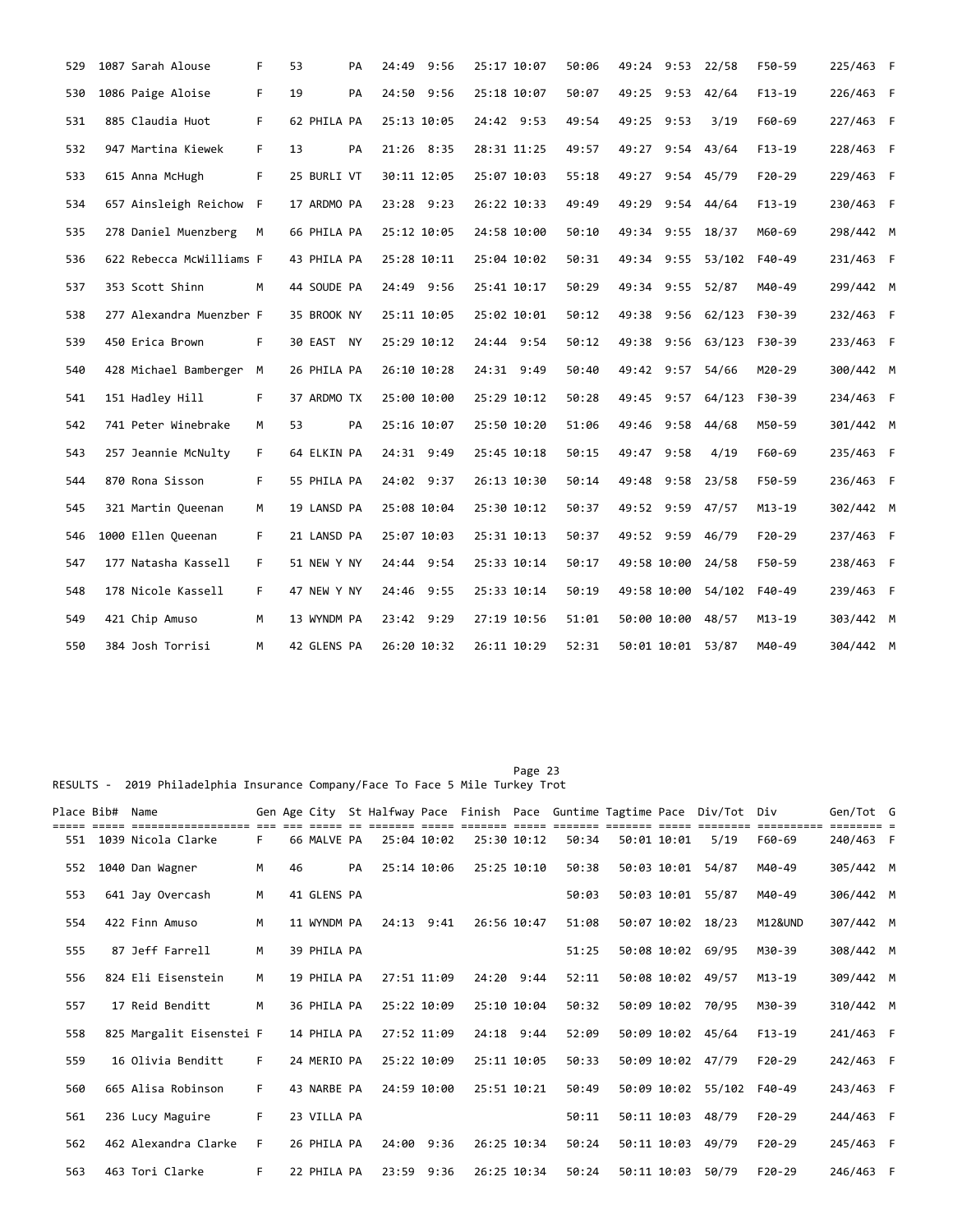| 564 | 602 Seamus Malley        | M  | 22 PLYMO PA   | 27:02 10:49 | 23:55 9:34  | 50:57 | 50:15 10:03        | 55/66  | M20-29 | 311/442 M |  |
|-----|--------------------------|----|---------------|-------------|-------------|-------|--------------------|--------|--------|-----------|--|
| 565 | 426 Peter Bahl           | M  | 57 LISBO IA   | 24:47 9:55  | 26:14 10:30 | 51:01 | 50:16 10:04        | 45/68  | M50-59 | 312/442 M |  |
| 566 | 486 Damaris Duffey       | F. | 31 PHILA PA   | 26:05 10:26 | 26:53 10:45 | 52:57 | 50:19 10:04        | 65/123 | F30-39 | 247/463 F |  |
| 567 | 648 Daniel Platt         | M  | 33 PHILA PA   | 25:50 10:20 | 25:08 10:03 | 50:57 | 50:21 10:05        | 71/95  | M30-39 | 313/442 M |  |
| 568 | 119 Shaina Graboyes      | F. | 33 NEW Y NY   | 24:46 9:55  | 26:09 10:28 | 50:55 | 50:22 10:05        | 66/123 | F30-39 | 248/463 F |  |
| 569 | 788 Michael Newman       | м  | 48 FALMO ME   | 24:22 9:45  | 26:20 10:32 | 50:41 | 50:24 10:05        | 56/87  | M40-49 | 314/442 M |  |
| 570 | 699 Sean Sweeney         | M  | 62 WAYNE PA   | 25:20 10:08 | 25:40 10:16 | 51:00 | 50:24 10:05        | 19/37  | M60-69 | 315/442 M |  |
| 571 | 15 Sheila Bender         | F  | 42 BRYN<br>PA | 25:10 10:04 | 25:45 10:18 | 50:54 | 50:26 10:06        | 56/102 | F40-49 | 249/463 F |  |
| 572 | 638 Alexandra Overcash F |    | 35 GLENS PA   |             |             | 50:27 | 50:27 10:06 67/123 |        | F30-39 | 250/463 F |  |
| 573 | 107 Heather Giannini     | F  | 34 NORWA CT   | 28:14 11:18 | 25:33 10:13 | 53:47 | 50:27 10:06        | 68/123 | F30-39 | 251/463 F |  |
| 574 | 241 Jason Martin         | M  | 44 BRYN<br>PA | 25:12 10:05 | 25:43 10:17 | 50:54 | 50:27 10:06        | 57/87  | M40-49 | 316/442 M |  |
| 575 | 616 William McHugh       | M  | 55 WYNCO PA   | 30:40 12:16 | 25:39 10:16 | 56:18 | 50:28 10:06        | 46/68  | M50-59 | 317/442 M |  |

Page 24 RESULTS - 2019 Philadelphia Insurance Company/Face To Face 5 Mile Turkey Trot

| Place Bib#  Name |                          |    |    |             |    |              |             |             |       |             | Gen Age City St Halfway Pace Finish Pace Guntime Tagtime Pace Div/Tot Div |                    | Gen/Tot G |  |
|------------------|--------------------------|----|----|-------------|----|--------------|-------------|-------------|-------|-------------|---------------------------------------------------------------------------|--------------------|-----------|--|
| 576              | 607 Barry McCommon       | M  |    | 47 LAFAY PA |    | 23:46 9:31   |             | 27:12 10:53 | 50:57 |             | 50:30 10:06 58/87                                                         | M40-49             | 318/442 M |  |
| 577              | 174 Emily Kallmeyer      | F. |    | 14 PHILA PA |    | 23:58 9:35   |             | 27:04 10:50 | 51:01 |             | 50:32 10:07 46/64                                                         | $F13-19$           | 252/463 F |  |
| 578              | 682 Julie Seyfried       | F. |    | 27 ORELA PA |    | 27:50 11:08  |             | 23:48 9:32  | 51:38 |             | 50:37 10:08 51/79                                                         | $F20-29$           | 253/463 F |  |
| 579              | 1094 Donna Deasey        | F  | 57 |             | PA | 26:21 10:33  |             | 25:06 10:03 | 51:27 |             | 50:40 10:08 25/58                                                         | F50-59             | 254/463 F |  |
| 580              | 516 Demetrius Gallier    | M  |    | 11 PHILA PA |    | 25:54 10:22  |             | 26:02 10:25 | 51:55 |             | 50:40 10:08 19/23                                                         | M12&UND            | 319/442 M |  |
| 581              | 145 Alexis Heppler       | F. |    | 27 PHILA PA |    | 24:38 9:51   |             | 26:30 10:36 | 51:07 | 50:41 10:09 | 52/79                                                                     | $F20-29$           | 255/463 F |  |
| 582              | 1095 Liam Deasey         | М  | 9  |             | PA | 26:18 10:32  |             | 25:11 10:05 | 51:29 |             | 50:41 10:09 20/23                                                         | M12&UND            | 320/442 M |  |
| 583              | 611 Megan McDonough      | F. |    | 48 GLENS PA |    | 27:58 11:12  |             | 23:59 9:36  | 51:56 | 50:41 10:09 | 57/102                                                                    | F40-49             | 256/463 F |  |
| 584              | 863 Indigo Dutot         | F. | 10 |             |    | 24:59 10:00  |             | 26:44 10:42 | 51:43 | 50:44 10:09 | 3/15                                                                      | <b>F12&amp;UND</b> | 257/463 F |  |
| 585              | 239 Eve Mansell          | F. |    | 22 LAVER PA |    | 27:00 10:48  | 24:47 9:55  |             | 51:47 | 50:44 10:09 | 53/79                                                                     | $F20-29$           | 258/463 F |  |
| 586              | 862 Susan Dutot          | F. | 44 |             |    | 24:49 9:56   |             | 26:56 10:47 | 51:45 | 50:46 10:10 | 58/102                                                                    | F40-49             | 259/463 F |  |
| 587              | 608 Brian McCormick      | M  |    | 50 GLENS PA |    |              |             |             | 51:31 |             | 50:47 10:10 47/68                                                         | M50-59             | 321/442 M |  |
| 588              | 707 Erich Villasis       | M  |    | 46 PHILA PA |    | 26:36 10:39  | 25:12 10:05 |             | 51:48 |             | 50:48 10:10 59/87                                                         | M40-49             | 322/442 M |  |
| 589              | 844 Joanne Brady         | F. |    | 43 PHILA PA |    | 26:35 10:38  |             | 25:13 10:05 | 51:48 |             | 50:48 10:10 59/102                                                        | F40-49             | 260/463 F |  |
| 590              | 547 Staci Heindel        | F. |    | 48 PHILA PA |    | 26:36 10:39  |             | 25:13 10:05 | 51:48 | 50:49 10:10 | 60/102                                                                    | F40-49             | 261/463 F |  |
| 591              | 517 Sylvie Gallier How F |    |    | 43 PHILA PA |    | 26:21 10:32  |             | 25:48 10:20 | 52:08 |             | 50:53 10:11 61/102                                                        | F40-49             | 262/463 F |  |
| 592              | 1080 Nick Freeman        | м  |    | 36 SEATT WA |    | 27:43 11:06  |             | 24:16 9:42  | 51:58 |             | 50:54 10:11 72/95                                                         | M30-39             | 323/442 M |  |
| 593              | 84 Ryan Fagan            | м  |    | 37 BROOK NY |    | $18:21$ 7:21 |             | 32:38 13:03 | 50:58 |             | 50:54 10:11 73/95                                                         | M30-39             | 324/442 M |  |
| 594              | 228 Ina Lipman           | F. |    | 67 GLENS PA |    | 25:05 10:02  |             | 26:17 10:31 | 51:21 | 50:55 10:11 | 6/19                                                                      | F60-69             | 263/463 F |  |
| 595              | 343 Nathan Rupp          | м  |    | 28 PHILA PA |    | 25:15 10:06  |             | 26:25 10:34 | 51:39 |             | 50:55 10:11 56/66                                                         | M20-29             | 325/442 M |  |
| 596              | 704 Peter Thobaben       | M  |    | 38 PHILA PA |    | 25:29 10:12  |             | 26:02 10:25 | 51:30 |             | 50:56 10:12 74/95                                                         | M30-39             | 326/442 M |  |
| 597              | 445 Brian Brady          | M  |    | 64 SOUTH NY |    | 27:31 11:01  |             | 24:43 9:53  | 52:13 |             | 50:56 10:12 20/37                                                         | M60-69             | 327/442 M |  |
| 598              | 503 Eric Fink            | M  |    | 56 LAFAY PA |    | 25:42 10:17  |             | 25:54 10:22 | 51:35 |             | 50:56 10:12 48/68                                                         | M50-59             | 328/442 M |  |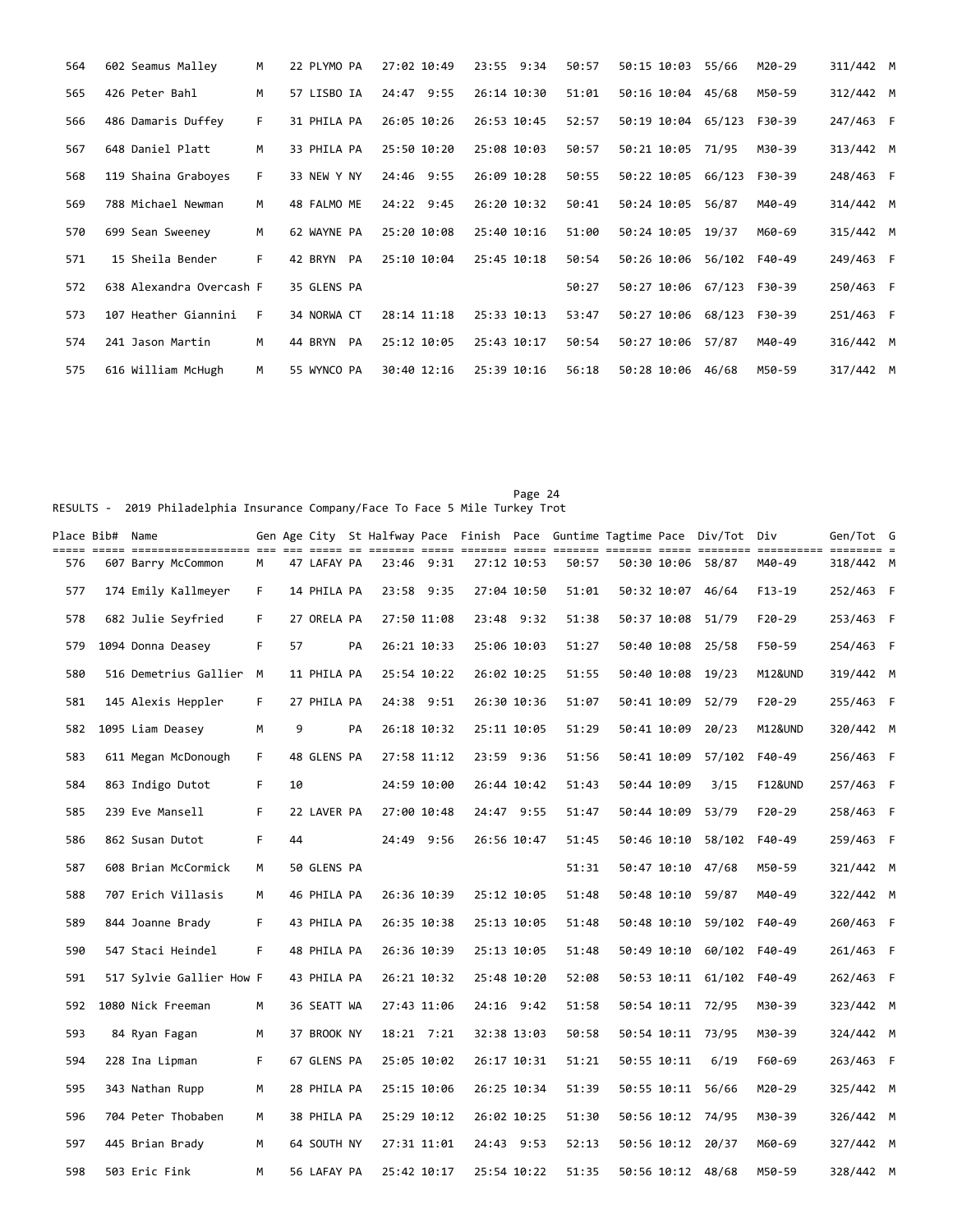| 599 | 504 Mollie Fink |  |  |  |  | 264/463 F |  |
|-----|-----------------|--|--|--|--|-----------|--|
| 600 | 242 Lora Martin |  |  |  |  | 265/463 F |  |

|                                                                               |  |  |  | Page 25 |  |
|-------------------------------------------------------------------------------|--|--|--|---------|--|
| RESULTS - 2019 Philadelphia Insurance Company/Face To Face 5 Mile Turkey Trot |  |  |  |         |  |

|     | Place Bib# Name |                          |    |    |             |    |             |             |             |             |       |             | Gen Age City St Halfway Pace Finish Pace Guntime Tagtime Pace Div/Tot Div |          | Gen/Tot G |  |
|-----|-----------------|--------------------------|----|----|-------------|----|-------------|-------------|-------------|-------------|-------|-------------|---------------------------------------------------------------------------|----------|-----------|--|
| 601 |                 | 465 Amelia Convery       | F. |    | 10 NARBE PA |    | 24:12 9:41  |             |             | 27:34 11:02 | 51:46 | 51:07 10:14 | 4/15                                                                      | F12&UND  | 266/463 F |  |
| 602 |                 | 606 Micah Matthies       | м  |    | 10 PHILA PA |    | 25:41 10:17 |             |             | 26:15 10:30 | 51:55 |             | 51:08 10:14 21/23                                                         | M12&UND  | 329/442 M |  |
| 603 |                 | 605 Kent Matthies        | M  |    | 51 PHILA PA |    |             | 25:43 10:17 |             | 26:16 10:31 | 51:58 |             | 51:11 10:15 49/68                                                         | M50-59   | 330/442 M |  |
| 604 |                 | 367 Corinne Still        | F. |    | 36 NORWA CT |    |             | 27:42 11:05 |             | 26:52 10:45 | 54:34 | 51:13 10:15 | 69/123                                                                    | F30-39   | 267/463 F |  |
| 605 |                 | 433 Sophie Bellwoar      | F. |    | 17 GLAST CT |    |             | 28:00 11:12 |             | 25:31 10:13 | 53:30 |             | 51:16 10:15 47/64                                                         | $F13-19$ | 268/463 F |  |
| 606 |                 | 575 Marguerite Lamb      | F. |    | 52 GLAST CT |    |             | 28:00 11:12 |             | 25:31 10:13 | 53:31 |             | 51:16 10:16 27/58                                                         | F50-59   | 269/463 F |  |
| 607 |                 | 895 Karen Kurcynski      | F. | 45 |             | PA |             | 26:07 10:27 |             | 25:58 10:23 | 52:04 |             | 51:16 10:16 62/102                                                        | F40-49   | 270/463 F |  |
| 608 |                 | 899 William Kaiz????     | M  | 48 |             | PA |             | 26:05 10:26 |             | 26:00 10:24 | 52:05 |             | 51:17 10:16 60/87                                                         | M40-49   | 331/442 M |  |
| 609 |                 | 889 Sheila Oconnell      | F. | 60 |             | PA |             | 25:33 10:13 |             | 26:04 10:26 | 51:36 | 51:19 10:16 | 7/19                                                                      | F60-69   | 271/463 F |  |
| 610 |                 | 922 Lisa Clames          | F. | 50 |             | PA |             | 26:12 10:29 |             | 25:53 10:22 | 52:05 |             | 51:22 10:17 28/58                                                         | F50-59   | 272/463 F |  |
| 611 |                 | 391 Janis Vinson         | F. |    | 51 ORELA PA |    |             | 25:34 10:14 | 26:42 10:41 |             | 52:15 |             | 51:24 10:17 29/58                                                         | F50-59   | 273/463 F |  |
| 612 |                 | 981 Mollie Suddath       | F. |    |             | PA |             | 28:56 11:35 |             | 25:50 10:20 | 54:46 | 51:26 10:18 |                                                                           |          | 274/463 F |  |
| 613 |                 | 283 Diane Nelson         | F. |    | 37 GLENS PA |    |             | 25:20 10:08 |             | 26:14 10:30 | 51:33 |             | 51:26 10:18 70/123                                                        | F30-39   | 275/463 F |  |
| 614 |                 | 456 Martin Carroll       | M  |    | 60 BALA PA  |    |             | 25:45 10:18 |             | 26:52 10:45 | 52:36 |             | 51:27 10:18 21/37                                                         | M60-69   | 332/442 M |  |
| 615 |                 | 932 Kathleen Skiendzie F |    |    | 37 PHILA PA |    |             | 26:13 10:29 |             | 26:09 10:28 | 52:21 |             | 51:27 10:18 71/123                                                        | F30-39   | 276/463 F |  |
| 616 |                 | 921 Kim McHane           | F. | 46 |             | PA |             | 26:11 10:28 |             | 25:58 10:23 | 52:08 |             | 51:28 10:18 63/102                                                        | F40-49   | 277/463 F |  |
| 617 |                 | 149 Carole Heys          | F. |    | 51 PHILA PA |    |             | 24:45 9:54  |             | 27:12 10:53 | 51:56 |             | 51:28 10:18 30/58                                                         | F50-59   | 278/463 F |  |
| 618 |                 | 673 Sean Ryan            | M  |    | 43 PHILA PA |    |             | 25:44 10:18 |             | 26:33 10:38 | 52:17 |             | 51:29 10:18 61/87                                                         | M40-49   | 333/442 M |  |
| 619 |                 | 954 Stephen Emerson      | м  |    | 66 HAVER PA |    |             | 25:43 10:18 |             | 26:56 10:47 | 52:39 |             | 51:29 10:18 22/37                                                         | M60-69   | 334/442 M |  |
| 620 |                 | 6 Sarah Astheimer        | F. |    | 40 PHILA PA |    |             | 28:12 11:17 |             | 26:10 10:28 | 54:21 |             | 51:30 10:18 64/102                                                        | F40-49   | 279/463 F |  |
| 621 |                 | 5 Bryan Astheimer        | M  |    | 41 PHILA PA |    |             |             |             |             | 54:22 |             | 51:30 10:18 62/87                                                         | M40-49   | 335/442 M |  |
| 622 |                 | 123 Sarah Grogan         | F. |    | 35 PHILA PA |    |             | 25:59 10:24 |             | 26:51 10:45 | 52:49 |             | 51:33 10:19 72/123                                                        | F30-39   | 280/463 F |  |
| 623 |                 | 394 Andrea Wagner        | F. |    | 36 PLYMO PA |    |             | 25:59 10:24 |             | 26:51 10:45 | 52:49 |             | 51:33 10:19 73/123                                                        | F30-39   | 281/463 F |  |
| 624 |                 | 434 Justin Bender        | М  |    | 42 PHILA PA |    | 26:22 10:33 |             |             | 27:41 11:05 | 54:03 |             | 51:34 10:19 63/87                                                         | M40-49   | 336/442 M |  |
| 625 |                 | 164 Laura Hughes         | F. |    | 61 WILLO PA |    |             | 25:53 10:21 |             | 26:33 10:37 | 52:25 | 51:40 10:20 | 8/19                                                                      | F60-69   | 282/463 F |  |

Page 26 RESULTS - 2019 Philadelphia Insurance Company/Face To Face 5 Mile Turkey Trot

| Place Bib# Name |                   |      |  |    |  |  |                   | Gen Age City St Halfway Pace Finish Pace Guntime Tagtime Pace Div/Tot Div |        | Gen/Tot G |  |
|-----------------|-------------------|------|--|----|--|--|-------------------|---------------------------------------------------------------------------|--------|-----------|--|
|                 |                   |      |  |    |  |  |                   |                                                                           |        |           |  |
| 626             | 967 Lisa Madden   | F 55 |  |    |  |  |                   | PA 28:34 11:26  26:25  10:34  54:58  51:40  10:20  31/58                  | F50-59 | 283/463 F |  |
| 627             | 978 Ella Peterson |      |  | PA |  |  | 52:38 51:42 10:21 |                                                                           |        | 284/463 F |  |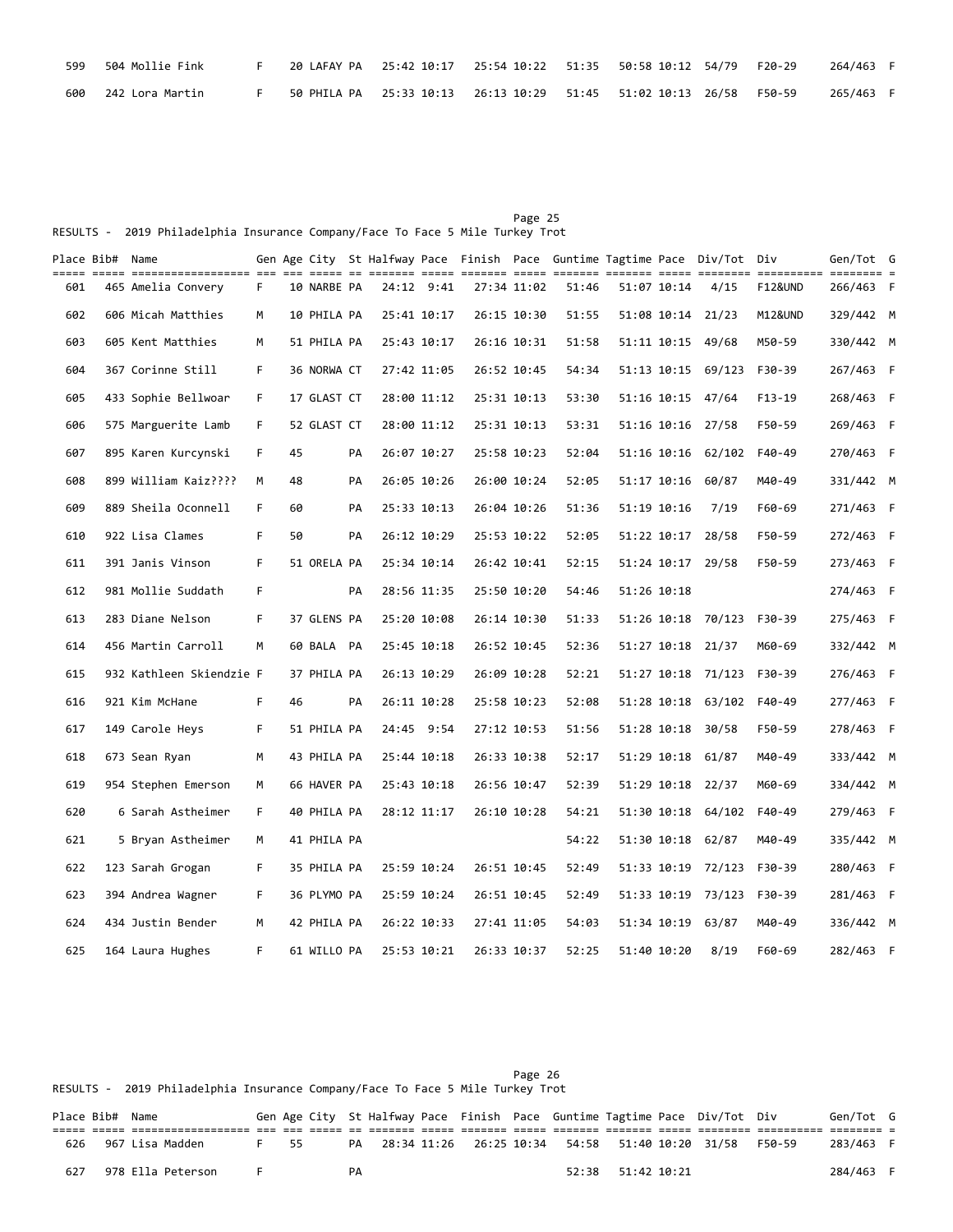| 628 | 1009 Howard Gooding     | м  | 47          | PA | 26:59 10:48 | 25:40 10:16 | 52:39 | 51:45 10:21 64/87  |     | M40-49   | 337/442 M |  |
|-----|-------------------------|----|-------------|----|-------------|-------------|-------|--------------------|-----|----------|-----------|--|
| 629 | 1109 Eliza Gardiner     | F  | 15          | PA | 25:56 10:23 | 26:42 10:41 | 52:38 | 51:46 10:22 48/64  |     | $F13-19$ | 285/463 F |  |
| 630 | 320 Randall Pyles       | M  | 59 DOYLE PA |    | 27:26 10:59 | 25:34 10:14 | 52:59 | 51:46 10:22 50/68  |     | M50-59   | 338/442 M |  |
| 631 | 63 Todd Deangelis       | M  | 55 NORWA CT |    | 29:20 11:44 | 25:50 10:20 | 55:10 | 51:47 10:22 51/68  |     | M50-59   | 339/442 M |  |
| 632 | 1011 Sara Goodwin       | F. | 47          | PA | 26:56 10:47 | 25:45 10:18 | 52:40 | 51:47 10:22 65/102 |     | F40-49   | 286/463 F |  |
| 633 | 295 Lee Norsworthy      | F. | 35 PHILA PA |    | 27:20 10:56 | 25:22 10:09 | 52:41 | 51:47 10:22 74/123 |     | F30-39   | 287/463 F |  |
| 634 | 705 Carmen Tomassetti M |    | 55 PHILA PA |    | 25:46 10:19 | 26:37 10:39 | 52:23 | 51:48 10:22 52/68  |     | M50-59   | 340/442 M |  |
| 635 | 487 Joe Duffey          | М  | 61 PHILA PA |    | 27:49 11:08 | 27:03 10:50 | 54:52 | 51:48 10:22 23/37  |     | M60-69   | 341/442 M |  |
| 636 | 60 Marcia Deangelis     | F. | 54 NORWA CT |    | 29:20 11:44 | 25:50 10:20 | 55:09 | 51:49 10:22 32/58  |     | F50-59   | 288/463 F |  |
| 637 | 1106 Tom Hinohey        | м  | 57          | PA | 25:36 10:15 | 26:42 10:41 | 52:17 | 51:49 10:22 53/68  |     | M50-59   | 342/442 M |  |
| 638 | 213 Stephen Larouche    | M  | 67 PHILA PA |    | 26:03 10:26 | 26:22 10:33 | 52:24 | 51:49 10:22 24/37  |     | M60-69   | 343/442 M |  |
| 639 | 1082 Karen Gross        | F. | 50          | PA | 24:51 9:57  | 27:31 11:01 | 52:21 | 51:58 10:24 33/58  |     | F50-59   | 289/463 F |  |
| 640 | 312 James Pikul         | M  | 32 PHILA PA |    | 28:12 11:17 | 25:45 10:18 | 53:57 | 51:59 10:24 75/95  |     | M30-39   | 344/442 M |  |
| 641 | 790 Eliza Lee           | F. | 52 PHILA PA |    | 24:58 10:00 | 27:06 10:51 | 52:04 | 51:59 10:24 34/58  |     | F50-59   | 290/463 F |  |
| 642 | 531 John Hank           | M  | 73 DOYLE PA |    | 26:28 10:36 | 26:55 10:46 | 53:22 | 52:00 10:24        | 2/5 | M70-79   | 345/442 M |  |
| 643 | 1083 Olivia Cook        | F. | 15          | PA | 23:36 9:27  | 28:47 11:31 | 52:22 | 52:11 10:27 49/64  |     | $F13-19$ | 291/463 F |  |
| 644 | 624 Melissa Mellon      | F. | 30 PHILA PA |    | 25:56 10:23 | 26:53 10:45 | 52:49 | 52:17 10:28 75/123 |     | F30-39   | 292/463 F |  |
| 645 | 546 Chase Heck          | М  | 14 ENGLE CO |    | 24:18 9:43  | 28:27 11:23 | 52:44 | 52:20 10:28 50/57  |     | M13-19   | 346/442 M |  |
| 646 | 649 R.A. Plummer        | М  | 50 ENGLE CO |    | 24:18 9:43  | 28:27 11:23 | 52:44 | 52:20 10:28 54/68  |     | M50-59   | 347/442 M |  |
| 647 | 869 Jimmy McFadden      | М  |             | PA | 24:34 9:50  | 28:30 11:24 | 53:04 | 52:24 10:29        |     |          | 348/442 M |  |
| 648 | 1088 Abigail Evans      | F. | 22          | PA | 26:34 10:38 | 26:21 10:33 | 52:55 | 52:27 10:30 55/79  |     | $F20-29$ | 293/463 F |  |
| 649 | 1089 Susanna Evans      | F. | 51 ORELA PA |    | 26:34 10:38 | 26:21 10:33 | 52:55 | 52:28 10:30 35/58  |     | F50-59   | 294/463 F |  |
| 650 | 551 Ben Hussa           | M  | 41 AMBLE PA |    | 26:02 10:25 | 27:10 10:52 | 53:11 | 52:30 10:30 65/87  |     | M40-49   | 349/442 M |  |

RESULTS - 2019 Philadelphia Insurance Company/Face To Face 5 Mile Turkey Trot

|     | Place Bib# Name |                     |    |    |             |    |             |  |             |       |             | Gen Age City St Halfway Pace Finish Pace Guntime Tagtime Pace Div/Tot Div |                    | Gen/Tot G |  |
|-----|-----------------|---------------------|----|----|-------------|----|-------------|--|-------------|-------|-------------|---------------------------------------------------------------------------|--------------------|-----------|--|
| 651 |                 | 897 Chris Fralic    | M  | 17 |             | PA | 24:24 9:46  |  | 28:18 11:19 | 52:41 |             | 52:35 10:31 51/57                                                         | M13-19             | 350/442 M |  |
| 652 |                 | 231 Michael Mabry   | M  |    | 57 CONSH PA |    | 27:55 11:10 |  | 25:51 10:21 | 53:45 |             | 52:35 10:31 55/68                                                         | M50-59             | 351/442 M |  |
| 653 |                 | 626 Candace Miller  | F. |    | 28 GARNE PA |    | 25:04 10:02 |  | 27:47 11:07 | 52:50 |             | 52:36 10:32 56/79                                                         | $F20-29$           | 295/463 F |  |
| 654 |                 | 452 Kira Bryers     | F. |    | 35 PHILA PA |    | 26:20 10:32 |  | 27:12 10:53 | 53:31 |             | 52:38 10:32 76/123                                                        | F30-39             | 296/463 F |  |
| 655 |                 | 1114 Dean Rosini    | M  | 61 |             | PA | 25:26 10:11 |  | 27:53 11:09 | 53:18 |             | 52:40 10:32 25/37                                                         | M60-69             | 352/442 M |  |
| 656 |                 | 184 Brigid Keenan   | F. |    | 11 LAFAY PA |    | 26:44 10:42 |  | 26:50 10:44 | 53:33 | 52:43 10:33 | 5/15                                                                      | <b>F12&amp;UND</b> | 297/463 F |  |
| 657 |                 | 187 Marykate Keenan | F. |    | 22 LAFAY PA |    | 26:43 10:42 |  | 26:50 10:44 | 53:33 | 52:43 10:33 | 57/79                                                                     | $F20-29$           | 298/463 F |  |
| 658 |                 | 196 Karen Kirchner  | F. |    | 57 FAIRF CT |    | 25:24 10:10 |  | 28:09 11:16 | 53:32 | 52:43 10:33 | 36/58                                                                     | F50-59             | 299/463 F |  |
| 659 |                 | 785 Alice Bateman   | F  |    | 44 WYNDM PA |    | 25:24 10:10 |  | 28:10 11:16 | 53:34 |             | 52:46 10:34 66/102                                                        | F40-49             | 300/463 F |  |
| 660 |                 | 68 Giselle Devlin   | F. |    | 31 ABING PA |    | 26:46 10:43 |  | 26:51 10:45 | 53:37 |             | 52:47 10:34 77/123                                                        | F30-39             | 301/463 F |  |
| 661 |                 | 229 Kelsey Lyddy    | F. |    | 42 PHILA PA |    | 26:29 10:36 |  | 27:24 10:58 | 53:53 |             | 52:50 10:34 67/102                                                        | F40-49             | 302/463 F |  |
| 662 |                 | 100 Brian Gallagher | M  |    | 47 PHILA PA |    | 26:30 10:36 |  | 27:24 10:58 | 53:53 | 52:50 10:34 | 66/87                                                                     | M40-49             | 353/442 M |  |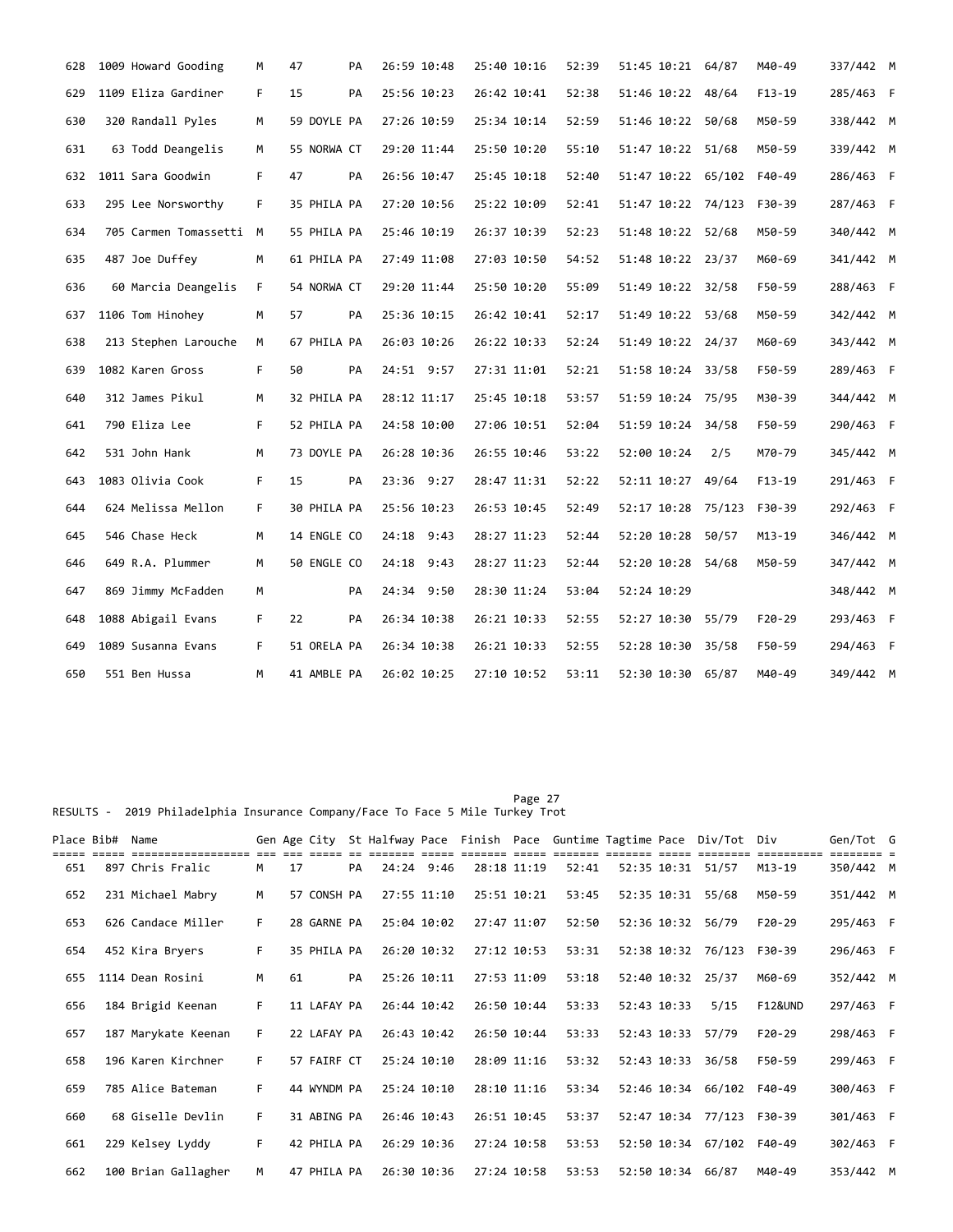| 663 | 823 Andrew Eisenstein M |    | 47 PHILA PA   | 28:03 11:14    | 26:47 10:43 | 54:50 | 52:51 10:35 67/87  |       | M40-49 | 354/442 M |  |
|-----|-------------------------|----|---------------|----------------|-------------|-------|--------------------|-------|--------|-----------|--|
| 664 | 709 Patrick Wagner      | M  | 18 JENKI PA   | 25:29 10:12    | 28:15 11:18 | 53:44 | 52:55 10:35 52/57  |       | M13-19 | 355/442 M |  |
| 665 | 559 Stephen Johnson     | M  | 72 ERDEN PA   | 25:06 10:03    | 28:36 11:27 | 53:41 | 52:56 10:36        | 3/5   | M70-79 | 356/442 M |  |
| 666 | 558 Amy Johnson         | F. | 44 BLUE<br>PA | 25:06 10:03    | 28:37 11:27 | 53:43 | 52:57 10:36 68/102 |       | F40-49 | 303/463 F |  |
| 667 | 650 Jeremy Powell       | M  | 40 WYNDM PA   |                |             | 55:44 | 53:01 10:37 68/87  |       | M40-49 | 357/442 M |  |
| 668 | 432 Peter Bellwoar      | M  | 24 DEVON PA   | $23:44$ $9:30$ | 31:39 12:40 | 55:22 | 53:11 10:39        | 57/66 | M20-29 | 358/442 M |  |
| 669 | 1029 Chris Ball         | M  | 48<br>PA      | 25:39 10:16    | 28:00 11:12 | 53:38 | 53:16 10:40        | 69/87 | M40-49 | 359/442 M |  |
| 670 | 1028 Stephanie Bell     | F. | 47<br>PA      |                |             | 53:35 | 53:17 10:40 69/102 |       | F40-49 | 304/463 F |  |
| 671 | 1079 Leigh Freedman     | F. | 34 SEATT WA   | 27:45 11:06    | 26:41 10:41 | 54:26 | 53:21 10:41 78/123 |       | F30-39 | 305/463 F |  |
| 672 | 276 Jamie Morra         | F  | 34 NEW Y NY   | 27:48 11:08    | 26:41 10:41 | 54:28 | 53:21 10:41 79/123 |       | F30-39 | 306/463 F |  |
| 673 | 122 Naomi Greenberg     | F. | 34 PHILA PA   |                |             | 54:27 | 53:21 10:41 80/123 |       | F30-39 | 307/463 F |  |
| 674 | 647 Christina Platt     | F  | 33 PHILA PA   | 26:18 10:31    | 27:45 11:06 | 54:02 | 53:25 10:41 81/123 |       | F30-39 | 308/463 F |  |
| 675 | 103 Shana Genkin        | F  | 42 LAFAY PA   | 27:18 10:55    | 26:39 10:40 | 53:56 | 53:26 10:42 70/102 |       | F40-49 | 309/463 F |  |

Page 28 and 20 and 20 and 20 and 20 and 20 and 20 and 20 and 20 and 20 and 20 and 20 and 20 and 20 and 20 and RESULTS - 2019 Philadelphia Insurance Company/Face To Face 5 Mile Turkey Trot

| Place Bib#  Name |     |                      |    |    |             |    |             |             |             |       |             | Gen Age City St Halfway Pace Finish Pace Guntime Tagtime Pace Div/Tot Div |          | Gen/Tot G |  |
|------------------|-----|----------------------|----|----|-------------|----|-------------|-------------|-------------|-------|-------------|---------------------------------------------------------------------------|----------|-----------|--|
| 676              |     | 347 Daron Schreier   | M  |    | 39 FORT PA  |    | 25:49 10:20 |             | 28:16 11:19 | 54:05 |             | 53:29 10:42 76/95                                                         | M30-39   | 360/442 M |  |
| 677              |     | 742 Madeline Haas    | F  | 25 |             | PA | 28:17 11:19 |             | 27:22 10:57 | 55:38 |             | 53:29 10:42 58/79                                                         | $F20-29$ | 310/463 F |  |
| 678              |     | 348 Lorelei Schreier | F. |    | 45 FORT     | PA | 25:52 10:21 |             | 28:14 11:18 | 54:06 |             | 53:30 10:42 71/102                                                        | F40-49   | 311/463 F |  |
| 679              | 743 |                      |    |    |             | PA | 28:19 11:20 |             | 27:20 10:56 | 55:38 | 53:30 10:42 |                                                                           |          |           |  |
| 680              |     | 544 Tony Hayden      | M  |    | 43 HAVER PA |    | 25:32 10:13 |             | 28:16 11:19 | 53:48 |             | 53:33 10:43 70/87                                                         | M40-49   | 361/442 M |  |
| 681              |     | 410 Greg Woodward    | M  |    | 36 WASHI DC |    |             | 25:27 10:11 | 28:54 11:34 | 54:21 |             | 53:40 10:44 77/95                                                         | M30-39   | 362/442 M |  |
| 682              |     | 101 Joe Gallagher    | M  |    | 67 AMBLE PA |    |             |             |             | 53:52 |             | 53:43 10:45 26/37                                                         | M60-69   | 363/442 M |  |
| 683              |     | 1072 Johanna Rossell | м  | 50 |             | PA | 26:50 10:44 |             | 28:05 11:14 | 54:55 |             | 53:59 10:48 56/68                                                         | M50-59   | 364/442 M |  |
| 684              |     | 124 Mary Grzywinski  | F. |    | 53 PHILA PA |    | 28:47 11:31 |             | 26:16 10:31 | 55:02 |             | 53:59 10:48 37/58                                                         | F50-59   | 312/463 F |  |
| 685              |     | 1025 Liza Liveright  | F. |    | 36 PHILA PA |    | 28:05 11:14 |             | 26:55 10:46 | 55:00 |             | 54:01 10:49 82/123                                                        | F30-39   | 313/463 F |  |
| 686              |     | 832 Kilian Druggan   | м  |    | 21 PHILA PA |    |             | 26:23 10:34 | 28:43 11:29 | 55:06 |             | 54:03 10:49 58/66                                                         | M20-29   | 365/442 M |  |
| 687              |     | 831 Sophia Kopia     | F. |    | 21 PHILA PA |    | 26:23 10:34 |             | 28:44 11:30 | 55:06 |             | 54:04 10:49 59/79                                                         | $F20-29$ | 314/463 F |  |
| 688              |     | 928 Noah Ostroff     | M  | 38 |             | PA | 26:19 10:32 |             | 28:10 11:16 | 54:28 |             | 54:16 10:52 78/95                                                         | M30-39   | 366/442 M |  |
| 689              |     | 929 Logan Ostroff    | М  | 10 |             | PA | 26:20 10:32 |             | 28:10 11:16 | 54:30 |             | 54:17 10:52 22/23                                                         | M12&UND  | 367/442 M |  |
| 690              |     | 306 Paul Pavelka     | M  |    | 29 LAFAY PA |    | 26:54 10:46 |             | 28:36 11:27 | 55:30 |             | 54:18 10:52 59/66                                                         | M20-29   | 368/442 M |  |
| 691              |     | 399 Kevin Watkins    | м  |    | 42 PHILA PA |    | 27:23 10:57 |             | 28:23 11:21 | 55:45 |             | 54:21 10:53 71/87                                                         | M40-49   | 369/442 M |  |
| 692              |     | 129 Katie Gutgesell  | F. |    | 39 GLENS PA |    | 27:27 10:59 |             | 27:48 11:07 | 55:14 |             | 54:22 10:53 83/123                                                        | F30-39   | 315/463 F |  |
| 693              |     | 109 Lauren Gilborges | F. |    | 28 PHILA PA |    | 25:58 10:23 |             | 29:18 11:43 | 55:15 |             | 54:23 10:53 60/79                                                         | $F20-29$ | 316/463 F |  |
| 694              |     | 400 Robyn Watkins    | F. |    | 39 PHILA PA |    | 27:20 10:56 |             | 28:28 11:24 | 55:48 |             | 54:24 10:53 84/123                                                        | F30-39   | 317/463 F |  |
| 695              |     | 205 Rachel Kuck      | F. |    | 36 PHILA PA |    | 27:32 11:01 |             | 28:50 11:32 | 56:21 |             | 54:26 10:53 85/123                                                        | F30-39   | 318/463 F |  |
| 696              |     | 609 Briege McDaniel  | F. |    | 38 BLUE PA  |    | 27:58 11:11 |             | 27:29 11:00 | 55:26 |             | 54:29 10:54 86/123                                                        | F30-39   | 319/463 F |  |
| 697              |     | 37 Sara Chapman      | F. |    | 38 GLENS PA |    | 25:54 10:22 |             | 28:58 11:36 | 54:52 |             | 54:30 10:54 87/123 F30-39                                                 |          | 320/463 F |  |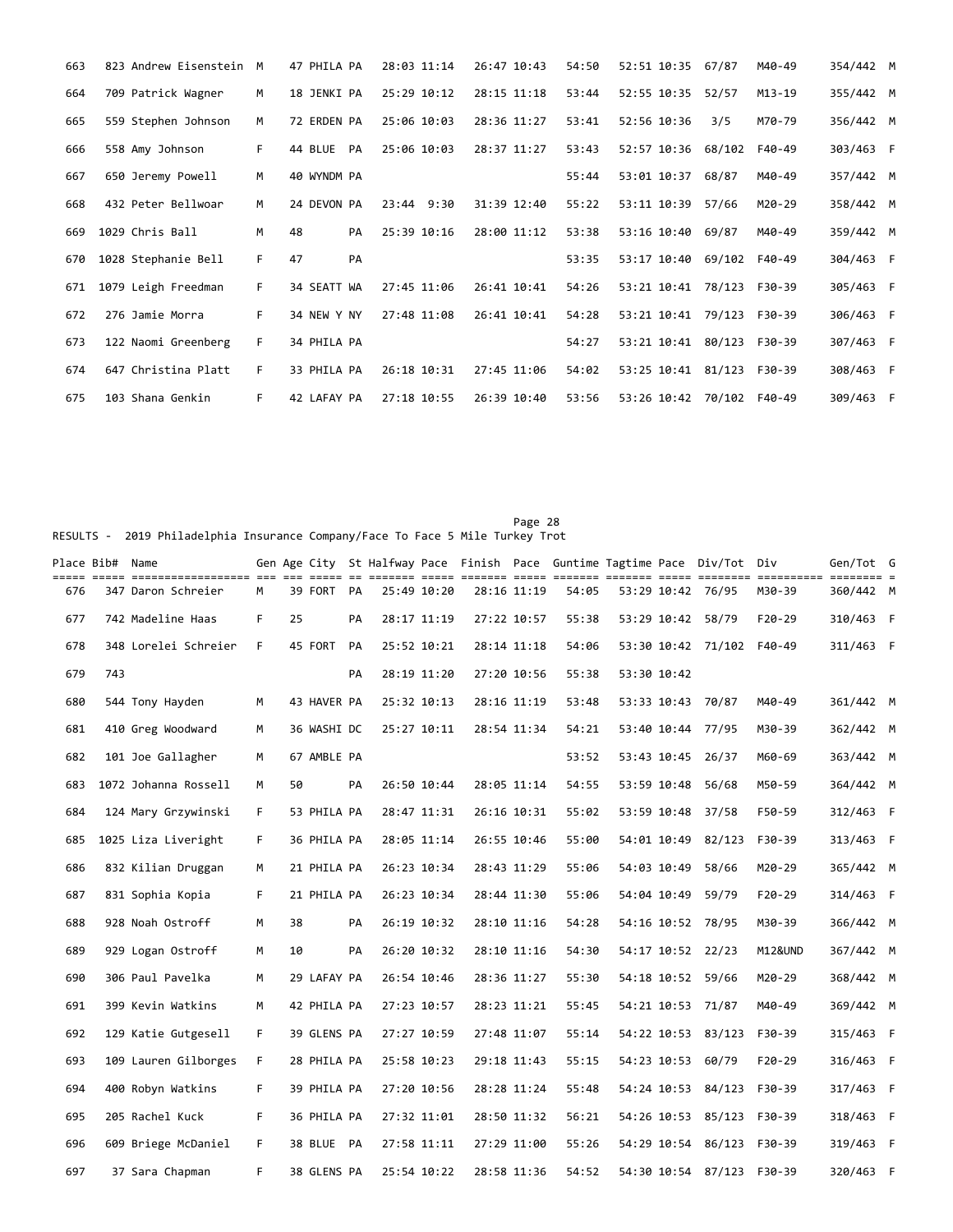| 698 | 702 Jen Tanay     |                                                               | 49 GLENS PA  27:56 11:11  27:31 11:01  55:26  54:30  10:54  72/102  F40-49 |  |        | 321/463 F |  |
|-----|-------------------|---------------------------------------------------------------|----------------------------------------------------------------------------|--|--------|-----------|--|
| 699 | 667 Lizbeth Rode  |                                                               |                                                                            |  | F50-59 | 322/463 F |  |
| 700 | 61 Nate Deangelis | M 17 NORWA CT 28:20 11:20 29:41 11:53 58:00 54:37 10:56 53/57 |                                                                            |  | M13-19 | 370/442 M |  |

Page 29 and the contract of the contract of the contract of the contract of the contract of the contract of the contract of the contract of the contract of the contract of the contract of the contract of the contract of th RESULTS - 2019 Philadelphia Insurance Company/Face To Face 5 Mile Turkey Trot

|     | Place Bib# Name |                         |    |    |             |    |             |             |             |             |         |             | Gen Age City St Halfway Pace Finish Pace Guntime Tagtime Pace Div/Tot Div |          | Gen/Tot G |  |
|-----|-----------------|-------------------------|----|----|-------------|----|-------------|-------------|-------------|-------------|---------|-------------|---------------------------------------------------------------------------|----------|-----------|--|
| 701 |                 | 409 Deirdre Woods       | F. |    | 62 PHILA PA |    | 27:36 11:03 |             | 28:03 11:13 |             | 55:38   | 54:40 10:56 | 9/19                                                                      | F60-69   | 323/463 F |  |
| 702 |                 | 527 Jeffrey Gregg       | M  |    | 45 HORSH PA |    | 25:24 10:10 |             |             | 30:07 12:03 | 55:31   | 54:46 10:58 | 72/87                                                                     | M40-49   | 371/442 M |  |
| 703 |                 | 259 Bailey Messa        | F. |    | 16 GLENS PA |    | 28:05 11:14 |             |             | 27:55 11:10 | 56:00   |             | 54:53 10:59 50/64                                                         | $F13-19$ | 324/463 F |  |
| 704 |                 | 303 Molly O'Neill       | F. |    | 16 GLENS PA |    | 28:06 11:15 |             |             | 27:56 11:11 | 56:01   |             | 54:54 10:59 51/64                                                         | $F13-19$ | 325/463 F |  |
| 705 |                 | 185 Jane Keenan         | F. |    | 12 ELKIN PA |    | 25:33 10:13 |             |             | 30:06 12:03 | 55:38   | 55:02 11:01 | 6/15                                                                      | F12&UND  | 326/463 F |  |
| 706 |                 | 861 Shaine Greenwald    | F. |    | 14 PHILA PA |    | 27:17 10:55 |             |             | 29:50 11:56 | 57:06   |             | 55:03 11:01 52/64                                                         | F13-19   | 327/463 F |  |
| 707 |                 | 186 Jesse Keenan        | M  |    | 42 ELKIN PA |    | 25:32 10:13 |             |             | 30:09 12:04 | 55:41   |             | 55:05 11:01 73/87                                                         | M40-49   | 372/442 M |  |
| 708 |                 | 268 Julia Moeller       | F. |    | 43 LAFAY PA |    | 27:30 11:00 |             |             | 28:24 11:22 | 55:54   |             | 55:06 11:02 73/102                                                        | F40-49   | 328/463 F |  |
| 709 |                 | 1070 Andrea Carmona     | F. | 13 |             | PA | 27:22 10:57 |             |             | 28:21 11:21 | 55:42   |             | 55:06 11:02 53/64                                                         | F13-19   | 329/463 F |  |
| 710 |                 | 1071 Jose Carmona       | м  | 47 |             | PA | 27:21 10:57 |             |             | 28:22 11:21 | 55:42   |             | 55:07 11:02 74/87                                                         | M40-49   | 373/442 M |  |
| 711 |                 | 43 Alison Conway        | F. |    | 38 PHILA PA |    | 27:52 11:09 |             |             | 28:27 11:23 | 56:18   |             | 55:10 11:02 88/123                                                        | F30-39   | 330/463 F |  |
| 712 |                 | 867 Will Daniel         | M  |    | 48 AMNLE PA |    | 27:35 11:02 |             |             | 28:24 11:22 | 55:58   |             | 55:20 11:04 75/87                                                         | M40-49   | 374/442 M |  |
| 713 |                 | 165 Naomi Hughes        | F. |    | 46 PHILA PA |    | 27:35 11:02 |             |             | 28:54 11:34 | 56:28   |             | 55:22 11:05 74/102                                                        | F40-49   | 331/463 F |  |
| 714 |                 | 387 Ryan Vender         | F. |    | 11 WINNE IL |    | 28:39 11:28 |             |             | 28:34 11:26 | 57:13   | 55:29 11:06 | 7/15                                                                      | F12&UND  | 332/463 F |  |
| 715 |                 | 525 Richard Greenwald M |    |    | 54 PHILA PA |    | 28:45 11:30 |             |             | 28:50 11:32 | 57:34   |             | 55:31 11:07 57/68                                                         | M50-59   | 375/442 M |  |
| 716 |                 | 727 Franny Glomb        | F. | 48 |             | PA |             |             |             |             | 1:01:49 |             | 55:32 11:07 75/102                                                        | F40-49   | 333/463 F |  |
| 717 |                 | 902 Chris Cosgroud      | м  |    | 61 PHILA PA |    | 26:45 10:42 |             |             | 29:38 11:52 | 56:22   |             | 55:32 11:07 27/37                                                         | M60-69   | 376/442 M |  |
| 718 |                 | 401 Peter Watt          | M  |    | 55 NEW Y NY |    | 28:37 11:27 |             |             | 28:43 11:30 | 57:20   |             | 55:40 11:08 58/68                                                         | M50-59   | 377/442 M |  |
| 719 |                 | 674 Robert Saldutti     | M  |    | 58 CHERR NJ |    | 28:29 11:24 |             | 28:13 11:17 |             | 56:41   |             | 55:42 11:09 59/68                                                         | M50-59   | 378/442 M |  |
| 720 |                 | 675 Robert L. Saldutt M |    |    | 20 CHERR NJ |    |             | 28:29 11:24 |             | 28:13 11:17 | 56:41   |             | 55:42 11:09 60/66                                                         | M20-29   | 379/442 M |  |
| 721 |                 | 860 Amelia Greenwald    | F. |    | 16 PHILA PA |    |             |             |             |             | 57:36   | 55:43 11:09 | 54/64                                                                     | F13-19   | 334/463 F |  |
| 722 |                 | 775 Emma Stewart        | F. |    | 14 WYNDM PA |    |             |             |             |             | 57:29   |             | 55:44 11:09 55/64                                                         | $F13-19$ | 335/463 F |  |
| 723 |                 | 772 Ben Stewart         | м  |    | 17 WYNDM PA |    | 25:55 10:22 |             |             | 31:34 12:38 | 57:28   |             | 55:45 11:09 54/57                                                         | M13-19   | 380/442 M |  |
| 724 |                 | 927 Frances Racetto     | F. | 57 |             | PA | 27:54 11:10 |             |             | 28:39 11:28 | 56:32   | 55:45 11:09 | 39/58                                                                     | F50-59   | 336/463 F |  |
| 725 |                 | 173 Steve Justice       | M  |    | 63 HUDSO OH |    |             | 29:14 11:42 |             | 27:41 11:05 | 56:54   |             | 55:51 11:11 28/37                                                         | M60-69   | 381/442 M |  |

Page 30 Page 30 RESULTS - 2019 Philadelphia Insurance Company/Face To Face 5 Mile Turkey Trot

| Place Bib# Name |                                         |  |  |  |  |  | Gen Age City St Halfway Pace Finish Pace Guntime Tagtime Pace Div/Tot Div | Gen/Tot G |  |
|-----------------|-----------------------------------------|--|--|--|--|--|---------------------------------------------------------------------------|-----------|--|
|                 | ----- ----- ------------------- --- --- |  |  |  |  |  |                                                                           |           |  |
| 726             | 50 Ben Cowan                            |  |  |  |  |  | M 35 PHILA PA 27:25 10:58 29:31 11:49 56:56 55:55 11:11 79/95 M30-39      | 382/442 M |  |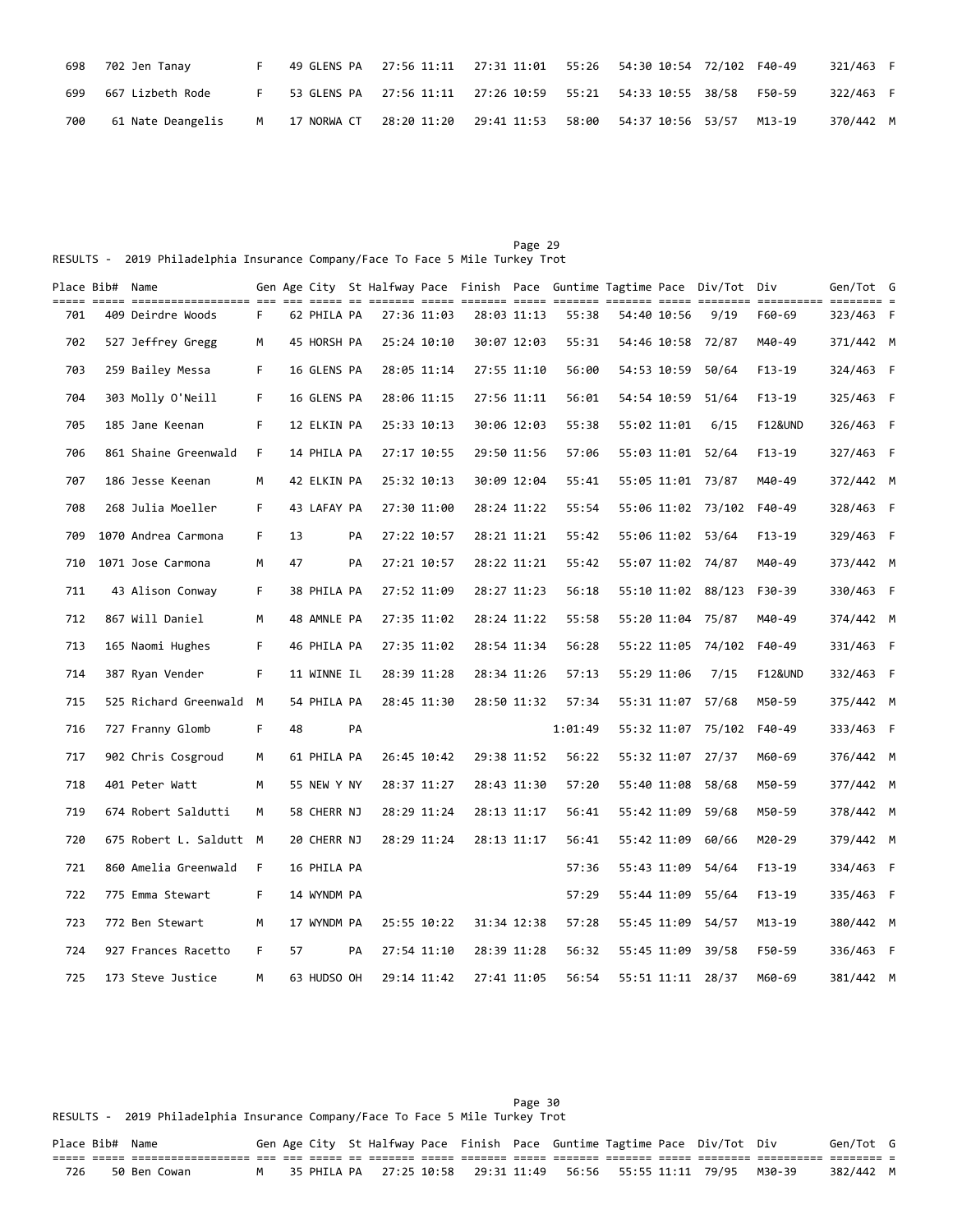| 727 | 868 James McFadden       |    |             | PA | 26:25 10:34 | 30:11 12:05 | 56:35   | 55:55 11:11        |          |           |  |
|-----|--------------------------|----|-------------|----|-------------|-------------|---------|--------------------|----------|-----------|--|
| 728 | 1116 Carl Boccuti        | м  | 58          | PA | 25:38 10:15 | 31:04 12:26 | 56:42   | 55:56 11:11 60/68  | M50-59   | 383/442 M |  |
| 729 | 197 Allison Koll         | F. | 32 PHILA PA |    | 27:27 10:59 | 29:30 11:48 | 56:57   | 55:56 11:12 89/123 | F30-39   | 337/463 F |  |
| 730 | 148 Dale Heydt           | F. | 62 COATE PA |    | 27:31 11:01 | 29:21 11:45 | 56:51   | 55:57 11:12 10/19  | F60-69   | 338/463 F |  |
| 731 | 476 Michael Cunningham M |    | 43 PHILA PA |    | 30:31 12:13 | 28:21 11:21 | 58:51   | 56:01 11:13 76/87  | M40-49   | 384/442 M |  |
| 732 | 593 Jane Maguire         | F. | 26 BALA PA  |    |             |             | 57:55   | 56:03 11:13 61/79  | F20-29   | 339/463 F |  |
| 733 | 317 Amy Purcell          | F. | 37 PHILA PA |    | 28:30 11:24 | 28:18 11:20 | 56:48   | 56:04 11:13 90/123 | F30-39   | 340/463 F |  |
| 734 | 596 Margaret Maguire     | F. | 20 BALA PA  |    |             |             | 58:15   | 56:04 11:13 62/79  | $F20-29$ | 341/463 F |  |
| 735 | 854 Kristin Maguire      | F. | 32 PHILA PA |    | 28:52 11:33 | 28:29 11:24 | 57:20   | 56:05 11:13 91/123 | F30-39   | 342/463 F |  |
| 736 | 227 Teresita Liebel      | F. | 24 GLENS PA |    | 28:41 11:29 | 28:36 11:27 | 57:17   | 56:09 11:14 63/79  | $F20-29$ | 343/463 F |  |
| 737 | 226 Stephanie Liebel     | F. | 23 GLENS PA |    | 28:42 11:29 | 28:36 11:27 | 57:18   | 56:10 11:14 64/79  | $F20-29$ | 344/463 F |  |
| 738 | 726 John Glomb           | M  | 48          | PA |             |             | 1:01:48 | 56:13 11:15 77/87  | M40-49   | 385/442 M |  |
| 739 | 58 Amy Danowski          | F. | 26 BALA PA  |    | 26:31 10:37 | 30:15 12:06 | 56:45   | 56:14 11:15 65/79  | $F20-29$ | 345/463 F |  |
| 740 | 475 Katherine Cunningh F |    | 32 PHILA PA |    | 31:12 12:29 | 27:54 11:10 | 59:06   | 56:16 11:16 92/123 | F30-39   | 346/463 F |  |
| 741 | 683 Rose Seyfried        | F. | 33 ORELA PA |    | 27:53 11:09 | 29:26 11:47 | 57:18   | 56:18 11:16 93/123 | F30-39   | 347/463 F |  |
| 742 | 819 Carmen Ezzo          | M  | 56 JENKI PA |    |             |             | 59:12   | 56:20 11:16 61/68  | M50-59   | 386/442 M |  |
| 743 | 417 David Adams          | M  | 35 PHILA PA |    | 27:10 10:52 | 29:58 12:00 | 57:08   | 56:21 11:17 80/95  | M30-39   | 387/442 M |  |
| 744 | 499 Audrey Ezzo          | F. | 22 PHILA PA |    |             |             | 59:14   | 56:24 11:17 66/79  | $F20-29$ | 348/463 F |  |
| 745 | 495 Patrick Ehret        | М  | 61 PHILA PA |    | 28:25 11:22 | 29:14 11:42 | 57:38   | 56:24 11:17 29/37  | M60-69   | 388/442 M |  |
| 746 | 430 Colleen Becker       | F. | 38 WYNCO PA |    | 27:11 10:53 | 30:00 12:00 | 57:11   | 56:24 11:17 94/123 | F30-39   | 349/463 F |  |
| 747 | 496 Patty Ehret          | F. | 60 PHILA PA |    | 28:27 11:23 | 29:10 11:40 | 57:37   | 56:26 11:18 11/19  | F60-69   | 350/463 F |  |
| 748 | 110 Hannah Godfrey       | F. | 30 WYNNE PA |    |             |             | 56:29   | 56:29 11:18 95/123 | F30-39   | 351/463 F |  |
| 749 | 38 Kyle Charters         | м  | 34 WYNNE PA |    |             |             | 56:31   | 56:31 11:19 81/95  | M30-39   | 389/442 M |  |
| 750 | 113 Wayne Godfrey        | M  | 40 WYNNE PA |    |             |             | 56:31   | 56:31 11:19 78/87  | M40-49   | 390/442 M |  |

Page 31 RESULTS - 2019 Philadelphia Insurance Company/Face To Face 5 Mile Turkey Trot

| Place Bib# | Name                     |    |             |             |             |             |       |             | Gen Age City St Halfway Pace Finish Pace Guntime Tagtime Pace Div/Tot Div |        | Gen/Tot G |  |
|------------|--------------------------|----|-------------|-------------|-------------|-------------|-------|-------------|---------------------------------------------------------------------------|--------|-----------|--|
| 751        | 358 David Silver         | M  | 60 PHILA PA | 27:38 11:03 |             | 30:01 12:01 | 57:38 | 56:41 11:21 | 30/37                                                                     | M60-69 | 391/442 M |  |
| 752        | 478 Francis Dean         | M  | 33 FOLSO PA | 27:20 10:56 |             | 30:26 12:11 | 57:45 |             | 56:42 11:21 82/95                                                         | M30-39 | 392/442 M |  |
| 753        | 563 Nancy Katz           | F. | 52 PHILA PA |             |             |             | 59:04 | 57:01 11:25 | 40/58                                                                     | F50-59 | 352/463 F |  |
| 754        | 69 Maryann Devlin        | F. | 58 ABING PA | 28:07 11:15 |             | 29:42 11:53 | 57:49 |             | 57:01 11:25 41/58                                                         | F50-59 | 353/463 F |  |
| 755        | 112 Lauren Godfrey       | F. | 38 WYNNE PA |             | 32:31 13:01 | 24:31 9:49  | 57:01 | 57:01 11:25 | 96/123                                                                    | F30-39 | 354/463 F |  |
| 756        | 39 Lauren Charters       | F  | 34 WYNNE PA | 32:32 13:01 |             | 24:30 9:48  | 57:02 |             | 57:02 11:25 97/123                                                        | F30-39 | 355/463 F |  |
| 757        | 118 Bridget Golden       | F. | 36 GLENS PA | 29:18 11:43 |             | 28:52 11:33 | 58:09 | 57:04 11:25 | 98/123                                                                    | F30-39 | 356/463 F |  |
| 758        | 440 Bernadette Bisbing F |    | 39 PHILA PA |             | 28:50 11:32 | 28:54 11:34 | 57:43 |             | 57:05 11:25 99/123                                                        | F30-39 | 357/463 F |  |
| 759        | 266 Catherine Mitchell F |    | 31 GLENS PA | 28:09 11:16 |             | 30:05 12:02 | 58:13 |             | 57:11 11:27 100/123                                                       | F30-39 | 358/463 F |  |
| 760        | 267 Nathan Mitchell      | м  | 28 GLENS PA | 28:11 11:17 |             | 30:03 12:01 | 58:14 | 57:12 11:27 | 61/66                                                                     | M20-29 | 393/442 M |  |
| 761        | 805 Tamsen Williams      | F. | 46 PHILA PA | 27:49 11:08 |             | 29:43 11:53 | 57:31 | 57:13 11:27 | 76/102                                                                    | F40-49 | 359/463 F |  |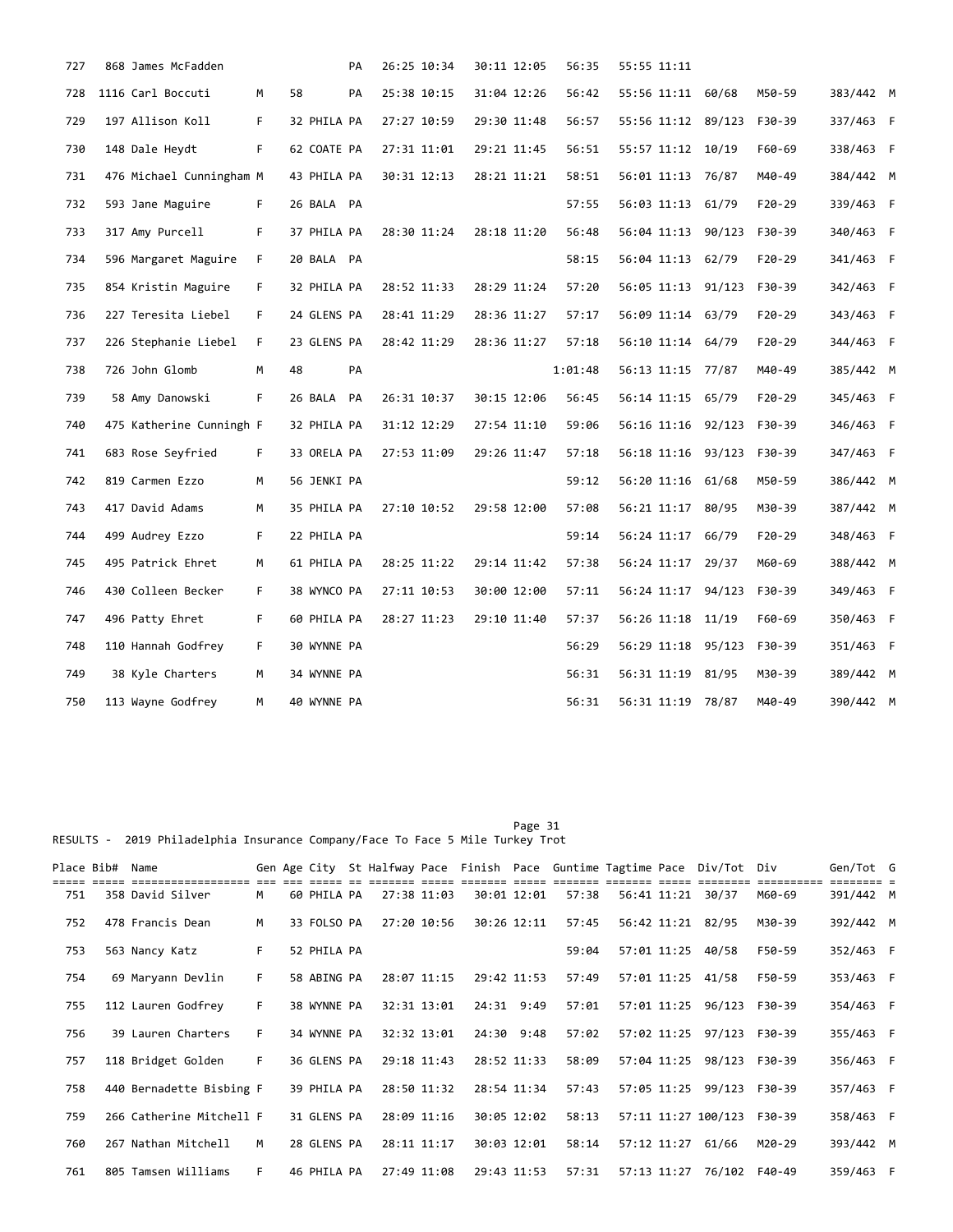| 762 | 211 Elizabeth Lamb      | F. | 14 GLENS PA          |             |             | 57:51 | 57:20 11:28 56/64    | $F13-19$ | 360/463 F |  |
|-----|-------------------------|----|----------------------|-------------|-------------|-------|----------------------|----------|-----------|--|
| 763 | 210 Bill Lamb           | M  | 58 GLENS PA          | 24:12 9:41  | 33:40 13:28 | 57:52 | 57:21 11:29<br>62/68 | M50-59   | 394/442 M |  |
| 764 | 904 Becky Stevenson     | F. | 36 AUROR IL          | 28:49 11:32 | 29:41 11:53 | 58:29 | 57:24 11:29 101/123  | F30-39   | 361/463 F |  |
| 765 | 30 Peter Campbell       | M  | 75 GLENS PA          | 27:16 10:55 | 30:56 12:23 | 58:11 | 57:26 11:30<br>4/5   | M70-79   | 395/442 M |  |
| 766 | 590 Stephanie Magill    | F. | 43 HOLLY MD          | 29:36 11:51 | 28:45 11:30 | 58:20 | 57:35 11:31 77/102   | F40-49   | 362/463 F |  |
| 767 | 438 Luke Bettencourt    | M  | 13 ACTON MA          | 27:31 11:01 | 30:11 12:05 | 57:41 | 57:36 11:32 55/57    | M13-19   | 396/442 M |  |
| 768 | 898 Steve Munz          | M  | 44<br>PA             | 29:46 11:55 | 28:38 11:27 | 58:23 | 57:42 11:33 79/87    | M40-49   | 397/442 M |  |
| 769 | 482 Leslie Doherty      | F. | 44 LAFAY PA          | 29:36 11:51 | 28:53 11:33 | 58:28 | 57:43 11:33 78/102   | F40-49   | 363/463 F |  |
| 770 | 397 Kris Ward           | F. | 54 BERWY PA          | 27:56 11:11 | 30:48 12:19 | 58:43 | 57:43 11:33 42/58    | F50-59   | 364/463 F |  |
| 771 | 913 Grayson Miller      | M  | $\overline{7}$<br>PA |             |             | 58:22 | 57:43 11:33          |          | 398/442 M |  |
| 772 | 912 Beth Munz           | F  | 39<br>PA             | 29:45 11:54 | 28:38 11:28 | 58:23 | 57:43 11:33 102/123  | F30-39   | 365/463 F |  |
| 773 | 566 Carolyn Kibelstis F |    | 46 PLYMO PA          | 29:36 11:51 | 28:56 11:35 | 58:32 | 57:47 11:34 79/102   | F40-49   | 366/463 F |  |
| 774 | 223 Kristine Len        | F. | 38 PHILA PA          | 27:59 11:12 | 30:41 12:17 | 58:40 | 57:51 11:35 103/123  | F30-39   | 367/463 F |  |
| 775 | 8 John Autin            | M  | 33 PHILA PA          | 27:59 11:12 | 30:43 12:18 | 58:41 | 57:52 11:35 83/95    | M30-39   | 399/442 M |  |

Page 32 Page 32 RESULTS - 2019 Philadelphia Insurance Company/Face To Face 5 Mile Turkey Trot

|     | Place Bib# Name |                          |    |    |             |    |             |             |             |             |                     |  | Gen Age City St Halfway Pace Finish Pace Guntime Tagtime Pace Div/Tot Div |          | Gen/Tot G |  |
|-----|-----------------|--------------------------|----|----|-------------|----|-------------|-------------|-------------|-------------|---------------------|--|---------------------------------------------------------------------------|----------|-----------|--|
| 776 |                 | 437 Trina Berk           | F. |    | 43 PHILA PA |    |             | 30:14 12:06 |             | 27:43 11:05 | 57:57               |  | 57:57 11:36 80/102 F40-49                                                 |          | 368/463 F |  |
| 777 |                 | 958 Maria Benn           | F. | 33 |             | PA | 29:16 11:43 |             | 30:04 12:02 |             | 59:19               |  | 57:58 11:36 104/123 F30-39                                                |          | 369/463 F |  |
| 778 |                 | 572 Amalie Kreitman      | F. |    | 29 DRESH PA |    |             | 27:57 11:11 | 30:59 12:24 |             | 58:55               |  | 57:59 11:36 67/79                                                         | $F20-29$ | 370/463 F |  |
| 779 |                 | 953 Tom Koinis           | M  | 66 |             | PA |             | 29:17 11:43 |             | 30:04 12:02 | 59:20               |  | 58:00 11:36 31/37                                                         | M60-69   | 400/442 M |  |
| 780 |                 | 323 Cate Noelle Ouinn F  |    |    | 15 ORELA PA |    |             | 28:02 11:13 |             | 30:49 12:20 | 58:51               |  | 58:01 11:37 57/64                                                         | $F13-19$ | 371/463 F |  |
| 781 |                 | 264 Vincent Miller       | M  |    | 29 PHILA PA |    |             | 24:13 9:42  |             | 34:01 13:37 | 58:14               |  | 58:03 11:37 62/66                                                         | M20-29   | 401/442 M |  |
| 782 |                 | 329 Jillian Quinn        | F. |    | 35 ORELA PA |    | 28:02 11:13 |             |             | 30:51 12:21 | 58:52               |  | 58:04 11:37 105/123                                                       | F30-39   | 372/463 F |  |
| 783 |                 | 246 Colleen McCall       | F. |    | 48 JENKI PA |    |             | 28:06 11:15 |             | 31:03 12:26 | 59:09               |  | 58:18 11:40 81/102                                                        | F40-49   | 373/463 F |  |
| 784 |                 | 297 John Ohara Jr        | М  |    | 35 SOUDE PA |    |             | 28:02 11:13 |             | 31:30 12:36 | 59:32               |  | 58:20 11:40 84/95                                                         | M30-39   | 402/442 M |  |
| 785 |                 | 688 Steve Smith          | M  |    | 64 PHOEN PA |    |             | 27:42 11:05 |             | 31:04 12:26 | 58:45               |  | 58:22 11:41 32/37                                                         | M60-69   | 403/442 M |  |
| 786 |                 | 970 Bridg                | F. | 45 |             | PA | 32:20 12:56 |             |             |             | 29:30 11:48 1:01:50 |  | 58:27 11:42 82/102 F40-49                                                 |          | 374/463 F |  |
| 787 |                 | 458 Jennifer Castiglia F |    |    | 45 AMBLE PA |    |             | 31:26 12:35 |             |             | 30:34 12:14 1:02:00 |  | 58:37 11:44 83/102 F40-49                                                 |          | 375/463 F |  |
| 788 |                 | 973 Julia Kling          | F. | 38 |             | PA |             | 31:29 12:36 |             |             | 30:31 12:13 1:01:59 |  | 58:38 11:44 106/123 F30-39                                                |          | 376/463 F |  |
| 789 |                 | 338 Patrick Rodio        | M  |    | 47 COLLI NJ |    |             | 31:08 12:28 |             | 28:19 11:20 | 59:27               |  | 58:39 11:44 80/87                                                         | M40-49   | 404/442 M |  |
| 790 |                 | 1101 Elise Aronon        | F. | 58 |             | PA | 28:46 11:31 |             |             | 30:44 12:18 | 59:29               |  | 58:48 11:46 43/58                                                         | F50-59   | 377/463 F |  |
| 791 |                 | 701 Rachel Swenarton     | F. |    | 24 PHILA PA |    |             | 29:34 11:50 |             | 30:20 12:08 | 59:54               |  | 58:59 11:48 68/79                                                         | $F20-29$ | 378/463 F |  |
| 792 |                 | 11 Sandra Bamford        | F. |    | 27 PHILA PA |    |             | 29:58 12:00 |             |             | 30:02 12:01 1:00:00 |  | 58:59 11:48 69/79                                                         | $F20-29$ | 379/463 F |  |
| 793 |                 | 636 Jaclyn Newns         | F. |    | 33 PHILA PA |    |             | 29:37 11:51 |             | 30:21 12:09 | 59:58               |  | 59:02 11:49 107/123                                                       | F30-39   | 380/463 F |  |
| 794 |                 | 942 Carl Murphy          | M  | 31 |             | PA | 28:43 11:30 |             |             |             | 32:27 12:59 1:01:10 |  | 59:04 11:49 85/95                                                         | M30-39   | 405/442 M |  |
| 795 |                 | 773 Barrett Stewart      | F. |    | 45 WYNDM PA |    |             | 30:19 12:08 |             |             | 30:32 12:13 1:00:51 |  | 59:07 11:50 84/102 F40-49                                                 |          | 381/463 F |  |
| 796 |                 | 774 Geoff Stewart        | M  |    | 48 WYNDM PA |    |             | 30:20 12:08 |             |             | 30:31 12:13 1:00:51 |  | 59:07 11:50 81/87                                                         | M40-49   | 406/442 M |  |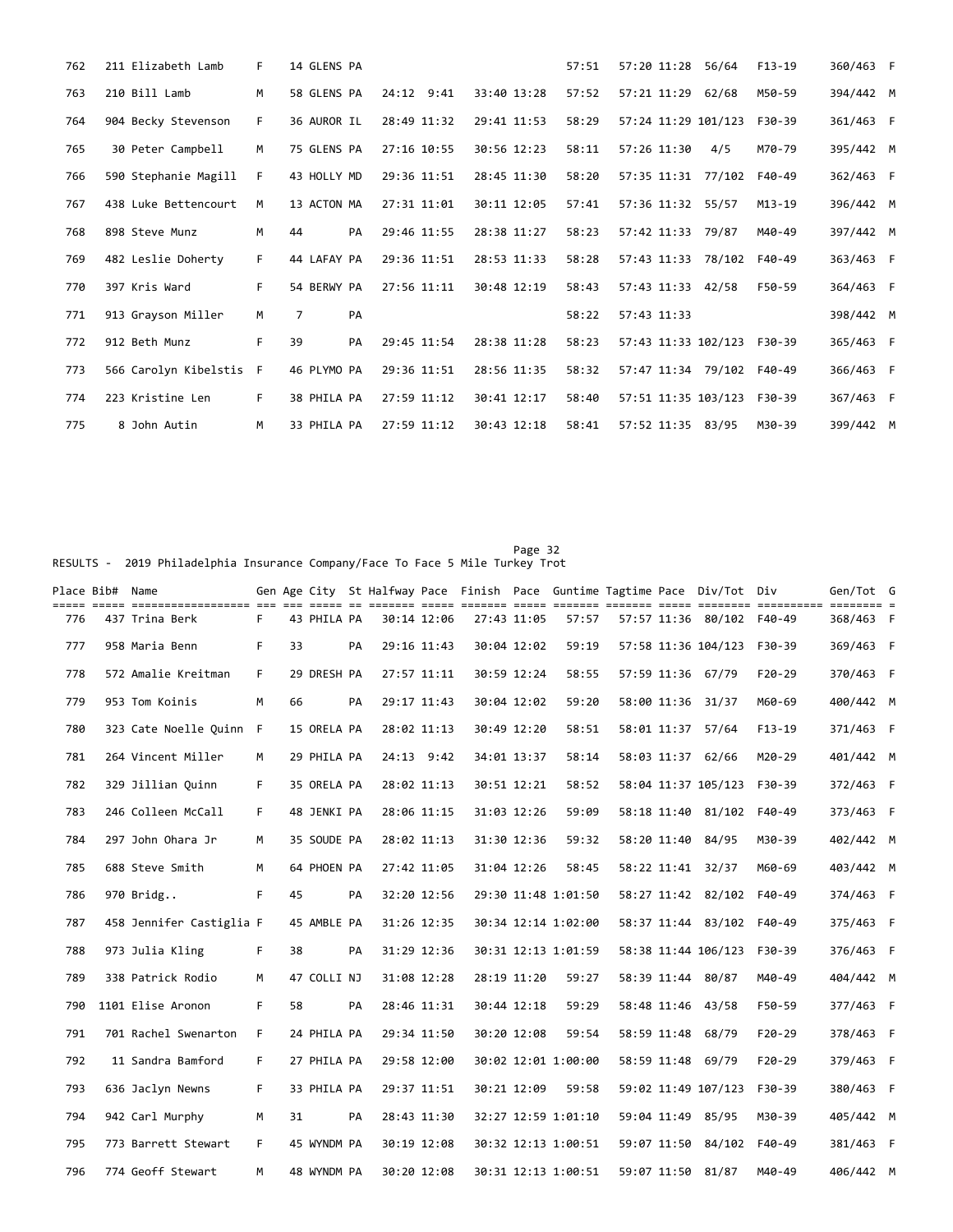| 797 | 291 Sophia Nicoletti F 20 CONSH PA 33:00 13:12 28:14 11:18 1:01:14 59:08 11:50 70/79 |  |                                                                             |  | $F20-29$ | 382/463 F |  |
|-----|--------------------------------------------------------------------------------------|--|-----------------------------------------------------------------------------|--|----------|-----------|--|
| 798 | 289 Megan Nicoletti F                                                                |  | 24 CONSH PA 32:59 13:12 28:18 11:20 1:01:17 59:12 11:51 71/79               |  | F20-29   | 383/463 F |  |
| 799 | 90 Mary Fitzgerald F                                                                 |  | 48 PHILA PA  28:00 11:12  31:36  12:39  59:36  59:13  11:51  85/102  F40-49 |  |          | 384/463 F |  |
| 800 | 637 Valerie Nordquist F                                                              |  | 42 PHILA PA  26:09 10:28  33:59 13:36 1:00:07  59:14 11:51  86/102  F40-49  |  |          | 385/463 F |  |

Page 33 and 23 and 24 and 25 and 26 and 26 and 26 and 26 and 26 and 26 and 26 and 26 and 26 and 26 and 26 and RESULTS - 2019 Philadelphia Insurance Company/Face To Face 5 Mile Turkey Trot

|     | Place Bib# Name |                          |    |    |             |    |             |  |             |                                          |                             |             | Gen Age City St Halfway Pace Finish Pace Guntime Tagtime Pace Div/Tot Div |                    | Gen/Tot G |  |
|-----|-----------------|--------------------------|----|----|-------------|----|-------------|--|-------------|------------------------------------------|-----------------------------|-------------|---------------------------------------------------------------------------|--------------------|-----------|--|
| 801 |                 | 382 Katherine Timoney F  |    |    | 53 GLENS PA |    | 28:36 11:27 |  |             | 31:29 12:36 1:00:04                      |                             |             | 59:14 11:51 44/58                                                         | F50-59             | 386/463 F |  |
| 802 |                 | 245 Bryn McCall          | F. |    | 15 JENKI PA |    | 28:03 11:13 |  |             | 32:04 12:50 1:00:06                      |                             |             | 59:15 11:51 58/64                                                         | F13-19             | 387/463 F |  |
| 803 |                 | 502 Laura Federmack      | F. |    | 40 PHILA PA |    | 28:00 11:12 |  |             | 32:09 12:52 1:00:08                      |                             |             | 59:16 11:52 87/102                                                        | F40-49             | 388/463 F |  |
| 804 |                 | 383 Patrick Timoney      | M  |    | 53 GLENS PA |    | 28:37 11:27 |  |             | 31:32 12:37 1:00:08                      |                             |             | 59:18 11:52 63/68                                                         | M50-59             | 407/442 M |  |
| 805 |                 | 71 Eve Devon             | F. |    | 6 PHILA PA  |    | 25:46 10:19 |  | 34:09 13:40 | 59:54                                    |                             | 59:30 11:54 | 8/15                                                                      | <b>F12&amp;UND</b> | 389/463 F |  |
| 806 |                 | 569 Warren Knight        | М  |    | 52 PHILA PA |    | 34:21 13:45 |  |             | 28:20 11:20 1:02:40                      |                             |             | 59:34 11:55 64/68                                                         | M50-59             | 408/442 M |  |
| 807 |                 | 339 Nancy Rue            | F. |    | 57 PHILA PA |    | 34:19 13:44 |  |             | 28:21 11:21 1:02:40                      |                             |             | 59:35 11:55 45/58                                                         | F50-59             | 390/463 F |  |
| 808 |                 | 308 Erin Pete Devon      | F. |    | 40 PHILA PA |    | 29:02 11:37 |  |             | 31:00 12:24 1:00:01                      |                             |             | 59:36 11:56 88/102                                                        | F40-49             | 391/463 F |  |
| 809 |                 | 307 Lindsey Pete         | F. |    | 33 PHILA PA |    | 29:02 11:37 |  |             | 31:01 12:25 1:00:02                      |                             |             | 59:37 11:56 108/123                                                       | F30-39             | 392/463 F |  |
| 810 |                 | 800 Ann O'Brien          | F. |    | 60 PHILA PA |    | 30:02 12:01 |  |             | 30:42 12:17 1:00:43                      |                             |             | 59:41 11:57 12/19                                                         | F60-69             | 393/463 F |  |
| 811 |                 | 49 Suzanne Coste         | F. |    | 53 PHILA PA |    | 29:04 11:38 |  |             | 31:32 12:37 1:00:36                      |                             |             | 59:46 11:58 46/58                                                         | F50-59             | 394/463 F |  |
| 812 |                 | 974 Peter Longstreth     | м  |    |             | PA | 31:35 12:38 |  |             | 30:41 12:17 1:02:16 1:00:00 12:00        |                             |             |                                                                           |                    | 409/442 M |  |
| 813 |                 | 856 Connor Hill          | M  |    | 33 OJAI CA  |    | 28:48 11:31 |  |             | 32:00 12:48 1:00:47 1:00:03 12:01 86/95  |                             |             |                                                                           | M30-39             | 410/442 M |  |
| 814 |                 | 689 Cerys St John Rich F |    |    | 45 PHILA PA |    | 29:45 11:54 |  |             | 31:49 12:44 1:01:34 1:00:04 12:01 89/102 |                             |             |                                                                           | F40-49             | 395/463 F |  |
| 815 |                 | 830 Gwyneth Shaw         | F. |    | 46 PHILA PA |    | 29:44 11:54 |  |             | 31:51 12:45 1:01:34 1:00:05 12:01 90/102 |                             |             |                                                                           | F40-49             | 396/463 F |  |
| 816 |                 | 489 Kasey Duffey         | F. |    | 19 PHILA PA |    | 31:37 12:39 |  |             | 31:20 12:32 1:02:56 1:00:05 12:01 59/64  |                             |             |                                                                           | F13-19             | 397/463 F |  |
| 817 |                 | 106 Christopher Gianni M |    |    | 35 NORWA CT |    |             |  |             |                                          | 1:03:47 1:00:12 12:03 87/95 |             |                                                                           | M30-39             | 411/442 M |  |
| 818 |                 | 299 Jennifer Olsen       | F. |    | 65 NORWA CT |    |             |  |             |                                          | 1:03:44 1:00:14 12:03 13/19 |             |                                                                           | F60-69             | 398/463 F |  |
| 819 |                 | 853 Eliana Henrich       | F. |    | 22 PARIS FR |    | 27:13 10:54 |  |             | 33:47 13:31 1:01:00 1:00:15 12:03 72/79  |                             |             |                                                                           | F20-29             | 399/463 F |  |
| 820 |                 | 574 John Lafferty        | M  |    | 36 SCHWE PA |    | 28:11 11:17 |  |             | 33:18 13:20 1:01:28 1:00:16 12:04 88/95  |                             |             |                                                                           | M30-39             | 412/442 M |  |
| 821 |                 | 398 Donna Wargo          | F. |    | 58 NEW Y PA |    | 30:42 12:17 |  |             | 29:36 11:51 1:00:18 1:00:18 12:04 47/58  |                             |             |                                                                           | F50-59             | 400/463 F |  |
| 822 |                 | 722 Kathy Clupper        | M  | 62 |             | PA | 28:06 11:15 |  |             | 33:21 13:21 1:01:26 1:00:29 12:06 33/37  |                             |             |                                                                           | M60-69             | 413/442 M |  |
| 823 |                 | 105 Maura Getzfread      | F. |    | 23 PLYMO PA |    | 29:10 11:40 |  |             | 32:22 12:57 1:01:32 1:00:29 12:06 73/79  |                             |             |                                                                           | $F20-29$           | 401/463 F |  |
| 824 |                 | 801 Dave Peterson        | М  |    | 62 PHILA PA |    | 29:33 11:49 |  |             | 32:07 12:51 1:01:39 1:00:41 12:09 34/37  |                             |             |                                                                           | M60-69             | 414/442 M |  |
| 825 |                 | 500 Caroline Ezzo        | F. |    | 28 PHILA PA |    | 31:38 12:40 |  |             | 32:37 13:03 1:04:15 1:00:57 12:12 74/79  |                             |             |                                                                           | F20-29             | 402/463 F |  |

Page 34 RESULTS - 2019 Philadelphia Insurance Company/Face To Face 5 Mile Turkey Trot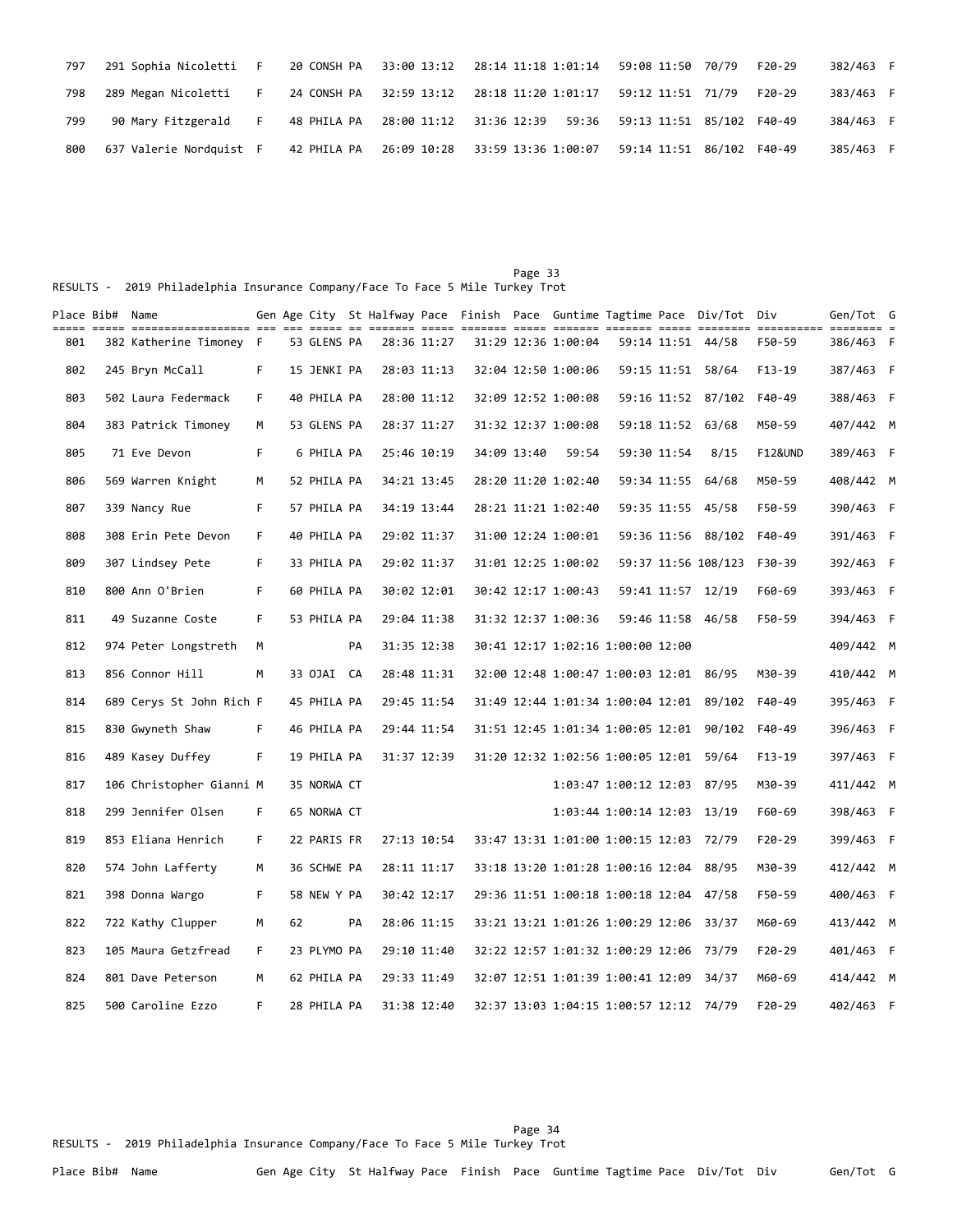| ===== |                   | ----- ----------------- --- --- ---- -- |    |    |             |    |             |  |                                           |                             |                                                 |                    |           |  |
|-------|-------------------|-----------------------------------------|----|----|-------------|----|-------------|--|-------------------------------------------|-----------------------------|-------------------------------------------------|--------------------|-----------|--|
| 826   | 719 Oie Zhang     |                                         | F  |    | 41 BLUE PA  |    | 29:30 11:48 |  |                                           |                             | 32:34 13:02 1:02:04 1:01:00 12:12 91/102 F40-49 |                    | 403/463 F |  |
| 827   |                   | 65 Olivia Demkovitz                     | F  |    | 25 GLENS PA |    | 26:50 10:44 |  | 35:05 14:02 1:01:54 1:01:02 12:13 75/79   |                             |                                                 | $F20-29$           | 404/463 F |  |
| 828   |                   | 1017 Kingsley Goodwin                   | F  | 8  |             | PA |             |  |                                           | 1:02:25 1:01:03 12:13       | 9/15                                            | <b>F12&amp;UND</b> | 405/463 F |  |
| 829   |                   | 64 Graham Demkovitz                     | M  |    | 19 GLENS PA |    | 26:48 10:44 |  | 35:07 14:03 1:01:55 1:01:04 12:13 56/57   |                             |                                                 | M13-19             | 415/442 M |  |
| 830   |                   | 116 Natalie Goldberg                    | F. |    | 53 PHILA PA |    | 30:43 12:18 |  | 31:24 12:34 1:02:06 1:01:04 12:13 48/58   |                             |                                                 | F50-59             | 406/463 F |  |
| 831   |                   | 1016 Kincaid Goodwin                    | F. | 10 |             | PA |             |  |                                           | 1:02:21 1:01:06 12:14 10/15 |                                                 | <b>F12&amp;UND</b> | 407/463 F |  |
| 832   | 1111 Uan Gardiner |                                         | M  | 44 |             | PA | 26:22 10:33 |  | 35:42 14:17 1:02:04 1:01:08 12:14 82/87   |                             |                                                 | M40-49             | 416/442 M |  |
| 833   | 284 Kathy Nelson  |                                         | F. |    | 61 LOUIS KY |    | 30:00 12:00 |  | 32:39 13:04 1:02:39 1:01:27 12:18 14/19   |                             |                                                 | F60-69             | 408/463 F |  |
| 834   |                   | 285 Nicholas Nelson                     | М  |    | 32 JACKS FL |    | 30:00 12:00 |  | 32:40 13:04 1:02:40 1:01:30 12:18 89/95   |                             |                                                 | M30-39             | 417/442 M |  |
| 835   |                   | 128 Cori Gutgesell                      | F. |    | 9 PHILA PA  |    | 31:14 12:30 |  | 31:27 12:35 1:02:40 1:01:49 12:22 11/15   |                             |                                                 | F12&UND            | 409/463 F |  |
| 836   |                   | 130 Tara Gutgesell                      | F. |    | 46 PHILA PA |    | 31:15 12:30 |  | 31:26 12:35 1:02:41 1:01:49 12:22 92/102  |                             |                                                 | F40-49             | 410/463 F |  |
| 837   | 1100 Tim Reese    |                                         | м  | 55 |             | PA | 27:17 10:55 |  | 35:24 14:10 1:02:40 1:02:08 12:26 65/68   |                             |                                                 | M50-59             | 418/442 M |  |
| 838   | 694 MacI Stein    |                                         | F. |    | 12 PLYMO PA |    | 32:43 13:05 |  | 31:39 12:40 1:04:22 1:02:14 12:27 12/15   |                             |                                                 | <b>F12&amp;UND</b> | 411/463 F |  |
| 839   | 209 Renee Kyle    |                                         | F. |    | 56 PHILA PA |    | 29:45 11:54 |  | 33:35 13:26 1:03:19 1:02:16 12:28 49/58   |                             |                                                 | F50-59             | 412/463 F |  |
| 840   |                   | 658 Chris Reichow                       | М  |    | 55 ARDMO PA |    | 29:55 11:58 |  | 32:46 13:07 1:02:41 1:02:21 12:29 66/68   |                             |                                                 | M50-59             | 419/442 M |  |
| 841   |                   | 1047 Stephanie Watson                   | F. | 40 |             | PA | 32:39 13:04 |  | 30:58 12:24 1:03:37 1:02:28 12:30 93/102  |                             |                                                 | F40-49             | 413/463 F |  |
| 842   | 441 Rachel Blake  |                                         | F. |    | 44 PHILA PA |    | 29:45 11:54 |  | 33:51 13:33 1:03:35 1:02:38 12:32 94/102  |                             |                                                 | F40-49             | 414/463 F |  |
| 843   |                   | 42 Lacy Clayton                         | F. |    | 44 WYNCO PA |    | 29:43 11:54 |  | 33:53 13:34 1:03:36 1:02:39 12:32 95/102  |                             |                                                 | F40-49             | 415/463 F |  |
| 844   |                   | 366 Stephanie Stein                     | F. |    | 52 PLYMO PA |    | 28:35 11:26 |  | 36:14 14:30 1:04:48 1:02:43 12:33 50/58   |                             |                                                 | F50-59             | 416/463 F |  |
| 845   | 169 Janie Jerch   |                                         | F. |    | 67 PHILA PA |    |             |  |                                           | 1:04:48 1:02:47 12:34 15/19 |                                                 | F60-69             | 417/463 F |  |
| 846   |                   | 181 Kathryn Kaufmann                    | F. |    | 62 ERDEN PA |    | 31:42 12:41 |  | 32:27 12:59 1:04:09 1:02:53 12:35 16/19   |                             |                                                 | F60-69             | 418/463 F |  |
| 847   |                   | 125 Martha Guarnieri                    | F  |    | 31 PHILA PA |    | 31:46 12:43 |  | 32:28 13:00 1:04:14 1:02:57 12:36 109/123 |                             |                                                 | F30-39             | 419/463 F |  |
| 848   |                   | 1007 Guiseppe Gyrlelure M               |    | 39 |             | PA | 29:39 11:52 |  | 34:20 13:44 1:03:59 1:02:59 12:36 90/95   |                             |                                                 | M30-39             | 420/442 M |  |
| 849   |                   | 1005 Chris Mardianni                    | F  | 39 |             | PA | 29:36 11:51 |  | 34:23 13:46 1:03:58 1:03:00 12:36 110/123 |                             |                                                 | F30-39             | 420/463 F |  |
| 850   |                   | 601 Margaret Malley                     | F  |    | 54 PLYMO PA |    | 29:09 11:40 |  | 34:36 13:51 1:03:44 1:03:03 12:37 51/58   |                             |                                                 | F50-59             | 421/463 F |  |

Page 35 and 20 and 20 and 20 and 20 and 20 and 20 and 20 and 20 and 20 and 20 and 20 and 20 and 20 and 20 and RESULTS - 2019 Philadelphia Insurance Company/Face To Face 5 Mile Turkey Trot

|     | Place Bib# | Name                  |    |             |             |  |                                           |  | Gen Age City St Halfway Pace Finish Pace Guntime Tagtime Pace Div/Tot Div |          | Gen/Tot G |  |
|-----|------------|-----------------------|----|-------------|-------------|--|-------------------------------------------|--|---------------------------------------------------------------------------|----------|-----------|--|
| 851 |            | 182 Tina Keely        | F. | 36 CONSH PA | 30:38 12:15 |  |                                           |  | 33:36 13:27 1:04:13 1:03:06 12:38 111/123                                 | F30-39   | 422/463 F |  |
| 852 |            | 444 Alexandra Brady   | F. | 32 GLENS PA | 30:55 12:22 |  |                                           |  | 34:03 13:37 1:04:57 1:03:40 12:44 112/123                                 | F30-39   | 423/463 F |  |
| 853 |            | 135 Patty Hamblin     | F. | 56 HUDSO OH | 31:22 12:33 |  | 33:32 13:25 1:04:54 1:03:49 12:46 52/58   |  |                                                                           | F50-59   | 424/463 F |  |
| 854 |            | 468 Kerry Coughlin    | F. | 30 PHILA PA | 30:52 12:21 |  |                                           |  | 34:36 13:51 1:05:27 1:04:35 12:55 113/123                                 | F30-39   | 425/463 F |  |
| 855 |            | 467 Brian Coughlin    | M  | 29 BRYN PA  | 30:52 12:21 |  | 34:36 13:51 1:05:27 1:04:35 12:55 63/66   |  |                                                                           | M20-29   | 421/442 M |  |
| 856 |            | 280 Moira Murphy      | F. | 39 LANGH PA |             |  |                                           |  | 1:05:48 1:04:43 12:57 114/123                                             | F30-39   | 426/463 F |  |
| 857 |            | 669 Helen Rodenheiser | F. | 31 MARLT NJ | 30:44 12:18 |  | 34:06 13:39 1:04:50 1:04:44 12:57 115/123 |  |                                                                           | F30-39   | 427/463 F |  |
| 858 |            | 461 Ivana Citera      | F. | 23 POUGH NY | 26:45 10:42 |  | 38:06 15:15 1:04:50 1:04:45 12:57         |  | 76/79                                                                     | $F20-29$ | 428/463 F |  |
| 859 |            | 670 Kenny Rodenheiser | M  | 29 MARLT NJ | 30:45 12:18 |  | 34:07 13:39 1:04:51 1:04:46 12:57 64/66   |  |                                                                           | M20-29   | 422/442 M |  |
| 860 |            | 614 Laurie McGarvey   | F. | 52 HAVER PA | 32:39 13:04 |  | 34:32 13:49 1:07:11 1:05:03 13:01         |  | 53/58                                                                     | F50-59   | 429/463 F |  |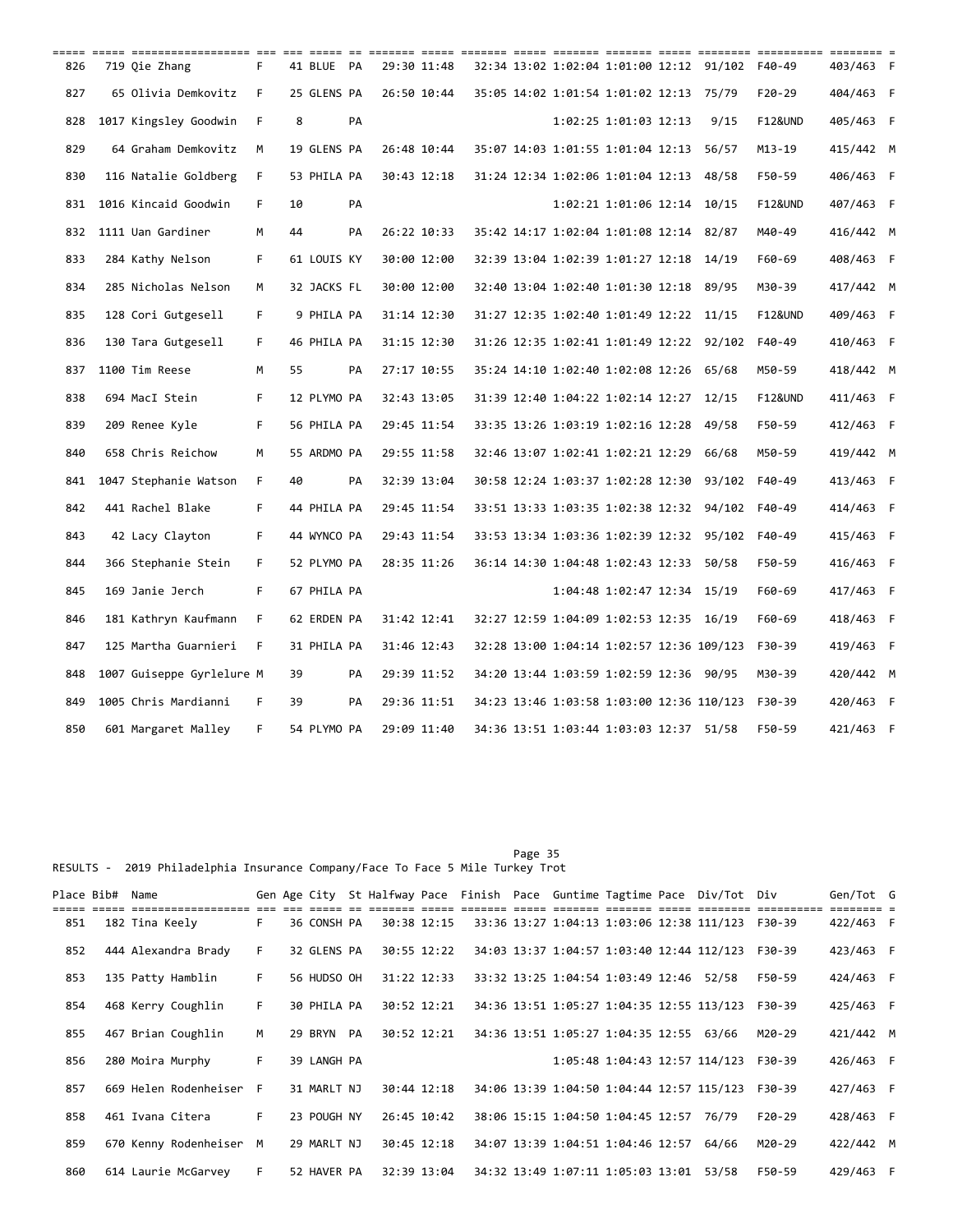| 861 | 1069 Teresa Gutekunst | F  | 61 PHILA PA |    | 29:54 11:58 | 36:06 14:27 1:06:00 1:05:06 13:02 17/19   |                             |       | F60-69             | 430/463 F |  |
|-----|-----------------------|----|-------------|----|-------------|-------------------------------------------|-----------------------------|-------|--------------------|-----------|--|
| 862 | 279 Marc Murphy       | M  | 39 ORELA PA |    | 31:24 12:34 | 35:08 14:04 1:06:31 1:05:54 13:11 91/95   |                             |       | M30-39             | 423/442 M |  |
| 863 | 254 Caitlin McKeon    | F. | 32 ORELA PA |    | 31:26 12:35 | 35:07 14:03 1:06:32 1:05:54 13:11 116/123 |                             |       | F30-39             | 431/463 F |  |
| 864 | 301 Jack O'Neill      | M  | 12 COLLE PA |    | 27:45 11:06 | 38:16 15:19 1:06:01 1:05:58 13:12 23/23   |                             |       | <b>M12&amp;UND</b> | 424/442 M |  |
| 865 | 48 Ryan Cosden        | M  | 38 CONSH PA |    | 31:18 12:31 | 35:49 14:20 1:07:07 1:06:00 13:12 92/95   |                             |       | M30-39             | 425/442 M |  |
| 866 | 1148 Sean McGrath     | M  | 50          | PA | 38:52 15:33 | 28:31 11:25 1:07:22 1:06:03 13:13 67/68   |                             |       | M50-59             | 426/442 M |  |
| 867 | 255 Ginger McMahon    | F. | 18 WOODS NY |    | 27:46 11:07 | 38:21 15:21 1:06:07 1:06:03 13:13 60/64   |                             |       | $F13-19$           | 432/463 F |  |
| 868 | 172 Gary Jonas        | M  | 48 PLYMO PA |    | 38:52 15:33 | 28:32 11:25 1:07:23 1:06:05 13:13 83/87   |                             |       | M40-49             | 427/442 M |  |
| 869 | 1054 Debby McGrath    | F. | 49 WAYNE PA |    | 38:52 15:33 | 28:32 11:25 1:07:24 1:06:06 13:14 96/102  |                             |       | F40-49             | 433/463 F |  |
| 870 | 1058 Julia Guerin     | F. | 19          | PA |             |                                           | 1:08:38 1:06:18 13:16 61/64 |       | $F13-19$           | 434/463 F |  |
| 871 | 1057 John Gueerin     | M  | 21          | PA | 25:44 10:18 | 42:54 17:10 1:08:38 1:06:18 13:16 65/66   |                             |       | M20-29             | 428/442 M |  |
| 872 | 684 Steve Seyfried    | M  | 70 ORELA PA |    | 33:01 13:13 | 34:29 13:48 1:07:30 1:06:29 13:18         |                             | 5/5   | M70-79             | 429/442 M |  |
| 873 | 484 Alison Duffey     | F. | 26 PHILA PA |    | 31:37 12:39 | 37:52 15:09 1:09:29 1:06:38 13:20         |                             | 77/79 | $F20-29$           | 435/463 F |  |
| 874 | 810 Page Proctor      | F. | 19 PHILA PA |    |             |                                           | 1:07:12 1:06:54 13:23 62/64 |       | $F13-19$           | 436/463 F |  |
| 875 | 1031 Hadley Ball      | F  | 18          | PA | 35:34 14:14 | 31:39 12:40 1:07:12 1:06:54 13:23 63/64   |                             |       | $F13-19$           | 437/463 F |  |

Page 36 RESULTS - 2019 Philadelphia Insurance Company/Face To Face 5 Mile Turkey Trot

| Place Bib#  Name |      | aaaa aaaa aaaaaaaaaaaaaaa yoo yoo yoog oo yoogaa waxa aaaaa yooga yoogaa yoogaa yooga waxaaa yoogaaaa yoogaaa y |    |    |             |    |             |  |                                           |  | Gen Age City St Halfway Pace Finish Pace Guntime Tagtime Pace Div/Tot Div |                    | Gen/Tot G |  |
|------------------|------|-----------------------------------------------------------------------------------------------------------------|----|----|-------------|----|-------------|--|-------------------------------------------|--|---------------------------------------------------------------------------|--------------------|-----------|--|
| 876              |      | 522 Rick Graboyes                                                                                               | M  |    | 64 PHILA PA |    | 33:32 13:25 |  | 34:26 13:47 1:07:57 1:07:02 13:25 35/37   |  |                                                                           | M60-69             | 430/442 M |  |
| 877              |      | 442 Mary Boudreau                                                                                               | F. |    | 57 LANSI MI |    | 33:19 13:20 |  | 35:00 14:00 1:08:18 1:07:21 13:29 54/58   |  |                                                                           | F50-59             | 438/463 F |  |
| 878              |      | 577 Joshua Larson                                                                                               | M  |    | 43 PHILA PA |    | 31:39 12:40 |  | 36:38 14:39 1:08:16 1:07:44 13:33 84/87   |  |                                                                           | M40-49             | 431/442 M |  |
| 879              |      | 578 Marlee Larson                                                                                               | F. |    | 10 PHILA PA |    | 31:42 12:41 |  | 36:36 14:39 1:08:18 1:07:46 13:34 13/15   |  |                                                                           | <b>F12&amp;UND</b> | 439/463 F |  |
| 880              |      | 369 Kelly Stowell                                                                                               | F. |    | 34 HARLE PA |    | 32:19 12:56 |  |                                           |  | 36:41 14:41 1:09:00 1:08:10 13:38 117/123                                 | F30-39             | 440/463 F |  |
| 881              |      | 311 Farrah Pierre Noel F                                                                                        |    |    | 33 UPPER PA |    | 32:12 12:53 |  | 37:30 15:00 1:09:41 1:08:33 13:43 118/123 |  |                                                                           | F30-39             | 441/463 F |  |
| 882              |      | 795 Erin Connor                                                                                                 | F. |    | 50 TAMPA FL |    | 33:48 13:32 |  | 35:50 14:20 1:09:38 1:08:45 13:45 55/58   |  |                                                                           | F50-59             | 442/463 F |  |
| 883              |      | 85 Chris Farrell                                                                                                | M  |    | 35 NORRI PA |    | 34:36 13:51 |  | 34:44 13:54 1:09:19 1:09:19 13:52 93/95   |  |                                                                           | M30-39             | 432/442 M |  |
| 884              |      | 86 Elizabeth Farrell F                                                                                          |    |    | 36 NORRI PA |    | 34:43 13:53 |  |                                           |  | 34:38 13:51 1:09:20 1:09:20 13:52 119/123                                 | F30-39             | 443/463 F |  |
| 885              |      | 1078 Stephanie Murphy                                                                                           | F. | 52 |             | PA | 33:47 13:31 |  | 37:37 15:03 1:11:24 1:10:14 14:03 56/58   |  |                                                                           | F50-59             | 444/463 F |  |
| 886              |      | 651 Joshua Powell                                                                                               | M  |    | 17 WYNDM PA |    | 31:39 12:40 |  | 40:03 16:02 1:11:42 1:10:40 14:08 57/57   |  |                                                                           | $M13 - 19$         | 433/442 M |  |
| 887              |      | 45 Kalen Cooke                                                                                                  | F. |    | 45 SPRIN PA |    | 32:54 13:10 |  |                                           |  | 40:28 16:11 1:13:21 1:11:25 14:17 97/102                                  | F40-49             | 445/463 F |  |
| 888              |      | 251 Melissa McGillen                                                                                            | F. |    | 40 HAVER PA |    | 32:54 13:10 |  |                                           |  | 40:27 16:11 1:13:21 1:11:28 14:18 98/102                                  | F40-49             | 446/463 F |  |
| 889              |      | 82 Jordan Fafara                                                                                                | F. |    | 17 PHILA PA |    | 31:11 12:29 |  | 41:50 16:44 1:13:00 1:12:36 14:32 64/64   |  |                                                                           | $F13-19$           | 447/463 F |  |
| 890              |      | 18 Marta Bettinelli                                                                                             | F. |    | 20 BOWLI OH |    | 31:11 12:29 |  | 41:50 16:44 1:13:00 1:12:37 14:32 78/79   |  |                                                                           | F20-29             | 448/463 F |  |
| 891              |      | 535 Molly Harrington                                                                                            | F  |    | 47 WYNDM PA |    | 31:50 12:44 |  |                                           |  | 42:54 17:10 1:14:43 1:13:00 14:36 99/102                                  | F40-49             | 449/463 F |  |
| 892              |      | 193 Matthew Kenefic                                                                                             | M  |    | 44 WARRI PA |    | 31:19 12:32 |  | 42:32 17:01 1:13:51 1:13:15 14:39 85/87   |  |                                                                           | M40-49             | 434/442 M |  |
| 893              | 1085 |                                                                                                                 |    |    |             | PA | 34:34 13:50 |  | 39:25 15:46 1:13:59 1:13:17 14:40         |  |                                                                           |                    |           |  |
| 894              |      | 420 Gun Akkor                                                                                                   | M  |    | 44 PHILA PA |    | 34:47 13:55 |  | 40:09 16:04 1:14:55 1:13:51 14:47 86/87   |  |                                                                           | M40-49             | 435/442 M |  |
| 895              |      | 419 Costanza Akkor                                                                                              | F. |    | 10 PHILA PA |    | 34:47 13:55 |  | 40:10 16:04 1:14:57 1:13:52 14:47 14/15   |  |                                                                           | <b>F12&amp;UND</b> | 450/463 F |  |
|                  |      |                                                                                                                 |    |    |             |    |             |  |                                           |  |                                                                           |                    |           |  |